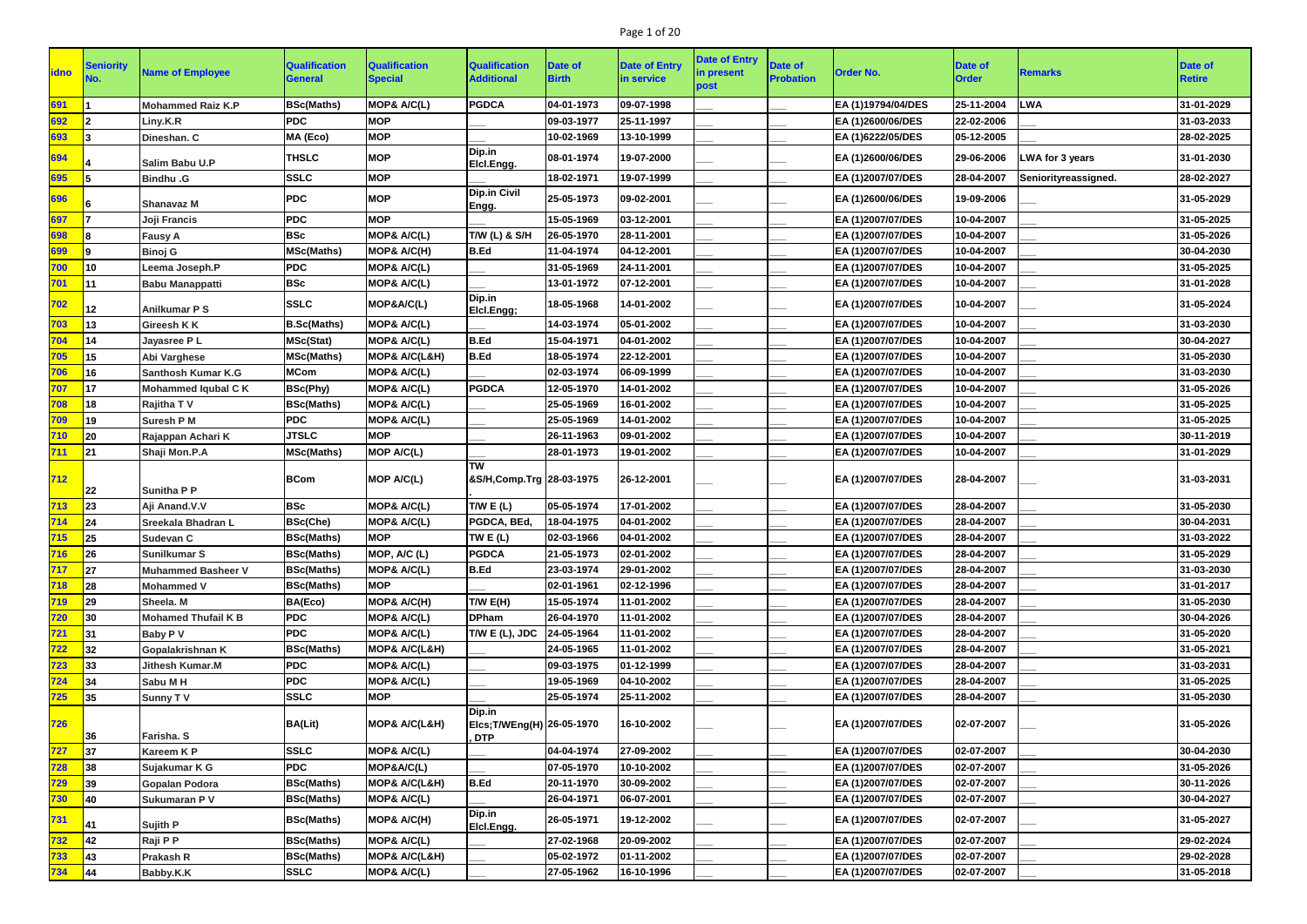# Page 2 of 20

| 30-04-2022<br>735<br>MOP& A/C(L)<br>23-04-1966<br>30-06-1997<br>05-08-2004<br><b>BSc(Maths)</b><br>EA (1)7500/03/DES<br>45<br>Rajeev. K.S<br>31-05-2026<br>Premanandan M. N<br><b>SSLC</b><br>MOP& A/C(L)<br>05-05-1970<br>24-12-2002<br>EA (1)2007/07/DES<br>02-07-2007<br>736<br>46<br><b>PDC</b><br>02-07-2007<br>31-05-2028<br>737<br>MOP& A/C(L)<br>11-05-1972<br>31-10-2002<br>EA (1)2007/07/DES<br>Shaji Kumar .A.S<br><b>MSc</b><br>738<br><b>MOP</b><br>30-05-1964<br>03-12-2002<br>EA (1)2007/07/DES<br>02-07-2007<br>31-05-2020<br>48<br>Ramachandran V K<br>MA(Eco)<br>MOP& A/C(L)<br>25-03-1983<br>13-05-2002<br>EA (1)2007/07/DES<br>02-07-2007<br>Seniorityreassigned.<br>31-03-2039<br>739<br>Sajan S<br>49<br>MOP& A/C(H)<br>02-07-2007<br><b>Athira S Nair</b><br><b>BA(Lit)</b><br>31-03-1982<br>15-05-2002<br>31-03-2038<br>740<br>EA (1)2007/07/DES<br><b>SSLC</b><br>MOP& A/C(H)<br>26-01-1983<br>27-05-2002<br>EA (1)2007/07/DES<br>02-07-2007<br>31-01-2039<br>741<br><b>Sinu P</b><br>51<br><b>Dip.in Civil</b><br><b>MOP</b><br><b>SSLC</b><br>11-10-1972<br>07-10-2002<br>EA (1)2007/07/DES<br>02-07-2007<br>31-10-2028<br>742<br>Balaji Sankar K B<br>52<br>Engg.<br><b>B.Ed</b><br><b>MSc(Maths)</b><br>MOP& A/C(L&H)<br>16-10-2002<br>EA (1)2007/07/DES<br>02-07-2007<br>30-11-2022<br>743<br>18-11-1966<br><b>Chandrika P</b><br>53<br><b>SSLC</b><br>744<br><b>MOP&amp; A/C(L&amp;H)</b><br>13-09-1975<br>EA (1)2007/07/DES<br>02-07-2007<br>30-09-2031<br>18-10-2001<br>54<br>Jancy Mol U J<br>MOP& A/C(L&H)<br>02-07-2007<br>31-05-2036<br>745<br><b>MCom(Fin)</b><br>31-05-1980<br>21-10-2002<br>EA (1)2007/07/DES<br>55<br>Praseeda Gopan<br><b>SSLC</b><br>31-05-2039<br>746<br>MOP& A/C(&H)<br>27-05-1983<br>28-11-2002<br>EA (1)2007/07/DES<br>02-07-2007<br><b>Anilkumar R S</b><br><b>BSc</b><br>MOP& A/C(H)<br>15-05-1971<br>10-01-2003<br>EA (1)2007/07/DES<br>02-07-2007<br>31-05-2027<br>747<br><b>Bala Chandran K.P</b><br>57<br><b>B.Ed</b><br><b>BSc(Maths)</b><br>MOP& A/C(L)<br>31-05-2031<br>748<br>Salim.P.K<br>12-05-1975<br>09-04-2003<br>EA (1)2007/07/DES<br>02-07-2007<br>58<br><b>MOP&amp; A/C(L&amp;H)</b><br>07-02-2003<br>EA (1)2007/07/DES<br>02-07-2007<br>31-05-2023<br>749<br>Ushakumari TP<br><b>BSc(Maths)</b><br>20-05-1967<br>59<br><b>BA</b><br>MOP& A/C(L)<br>20-05-1968<br>10-02-2003<br>EA (1)2007/07/DES<br>02-07-2007<br>31-05-2024<br>750<br>Sivadasan C<br><b>BSc(Maths)</b><br>31-05-2029<br>751<br><b>MOP</b><br>07-05-1973<br>10-02-2003<br>EA (1)2007/07/DES<br>02-07-2007<br><b>Sreekumaran K</b><br>61<br>Dip.in<br><b>SSLC</b><br>MOP& A/C(L)<br>28-08-1972<br>26-03-2003<br>02-07-2007<br>31-08-2028<br>EA (1)2007/07/DES<br><u>752 </u><br><b>Syaly V Louis</b><br>62<br>Elcl.Engg.<br><b>BSc</b><br><b>MOP</b><br>24-05-1973<br>31-05-2029<br>14-02-2003<br>EA (1)2007/07/DES<br>02-07-2007<br>753<br>P.Divakaran<br>63<br>T/W E (H),<br><b>BSc</b><br><b>MOP&amp; A/C(L&amp;H)</b><br>15-05-1974<br>17-02-2003<br>EA (1)2007/07/DES<br>02-07-2007<br>31-05-2030<br>754<br><b>Preetha P P</b><br><b>WordProce.</b><br><b>BSc</b><br>MOP& A/C(L)<br><b>B.Ed</b><br>29-05-1973<br>01-10-1999<br>EA (1)2007/07/DES<br>02-07-2007<br>31-05-2029<br>755<br>65<br><b>Abdul Jaleel.P.M</b><br><b>BSc</b><br>MOP& A/C(L)<br><b>B.Ed</b><br>756<br><b>Rema M C</b><br>03-04-1975<br>17-03-2003<br>EA (1)2007/07/DES<br>02-07-2007<br>30-04-2031<br>66<br><b>BSc</b><br>MOP& A/C(L)<br>B.Ed<br>02-07-2007<br>31-05-2028<br>757<br>22-05-1972<br>31-03-2003<br>EA (1)2007/07/DES<br><b>Ussankutty K</b><br>67<br><b>MSc</b><br><b>MOP</b><br><b>B.Ed</b><br>26-02-2003<br>02-07-2007<br>31-05-2031<br>758<br>20-05-1975<br>EA (1)2007/07/DES<br>Anoop Kumar T K<br>31-05-2021<br>MOP& A/C(L&H)<br>B.Ed<br>30-05-1965<br>31-03-2003<br>EA (1)2007/07/DES<br>02-07-2007<br>759<br><b>Susan Suni Philip</b><br>MSc(Stat)<br>760<br><b>BSc</b><br>MOP& A/C(L)<br>EA (1)2007/07/DES<br>02-07-2007<br>31-05-1965<br>25-03-2003<br>31-05-2021<br>70<br>Sabida K S<br>761<br>02-07-2007<br>71<br><b>BSc(Maths)</b><br>MOP& A/C(H)<br>24-05-1972<br>24-03-2003<br>EA (1)2007/07/DES<br>31-05-2028<br><b>S.M.Manosh Kurup</b><br>Dip.in<br><b>MOP</b><br><b>SSLC</b><br>05-04-2003<br>06-08-2008<br>31-05-2019<br>25-05-1963<br>EA (1)2008/08/DES<br>762<br><b>Gracious LD</b><br>72<br>Elcl.Engg.<br>30-04-2025<br><b>SSLC</b><br>MOP& A/C(L)<br>01-05-1969<br>17-03-2003<br>EA (1)2007/07/DES<br>12-09-2007<br>763<br>73<br>Shajibai T K<br>764<br>Mini N V<br><b>BSc(Maths)</b><br><b>MOP</b><br>20-03-2003<br>EA (1)2007/07/DES<br>12-09-2007<br>31-05-2022<br>74<br>27-05-1966<br><b>MOP</b><br>EA (1)2007/07/DES<br>765<br>75<br><b>SSLC</b><br>16-05-1961<br>05-08-1997<br>12-09-2007<br>31-05-2017<br>T.Kanakamma<br>LMV<br><b>SSLC</b><br>MOP& A/C(L)<br>766<br>24-03-1967<br>21.04.2003<br>EA (1)2007/07/DES<br>12-09-2007<br>31-03-2023<br>76<br>Aithappanaika. P<br>767<br>MSc(Stat)<br><b>MOP</b><br>28-12-1966<br>22-05-2003<br>EA (1)2007/07/DES<br>12-09-2007<br>31-12-2022<br>77<br><b>Sreelatha M S</b><br>MOP& A/C(L)<br><b>PGDCA, HDC</b><br>15-03-1967<br>12-09-2007<br>31-03-2023<br>768<br>78<br><b>Usha Kumari Kacheriyil</b><br><b>BSc(Maths)</b><br>27-05-2003<br>EA (1)2007/07/DES<br><b>BSc</b><br>30-11-2028<br>769<br>MOP& A/C(L)<br>B.Ed, T/W E (H) 21-11-1972<br>30-05-2003<br>EA (1)2007/07/DES<br>12-09-2007<br>79<br><b>Sindhu P Nair</b><br>ITI,<br><b>SSLC</b><br>MOP& A/C(L)<br>Steno., T/WE&M 01-05-1969<br>19-07-2003<br>30-04-2025<br>770<br>EA (1)2007/07/DES<br>12-09-2007<br><b>Usha K</b><br>(H)<br><b>B.Ed</b><br>771<br><b>BSc(Maths)</b><br>MOP& A/C(L)<br>15-12-1973<br>22-07-2003<br>EA (1)2007/07/DES<br>12-09-2007<br>31-12-2029<br>81<br>Aboobacker K M<br>MOP& A/C(L)<br><b>BSc(Maths)</b><br>31-05-1970<br>23-07-2003<br>EA (1)2007/07/DES<br>12-09-2007<br>31-05-2026<br>82<br><b>772</b><br>Leena A<br><b>PDC</b><br>MOP& A/C(L)<br>01-07-2003<br>12-09-2007<br>31-05-2027<br>773<br>15-05-1971<br>EA (1)2007/07/DES<br><b>Sakkeer Hussain K</b><br>83<br><b>SSLC</b><br>774<br>84<br><b>MOP</b><br>25-05-1972<br>05-01-2002<br>EA (1)2007/07/DES<br>12-09-2007<br>31-05-2028<br><b>Prasad K</b><br><b>Dip.in Civil</b><br><b>PDC</b><br>MOP& A/C(H)<br>775<br>01-06-1971<br>09-10-2001<br>EA (1)2007/07/DES<br>12-09-2007<br>31-05-2027<br><b>Rema Devi.V</b><br>85<br>Engg.<br><b>BCom</b><br>MOP& A/C(L)<br>31-07-2022<br>776<br>86<br>05-07-1966<br>02-12-2003<br>EA (1)2007/07/DES<br>12-09-2007<br>S.Sheeba<br><b>SSLC</b><br>MOP& A/C(L)<br>EA (1)2007/07/DES<br>12-09-2007<br>30-11-2020<br>777<br>87<br>25-11-1964<br>Antony. M.J<br><b>PDC</b><br>MOP& A/C(L)<br>17-05-1999<br>12-09-2007<br>31-01-2025<br>88<br>P.Ratnakumar<br>05-01-1969<br>EA (1)2007/07/DES<br>778<br><b>BSc</b><br>MOP& A/C(H)<br>31-05-2027<br>89<br>Salila. C<br>08-05-1971<br>17-09-2003<br>EA (1)2007/07/DES<br>12-09-2007<br>779 | <b>idno</b> | <b>Seniority</b> | <b>Name of Employee</b> | <b>Qualification</b><br><b>General</b> | <b>Qualification</b><br><b>Special</b> | <b>Qualification</b><br><b>Additional</b> | <b>Date of</b><br><b>Birth</b> | <b>Date of Entry</b><br>in service | <b>Date of Entry</b><br>in present<br>post | <b>Date of</b><br><b>Probation</b> | <b>Order No.</b> | <b>Date of</b><br><b>Order</b> | Remarks | <b>Date of</b><br><b>Retire</b> |
|--------------------------------------------------------------------------------------------------------------------------------------------------------------------------------------------------------------------------------------------------------------------------------------------------------------------------------------------------------------------------------------------------------------------------------------------------------------------------------------------------------------------------------------------------------------------------------------------------------------------------------------------------------------------------------------------------------------------------------------------------------------------------------------------------------------------------------------------------------------------------------------------------------------------------------------------------------------------------------------------------------------------------------------------------------------------------------------------------------------------------------------------------------------------------------------------------------------------------------------------------------------------------------------------------------------------------------------------------------------------------------------------------------------------------------------------------------------------------------------------------------------------------------------------------------------------------------------------------------------------------------------------------------------------------------------------------------------------------------------------------------------------------------------------------------------------------------------------------------------------------------------------------------------------------------------------------------------------------------------------------------------------------------------------------------------------------------------------------------------------------------------------------------------------------------------------------------------------------------------------------------------------------------------------------------------------------------------------------------------------------------------------------------------------------------------------------------------------------------------------------------------------------------------------------------------------------------------------------------------------------------------------------------------------------------------------------------------------------------------------------------------------------------------------------------------------------------------------------------------------------------------------------------------------------------------------------------------------------------------------------------------------------------------------------------------------------------------------------------------------------------------------------------------------------------------------------------------------------------------------------------------------------------------------------------------------------------------------------------------------------------------------------------------------------------------------------------------------------------------------------------------------------------------------------------------------------------------------------------------------------------------------------------------------------------------------------------------------------------------------------------------------------------------------------------------------------------------------------------------------------------------------------------------------------------------------------------------------------------------------------------------------------------------------------------------------------------------------------------------------------------------------------------------------------------------------------------------------------------------------------------------------------------------------------------------------------------------------------------------------------------------------------------------------------------------------------------------------------------------------------------------------------------------------------------------------------------------------------------------------------------------------------------------------------------------------------------------------------------------------------------------------------------------------------------------------------------------------------------------------------------------------------------------------------------------------------------------------------------------------------------------------------------------------------------------------------------------------------------------------------------------------------------------------------------------------------------------------------------------------------------------------------------------------------------------------------------------------------------------------------------------------------------------------------------------------------------------------------------------------------------------------------------------------------------------------------------------------------------------------------------------------------------------------------------------------------------------------------------------------------------------------------------------------------------------------------------------------------------------------------------------------------------------------------------------------------------------------------------------------------------------------------------------------------------------------------------------------------------------------------------------------------------------------------------------------------------------------------------------------------------------------------------------------------------------------------------------------------------------------------------------------------------------------------------------------------------------------------------------------------------------------------------------------------------------------------------------------------------------------------------------------------------------------------------------------------------------------------------------------------------------------------------------------------------------------------------------------------------------------------------------------------------------------------------------------------|-------------|------------------|-------------------------|----------------------------------------|----------------------------------------|-------------------------------------------|--------------------------------|------------------------------------|--------------------------------------------|------------------------------------|------------------|--------------------------------|---------|---------------------------------|
|                                                                                                                                                                                                                                                                                                                                                                                                                                                                                                                                                                                                                                                                                                                                                                                                                                                                                                                                                                                                                                                                                                                                                                                                                                                                                                                                                                                                                                                                                                                                                                                                                                                                                                                                                                                                                                                                                                                                                                                                                                                                                                                                                                                                                                                                                                                                                                                                                                                                                                                                                                                                                                                                                                                                                                                                                                                                                                                                                                                                                                                                                                                                                                                                                                                                                                                                                                                                                                                                                                                                                                                                                                                                                                                                                                                                                                                                                                                                                                                                                                                                                                                                                                                                                                                                                                                                                                                                                                                                                                                                                                                                                                                                                                                                                                                                                                                                                                                                                                                                                                                                                                                                                                                                                                                                                                                                                                                                                                                                                                                                                                                                                                                                                                                                                                                                                                                                                                                                                                                                                                                                                                                                                                                                                                                                                                                                                                                                                                                                                                                                                                                                                                                                                                                                                                                                                                                                                                                                                  |             |                  |                         |                                        |                                        |                                           |                                |                                    |                                            |                                    |                  |                                |         |                                 |
|                                                                                                                                                                                                                                                                                                                                                                                                                                                                                                                                                                                                                                                                                                                                                                                                                                                                                                                                                                                                                                                                                                                                                                                                                                                                                                                                                                                                                                                                                                                                                                                                                                                                                                                                                                                                                                                                                                                                                                                                                                                                                                                                                                                                                                                                                                                                                                                                                                                                                                                                                                                                                                                                                                                                                                                                                                                                                                                                                                                                                                                                                                                                                                                                                                                                                                                                                                                                                                                                                                                                                                                                                                                                                                                                                                                                                                                                                                                                                                                                                                                                                                                                                                                                                                                                                                                                                                                                                                                                                                                                                                                                                                                                                                                                                                                                                                                                                                                                                                                                                                                                                                                                                                                                                                                                                                                                                                                                                                                                                                                                                                                                                                                                                                                                                                                                                                                                                                                                                                                                                                                                                                                                                                                                                                                                                                                                                                                                                                                                                                                                                                                                                                                                                                                                                                                                                                                                                                                                                  |             |                  |                         |                                        |                                        |                                           |                                |                                    |                                            |                                    |                  |                                |         |                                 |
|                                                                                                                                                                                                                                                                                                                                                                                                                                                                                                                                                                                                                                                                                                                                                                                                                                                                                                                                                                                                                                                                                                                                                                                                                                                                                                                                                                                                                                                                                                                                                                                                                                                                                                                                                                                                                                                                                                                                                                                                                                                                                                                                                                                                                                                                                                                                                                                                                                                                                                                                                                                                                                                                                                                                                                                                                                                                                                                                                                                                                                                                                                                                                                                                                                                                                                                                                                                                                                                                                                                                                                                                                                                                                                                                                                                                                                                                                                                                                                                                                                                                                                                                                                                                                                                                                                                                                                                                                                                                                                                                                                                                                                                                                                                                                                                                                                                                                                                                                                                                                                                                                                                                                                                                                                                                                                                                                                                                                                                                                                                                                                                                                                                                                                                                                                                                                                                                                                                                                                                                                                                                                                                                                                                                                                                                                                                                                                                                                                                                                                                                                                                                                                                                                                                                                                                                                                                                                                                                                  |             |                  |                         |                                        |                                        |                                           |                                |                                    |                                            |                                    |                  |                                |         |                                 |
|                                                                                                                                                                                                                                                                                                                                                                                                                                                                                                                                                                                                                                                                                                                                                                                                                                                                                                                                                                                                                                                                                                                                                                                                                                                                                                                                                                                                                                                                                                                                                                                                                                                                                                                                                                                                                                                                                                                                                                                                                                                                                                                                                                                                                                                                                                                                                                                                                                                                                                                                                                                                                                                                                                                                                                                                                                                                                                                                                                                                                                                                                                                                                                                                                                                                                                                                                                                                                                                                                                                                                                                                                                                                                                                                                                                                                                                                                                                                                                                                                                                                                                                                                                                                                                                                                                                                                                                                                                                                                                                                                                                                                                                                                                                                                                                                                                                                                                                                                                                                                                                                                                                                                                                                                                                                                                                                                                                                                                                                                                                                                                                                                                                                                                                                                                                                                                                                                                                                                                                                                                                                                                                                                                                                                                                                                                                                                                                                                                                                                                                                                                                                                                                                                                                                                                                                                                                                                                                                                  |             |                  |                         |                                        |                                        |                                           |                                |                                    |                                            |                                    |                  |                                |         |                                 |
|                                                                                                                                                                                                                                                                                                                                                                                                                                                                                                                                                                                                                                                                                                                                                                                                                                                                                                                                                                                                                                                                                                                                                                                                                                                                                                                                                                                                                                                                                                                                                                                                                                                                                                                                                                                                                                                                                                                                                                                                                                                                                                                                                                                                                                                                                                                                                                                                                                                                                                                                                                                                                                                                                                                                                                                                                                                                                                                                                                                                                                                                                                                                                                                                                                                                                                                                                                                                                                                                                                                                                                                                                                                                                                                                                                                                                                                                                                                                                                                                                                                                                                                                                                                                                                                                                                                                                                                                                                                                                                                                                                                                                                                                                                                                                                                                                                                                                                                                                                                                                                                                                                                                                                                                                                                                                                                                                                                                                                                                                                                                                                                                                                                                                                                                                                                                                                                                                                                                                                                                                                                                                                                                                                                                                                                                                                                                                                                                                                                                                                                                                                                                                                                                                                                                                                                                                                                                                                                                                  |             |                  |                         |                                        |                                        |                                           |                                |                                    |                                            |                                    |                  |                                |         |                                 |
|                                                                                                                                                                                                                                                                                                                                                                                                                                                                                                                                                                                                                                                                                                                                                                                                                                                                                                                                                                                                                                                                                                                                                                                                                                                                                                                                                                                                                                                                                                                                                                                                                                                                                                                                                                                                                                                                                                                                                                                                                                                                                                                                                                                                                                                                                                                                                                                                                                                                                                                                                                                                                                                                                                                                                                                                                                                                                                                                                                                                                                                                                                                                                                                                                                                                                                                                                                                                                                                                                                                                                                                                                                                                                                                                                                                                                                                                                                                                                                                                                                                                                                                                                                                                                                                                                                                                                                                                                                                                                                                                                                                                                                                                                                                                                                                                                                                                                                                                                                                                                                                                                                                                                                                                                                                                                                                                                                                                                                                                                                                                                                                                                                                                                                                                                                                                                                                                                                                                                                                                                                                                                                                                                                                                                                                                                                                                                                                                                                                                                                                                                                                                                                                                                                                                                                                                                                                                                                                                                  |             |                  |                         |                                        |                                        |                                           |                                |                                    |                                            |                                    |                  |                                |         |                                 |
|                                                                                                                                                                                                                                                                                                                                                                                                                                                                                                                                                                                                                                                                                                                                                                                                                                                                                                                                                                                                                                                                                                                                                                                                                                                                                                                                                                                                                                                                                                                                                                                                                                                                                                                                                                                                                                                                                                                                                                                                                                                                                                                                                                                                                                                                                                                                                                                                                                                                                                                                                                                                                                                                                                                                                                                                                                                                                                                                                                                                                                                                                                                                                                                                                                                                                                                                                                                                                                                                                                                                                                                                                                                                                                                                                                                                                                                                                                                                                                                                                                                                                                                                                                                                                                                                                                                                                                                                                                                                                                                                                                                                                                                                                                                                                                                                                                                                                                                                                                                                                                                                                                                                                                                                                                                                                                                                                                                                                                                                                                                                                                                                                                                                                                                                                                                                                                                                                                                                                                                                                                                                                                                                                                                                                                                                                                                                                                                                                                                                                                                                                                                                                                                                                                                                                                                                                                                                                                                                                  |             |                  |                         |                                        |                                        |                                           |                                |                                    |                                            |                                    |                  |                                |         |                                 |
|                                                                                                                                                                                                                                                                                                                                                                                                                                                                                                                                                                                                                                                                                                                                                                                                                                                                                                                                                                                                                                                                                                                                                                                                                                                                                                                                                                                                                                                                                                                                                                                                                                                                                                                                                                                                                                                                                                                                                                                                                                                                                                                                                                                                                                                                                                                                                                                                                                                                                                                                                                                                                                                                                                                                                                                                                                                                                                                                                                                                                                                                                                                                                                                                                                                                                                                                                                                                                                                                                                                                                                                                                                                                                                                                                                                                                                                                                                                                                                                                                                                                                                                                                                                                                                                                                                                                                                                                                                                                                                                                                                                                                                                                                                                                                                                                                                                                                                                                                                                                                                                                                                                                                                                                                                                                                                                                                                                                                                                                                                                                                                                                                                                                                                                                                                                                                                                                                                                                                                                                                                                                                                                                                                                                                                                                                                                                                                                                                                                                                                                                                                                                                                                                                                                                                                                                                                                                                                                                                  |             |                  |                         |                                        |                                        |                                           |                                |                                    |                                            |                                    |                  |                                |         |                                 |
|                                                                                                                                                                                                                                                                                                                                                                                                                                                                                                                                                                                                                                                                                                                                                                                                                                                                                                                                                                                                                                                                                                                                                                                                                                                                                                                                                                                                                                                                                                                                                                                                                                                                                                                                                                                                                                                                                                                                                                                                                                                                                                                                                                                                                                                                                                                                                                                                                                                                                                                                                                                                                                                                                                                                                                                                                                                                                                                                                                                                                                                                                                                                                                                                                                                                                                                                                                                                                                                                                                                                                                                                                                                                                                                                                                                                                                                                                                                                                                                                                                                                                                                                                                                                                                                                                                                                                                                                                                                                                                                                                                                                                                                                                                                                                                                                                                                                                                                                                                                                                                                                                                                                                                                                                                                                                                                                                                                                                                                                                                                                                                                                                                                                                                                                                                                                                                                                                                                                                                                                                                                                                                                                                                                                                                                                                                                                                                                                                                                                                                                                                                                                                                                                                                                                                                                                                                                                                                                                                  |             |                  |                         |                                        |                                        |                                           |                                |                                    |                                            |                                    |                  |                                |         |                                 |
|                                                                                                                                                                                                                                                                                                                                                                                                                                                                                                                                                                                                                                                                                                                                                                                                                                                                                                                                                                                                                                                                                                                                                                                                                                                                                                                                                                                                                                                                                                                                                                                                                                                                                                                                                                                                                                                                                                                                                                                                                                                                                                                                                                                                                                                                                                                                                                                                                                                                                                                                                                                                                                                                                                                                                                                                                                                                                                                                                                                                                                                                                                                                                                                                                                                                                                                                                                                                                                                                                                                                                                                                                                                                                                                                                                                                                                                                                                                                                                                                                                                                                                                                                                                                                                                                                                                                                                                                                                                                                                                                                                                                                                                                                                                                                                                                                                                                                                                                                                                                                                                                                                                                                                                                                                                                                                                                                                                                                                                                                                                                                                                                                                                                                                                                                                                                                                                                                                                                                                                                                                                                                                                                                                                                                                                                                                                                                                                                                                                                                                                                                                                                                                                                                                                                                                                                                                                                                                                                                  |             |                  |                         |                                        |                                        |                                           |                                |                                    |                                            |                                    |                  |                                |         |                                 |
|                                                                                                                                                                                                                                                                                                                                                                                                                                                                                                                                                                                                                                                                                                                                                                                                                                                                                                                                                                                                                                                                                                                                                                                                                                                                                                                                                                                                                                                                                                                                                                                                                                                                                                                                                                                                                                                                                                                                                                                                                                                                                                                                                                                                                                                                                                                                                                                                                                                                                                                                                                                                                                                                                                                                                                                                                                                                                                                                                                                                                                                                                                                                                                                                                                                                                                                                                                                                                                                                                                                                                                                                                                                                                                                                                                                                                                                                                                                                                                                                                                                                                                                                                                                                                                                                                                                                                                                                                                                                                                                                                                                                                                                                                                                                                                                                                                                                                                                                                                                                                                                                                                                                                                                                                                                                                                                                                                                                                                                                                                                                                                                                                                                                                                                                                                                                                                                                                                                                                                                                                                                                                                                                                                                                                                                                                                                                                                                                                                                                                                                                                                                                                                                                                                                                                                                                                                                                                                                                                  |             |                  |                         |                                        |                                        |                                           |                                |                                    |                                            |                                    |                  |                                |         |                                 |
|                                                                                                                                                                                                                                                                                                                                                                                                                                                                                                                                                                                                                                                                                                                                                                                                                                                                                                                                                                                                                                                                                                                                                                                                                                                                                                                                                                                                                                                                                                                                                                                                                                                                                                                                                                                                                                                                                                                                                                                                                                                                                                                                                                                                                                                                                                                                                                                                                                                                                                                                                                                                                                                                                                                                                                                                                                                                                                                                                                                                                                                                                                                                                                                                                                                                                                                                                                                                                                                                                                                                                                                                                                                                                                                                                                                                                                                                                                                                                                                                                                                                                                                                                                                                                                                                                                                                                                                                                                                                                                                                                                                                                                                                                                                                                                                                                                                                                                                                                                                                                                                                                                                                                                                                                                                                                                                                                                                                                                                                                                                                                                                                                                                                                                                                                                                                                                                                                                                                                                                                                                                                                                                                                                                                                                                                                                                                                                                                                                                                                                                                                                                                                                                                                                                                                                                                                                                                                                                                                  |             |                  |                         |                                        |                                        |                                           |                                |                                    |                                            |                                    |                  |                                |         |                                 |
|                                                                                                                                                                                                                                                                                                                                                                                                                                                                                                                                                                                                                                                                                                                                                                                                                                                                                                                                                                                                                                                                                                                                                                                                                                                                                                                                                                                                                                                                                                                                                                                                                                                                                                                                                                                                                                                                                                                                                                                                                                                                                                                                                                                                                                                                                                                                                                                                                                                                                                                                                                                                                                                                                                                                                                                                                                                                                                                                                                                                                                                                                                                                                                                                                                                                                                                                                                                                                                                                                                                                                                                                                                                                                                                                                                                                                                                                                                                                                                                                                                                                                                                                                                                                                                                                                                                                                                                                                                                                                                                                                                                                                                                                                                                                                                                                                                                                                                                                                                                                                                                                                                                                                                                                                                                                                                                                                                                                                                                                                                                                                                                                                                                                                                                                                                                                                                                                                                                                                                                                                                                                                                                                                                                                                                                                                                                                                                                                                                                                                                                                                                                                                                                                                                                                                                                                                                                                                                                                                  |             |                  |                         |                                        |                                        |                                           |                                |                                    |                                            |                                    |                  |                                |         |                                 |
|                                                                                                                                                                                                                                                                                                                                                                                                                                                                                                                                                                                                                                                                                                                                                                                                                                                                                                                                                                                                                                                                                                                                                                                                                                                                                                                                                                                                                                                                                                                                                                                                                                                                                                                                                                                                                                                                                                                                                                                                                                                                                                                                                                                                                                                                                                                                                                                                                                                                                                                                                                                                                                                                                                                                                                                                                                                                                                                                                                                                                                                                                                                                                                                                                                                                                                                                                                                                                                                                                                                                                                                                                                                                                                                                                                                                                                                                                                                                                                                                                                                                                                                                                                                                                                                                                                                                                                                                                                                                                                                                                                                                                                                                                                                                                                                                                                                                                                                                                                                                                                                                                                                                                                                                                                                                                                                                                                                                                                                                                                                                                                                                                                                                                                                                                                                                                                                                                                                                                                                                                                                                                                                                                                                                                                                                                                                                                                                                                                                                                                                                                                                                                                                                                                                                                                                                                                                                                                                                                  |             |                  |                         |                                        |                                        |                                           |                                |                                    |                                            |                                    |                  |                                |         |                                 |
|                                                                                                                                                                                                                                                                                                                                                                                                                                                                                                                                                                                                                                                                                                                                                                                                                                                                                                                                                                                                                                                                                                                                                                                                                                                                                                                                                                                                                                                                                                                                                                                                                                                                                                                                                                                                                                                                                                                                                                                                                                                                                                                                                                                                                                                                                                                                                                                                                                                                                                                                                                                                                                                                                                                                                                                                                                                                                                                                                                                                                                                                                                                                                                                                                                                                                                                                                                                                                                                                                                                                                                                                                                                                                                                                                                                                                                                                                                                                                                                                                                                                                                                                                                                                                                                                                                                                                                                                                                                                                                                                                                                                                                                                                                                                                                                                                                                                                                                                                                                                                                                                                                                                                                                                                                                                                                                                                                                                                                                                                                                                                                                                                                                                                                                                                                                                                                                                                                                                                                                                                                                                                                                                                                                                                                                                                                                                                                                                                                                                                                                                                                                                                                                                                                                                                                                                                                                                                                                                                  |             |                  |                         |                                        |                                        |                                           |                                |                                    |                                            |                                    |                  |                                |         |                                 |
|                                                                                                                                                                                                                                                                                                                                                                                                                                                                                                                                                                                                                                                                                                                                                                                                                                                                                                                                                                                                                                                                                                                                                                                                                                                                                                                                                                                                                                                                                                                                                                                                                                                                                                                                                                                                                                                                                                                                                                                                                                                                                                                                                                                                                                                                                                                                                                                                                                                                                                                                                                                                                                                                                                                                                                                                                                                                                                                                                                                                                                                                                                                                                                                                                                                                                                                                                                                                                                                                                                                                                                                                                                                                                                                                                                                                                                                                                                                                                                                                                                                                                                                                                                                                                                                                                                                                                                                                                                                                                                                                                                                                                                                                                                                                                                                                                                                                                                                                                                                                                                                                                                                                                                                                                                                                                                                                                                                                                                                                                                                                                                                                                                                                                                                                                                                                                                                                                                                                                                                                                                                                                                                                                                                                                                                                                                                                                                                                                                                                                                                                                                                                                                                                                                                                                                                                                                                                                                                                                  |             |                  |                         |                                        |                                        |                                           |                                |                                    |                                            |                                    |                  |                                |         |                                 |
|                                                                                                                                                                                                                                                                                                                                                                                                                                                                                                                                                                                                                                                                                                                                                                                                                                                                                                                                                                                                                                                                                                                                                                                                                                                                                                                                                                                                                                                                                                                                                                                                                                                                                                                                                                                                                                                                                                                                                                                                                                                                                                                                                                                                                                                                                                                                                                                                                                                                                                                                                                                                                                                                                                                                                                                                                                                                                                                                                                                                                                                                                                                                                                                                                                                                                                                                                                                                                                                                                                                                                                                                                                                                                                                                                                                                                                                                                                                                                                                                                                                                                                                                                                                                                                                                                                                                                                                                                                                                                                                                                                                                                                                                                                                                                                                                                                                                                                                                                                                                                                                                                                                                                                                                                                                                                                                                                                                                                                                                                                                                                                                                                                                                                                                                                                                                                                                                                                                                                                                                                                                                                                                                                                                                                                                                                                                                                                                                                                                                                                                                                                                                                                                                                                                                                                                                                                                                                                                                                  |             |                  |                         |                                        |                                        |                                           |                                |                                    |                                            |                                    |                  |                                |         |                                 |
|                                                                                                                                                                                                                                                                                                                                                                                                                                                                                                                                                                                                                                                                                                                                                                                                                                                                                                                                                                                                                                                                                                                                                                                                                                                                                                                                                                                                                                                                                                                                                                                                                                                                                                                                                                                                                                                                                                                                                                                                                                                                                                                                                                                                                                                                                                                                                                                                                                                                                                                                                                                                                                                                                                                                                                                                                                                                                                                                                                                                                                                                                                                                                                                                                                                                                                                                                                                                                                                                                                                                                                                                                                                                                                                                                                                                                                                                                                                                                                                                                                                                                                                                                                                                                                                                                                                                                                                                                                                                                                                                                                                                                                                                                                                                                                                                                                                                                                                                                                                                                                                                                                                                                                                                                                                                                                                                                                                                                                                                                                                                                                                                                                                                                                                                                                                                                                                                                                                                                                                                                                                                                                                                                                                                                                                                                                                                                                                                                                                                                                                                                                                                                                                                                                                                                                                                                                                                                                                                                  |             |                  |                         |                                        |                                        |                                           |                                |                                    |                                            |                                    |                  |                                |         |                                 |
|                                                                                                                                                                                                                                                                                                                                                                                                                                                                                                                                                                                                                                                                                                                                                                                                                                                                                                                                                                                                                                                                                                                                                                                                                                                                                                                                                                                                                                                                                                                                                                                                                                                                                                                                                                                                                                                                                                                                                                                                                                                                                                                                                                                                                                                                                                                                                                                                                                                                                                                                                                                                                                                                                                                                                                                                                                                                                                                                                                                                                                                                                                                                                                                                                                                                                                                                                                                                                                                                                                                                                                                                                                                                                                                                                                                                                                                                                                                                                                                                                                                                                                                                                                                                                                                                                                                                                                                                                                                                                                                                                                                                                                                                                                                                                                                                                                                                                                                                                                                                                                                                                                                                                                                                                                                                                                                                                                                                                                                                                                                                                                                                                                                                                                                                                                                                                                                                                                                                                                                                                                                                                                                                                                                                                                                                                                                                                                                                                                                                                                                                                                                                                                                                                                                                                                                                                                                                                                                                                  |             |                  |                         |                                        |                                        |                                           |                                |                                    |                                            |                                    |                  |                                |         |                                 |
|                                                                                                                                                                                                                                                                                                                                                                                                                                                                                                                                                                                                                                                                                                                                                                                                                                                                                                                                                                                                                                                                                                                                                                                                                                                                                                                                                                                                                                                                                                                                                                                                                                                                                                                                                                                                                                                                                                                                                                                                                                                                                                                                                                                                                                                                                                                                                                                                                                                                                                                                                                                                                                                                                                                                                                                                                                                                                                                                                                                                                                                                                                                                                                                                                                                                                                                                                                                                                                                                                                                                                                                                                                                                                                                                                                                                                                                                                                                                                                                                                                                                                                                                                                                                                                                                                                                                                                                                                                                                                                                                                                                                                                                                                                                                                                                                                                                                                                                                                                                                                                                                                                                                                                                                                                                                                                                                                                                                                                                                                                                                                                                                                                                                                                                                                                                                                                                                                                                                                                                                                                                                                                                                                                                                                                                                                                                                                                                                                                                                                                                                                                                                                                                                                                                                                                                                                                                                                                                                                  |             |                  |                         |                                        |                                        |                                           |                                |                                    |                                            |                                    |                  |                                |         |                                 |
|                                                                                                                                                                                                                                                                                                                                                                                                                                                                                                                                                                                                                                                                                                                                                                                                                                                                                                                                                                                                                                                                                                                                                                                                                                                                                                                                                                                                                                                                                                                                                                                                                                                                                                                                                                                                                                                                                                                                                                                                                                                                                                                                                                                                                                                                                                                                                                                                                                                                                                                                                                                                                                                                                                                                                                                                                                                                                                                                                                                                                                                                                                                                                                                                                                                                                                                                                                                                                                                                                                                                                                                                                                                                                                                                                                                                                                                                                                                                                                                                                                                                                                                                                                                                                                                                                                                                                                                                                                                                                                                                                                                                                                                                                                                                                                                                                                                                                                                                                                                                                                                                                                                                                                                                                                                                                                                                                                                                                                                                                                                                                                                                                                                                                                                                                                                                                                                                                                                                                                                                                                                                                                                                                                                                                                                                                                                                                                                                                                                                                                                                                                                                                                                                                                                                                                                                                                                                                                                                                  |             |                  |                         |                                        |                                        |                                           |                                |                                    |                                            |                                    |                  |                                |         |                                 |
|                                                                                                                                                                                                                                                                                                                                                                                                                                                                                                                                                                                                                                                                                                                                                                                                                                                                                                                                                                                                                                                                                                                                                                                                                                                                                                                                                                                                                                                                                                                                                                                                                                                                                                                                                                                                                                                                                                                                                                                                                                                                                                                                                                                                                                                                                                                                                                                                                                                                                                                                                                                                                                                                                                                                                                                                                                                                                                                                                                                                                                                                                                                                                                                                                                                                                                                                                                                                                                                                                                                                                                                                                                                                                                                                                                                                                                                                                                                                                                                                                                                                                                                                                                                                                                                                                                                                                                                                                                                                                                                                                                                                                                                                                                                                                                                                                                                                                                                                                                                                                                                                                                                                                                                                                                                                                                                                                                                                                                                                                                                                                                                                                                                                                                                                                                                                                                                                                                                                                                                                                                                                                                                                                                                                                                                                                                                                                                                                                                                                                                                                                                                                                                                                                                                                                                                                                                                                                                                                                  |             |                  |                         |                                        |                                        |                                           |                                |                                    |                                            |                                    |                  |                                |         |                                 |
|                                                                                                                                                                                                                                                                                                                                                                                                                                                                                                                                                                                                                                                                                                                                                                                                                                                                                                                                                                                                                                                                                                                                                                                                                                                                                                                                                                                                                                                                                                                                                                                                                                                                                                                                                                                                                                                                                                                                                                                                                                                                                                                                                                                                                                                                                                                                                                                                                                                                                                                                                                                                                                                                                                                                                                                                                                                                                                                                                                                                                                                                                                                                                                                                                                                                                                                                                                                                                                                                                                                                                                                                                                                                                                                                                                                                                                                                                                                                                                                                                                                                                                                                                                                                                                                                                                                                                                                                                                                                                                                                                                                                                                                                                                                                                                                                                                                                                                                                                                                                                                                                                                                                                                                                                                                                                                                                                                                                                                                                                                                                                                                                                                                                                                                                                                                                                                                                                                                                                                                                                                                                                                                                                                                                                                                                                                                                                                                                                                                                                                                                                                                                                                                                                                                                                                                                                                                                                                                                                  |             |                  |                         |                                        |                                        |                                           |                                |                                    |                                            |                                    |                  |                                |         |                                 |
|                                                                                                                                                                                                                                                                                                                                                                                                                                                                                                                                                                                                                                                                                                                                                                                                                                                                                                                                                                                                                                                                                                                                                                                                                                                                                                                                                                                                                                                                                                                                                                                                                                                                                                                                                                                                                                                                                                                                                                                                                                                                                                                                                                                                                                                                                                                                                                                                                                                                                                                                                                                                                                                                                                                                                                                                                                                                                                                                                                                                                                                                                                                                                                                                                                                                                                                                                                                                                                                                                                                                                                                                                                                                                                                                                                                                                                                                                                                                                                                                                                                                                                                                                                                                                                                                                                                                                                                                                                                                                                                                                                                                                                                                                                                                                                                                                                                                                                                                                                                                                                                                                                                                                                                                                                                                                                                                                                                                                                                                                                                                                                                                                                                                                                                                                                                                                                                                                                                                                                                                                                                                                                                                                                                                                                                                                                                                                                                                                                                                                                                                                                                                                                                                                                                                                                                                                                                                                                                                                  |             |                  |                         |                                        |                                        |                                           |                                |                                    |                                            |                                    |                  |                                |         |                                 |
|                                                                                                                                                                                                                                                                                                                                                                                                                                                                                                                                                                                                                                                                                                                                                                                                                                                                                                                                                                                                                                                                                                                                                                                                                                                                                                                                                                                                                                                                                                                                                                                                                                                                                                                                                                                                                                                                                                                                                                                                                                                                                                                                                                                                                                                                                                                                                                                                                                                                                                                                                                                                                                                                                                                                                                                                                                                                                                                                                                                                                                                                                                                                                                                                                                                                                                                                                                                                                                                                                                                                                                                                                                                                                                                                                                                                                                                                                                                                                                                                                                                                                                                                                                                                                                                                                                                                                                                                                                                                                                                                                                                                                                                                                                                                                                                                                                                                                                                                                                                                                                                                                                                                                                                                                                                                                                                                                                                                                                                                                                                                                                                                                                                                                                                                                                                                                                                                                                                                                                                                                                                                                                                                                                                                                                                                                                                                                                                                                                                                                                                                                                                                                                                                                                                                                                                                                                                                                                                                                  |             |                  |                         |                                        |                                        |                                           |                                |                                    |                                            |                                    |                  |                                |         |                                 |
|                                                                                                                                                                                                                                                                                                                                                                                                                                                                                                                                                                                                                                                                                                                                                                                                                                                                                                                                                                                                                                                                                                                                                                                                                                                                                                                                                                                                                                                                                                                                                                                                                                                                                                                                                                                                                                                                                                                                                                                                                                                                                                                                                                                                                                                                                                                                                                                                                                                                                                                                                                                                                                                                                                                                                                                                                                                                                                                                                                                                                                                                                                                                                                                                                                                                                                                                                                                                                                                                                                                                                                                                                                                                                                                                                                                                                                                                                                                                                                                                                                                                                                                                                                                                                                                                                                                                                                                                                                                                                                                                                                                                                                                                                                                                                                                                                                                                                                                                                                                                                                                                                                                                                                                                                                                                                                                                                                                                                                                                                                                                                                                                                                                                                                                                                                                                                                                                                                                                                                                                                                                                                                                                                                                                                                                                                                                                                                                                                                                                                                                                                                                                                                                                                                                                                                                                                                                                                                                                                  |             |                  |                         |                                        |                                        |                                           |                                |                                    |                                            |                                    |                  |                                |         |                                 |
|                                                                                                                                                                                                                                                                                                                                                                                                                                                                                                                                                                                                                                                                                                                                                                                                                                                                                                                                                                                                                                                                                                                                                                                                                                                                                                                                                                                                                                                                                                                                                                                                                                                                                                                                                                                                                                                                                                                                                                                                                                                                                                                                                                                                                                                                                                                                                                                                                                                                                                                                                                                                                                                                                                                                                                                                                                                                                                                                                                                                                                                                                                                                                                                                                                                                                                                                                                                                                                                                                                                                                                                                                                                                                                                                                                                                                                                                                                                                                                                                                                                                                                                                                                                                                                                                                                                                                                                                                                                                                                                                                                                                                                                                                                                                                                                                                                                                                                                                                                                                                                                                                                                                                                                                                                                                                                                                                                                                                                                                                                                                                                                                                                                                                                                                                                                                                                                                                                                                                                                                                                                                                                                                                                                                                                                                                                                                                                                                                                                                                                                                                                                                                                                                                                                                                                                                                                                                                                                                                  |             |                  |                         |                                        |                                        |                                           |                                |                                    |                                            |                                    |                  |                                |         |                                 |
|                                                                                                                                                                                                                                                                                                                                                                                                                                                                                                                                                                                                                                                                                                                                                                                                                                                                                                                                                                                                                                                                                                                                                                                                                                                                                                                                                                                                                                                                                                                                                                                                                                                                                                                                                                                                                                                                                                                                                                                                                                                                                                                                                                                                                                                                                                                                                                                                                                                                                                                                                                                                                                                                                                                                                                                                                                                                                                                                                                                                                                                                                                                                                                                                                                                                                                                                                                                                                                                                                                                                                                                                                                                                                                                                                                                                                                                                                                                                                                                                                                                                                                                                                                                                                                                                                                                                                                                                                                                                                                                                                                                                                                                                                                                                                                                                                                                                                                                                                                                                                                                                                                                                                                                                                                                                                                                                                                                                                                                                                                                                                                                                                                                                                                                                                                                                                                                                                                                                                                                                                                                                                                                                                                                                                                                                                                                                                                                                                                                                                                                                                                                                                                                                                                                                                                                                                                                                                                                                                  |             |                  |                         |                                        |                                        |                                           |                                |                                    |                                            |                                    |                  |                                |         |                                 |
|                                                                                                                                                                                                                                                                                                                                                                                                                                                                                                                                                                                                                                                                                                                                                                                                                                                                                                                                                                                                                                                                                                                                                                                                                                                                                                                                                                                                                                                                                                                                                                                                                                                                                                                                                                                                                                                                                                                                                                                                                                                                                                                                                                                                                                                                                                                                                                                                                                                                                                                                                                                                                                                                                                                                                                                                                                                                                                                                                                                                                                                                                                                                                                                                                                                                                                                                                                                                                                                                                                                                                                                                                                                                                                                                                                                                                                                                                                                                                                                                                                                                                                                                                                                                                                                                                                                                                                                                                                                                                                                                                                                                                                                                                                                                                                                                                                                                                                                                                                                                                                                                                                                                                                                                                                                                                                                                                                                                                                                                                                                                                                                                                                                                                                                                                                                                                                                                                                                                                                                                                                                                                                                                                                                                                                                                                                                                                                                                                                                                                                                                                                                                                                                                                                                                                                                                                                                                                                                                                  |             |                  |                         |                                        |                                        |                                           |                                |                                    |                                            |                                    |                  |                                |         |                                 |
|                                                                                                                                                                                                                                                                                                                                                                                                                                                                                                                                                                                                                                                                                                                                                                                                                                                                                                                                                                                                                                                                                                                                                                                                                                                                                                                                                                                                                                                                                                                                                                                                                                                                                                                                                                                                                                                                                                                                                                                                                                                                                                                                                                                                                                                                                                                                                                                                                                                                                                                                                                                                                                                                                                                                                                                                                                                                                                                                                                                                                                                                                                                                                                                                                                                                                                                                                                                                                                                                                                                                                                                                                                                                                                                                                                                                                                                                                                                                                                                                                                                                                                                                                                                                                                                                                                                                                                                                                                                                                                                                                                                                                                                                                                                                                                                                                                                                                                                                                                                                                                                                                                                                                                                                                                                                                                                                                                                                                                                                                                                                                                                                                                                                                                                                                                                                                                                                                                                                                                                                                                                                                                                                                                                                                                                                                                                                                                                                                                                                                                                                                                                                                                                                                                                                                                                                                                                                                                                                                  |             |                  |                         |                                        |                                        |                                           |                                |                                    |                                            |                                    |                  |                                |         |                                 |
|                                                                                                                                                                                                                                                                                                                                                                                                                                                                                                                                                                                                                                                                                                                                                                                                                                                                                                                                                                                                                                                                                                                                                                                                                                                                                                                                                                                                                                                                                                                                                                                                                                                                                                                                                                                                                                                                                                                                                                                                                                                                                                                                                                                                                                                                                                                                                                                                                                                                                                                                                                                                                                                                                                                                                                                                                                                                                                                                                                                                                                                                                                                                                                                                                                                                                                                                                                                                                                                                                                                                                                                                                                                                                                                                                                                                                                                                                                                                                                                                                                                                                                                                                                                                                                                                                                                                                                                                                                                                                                                                                                                                                                                                                                                                                                                                                                                                                                                                                                                                                                                                                                                                                                                                                                                                                                                                                                                                                                                                                                                                                                                                                                                                                                                                                                                                                                                                                                                                                                                                                                                                                                                                                                                                                                                                                                                                                                                                                                                                                                                                                                                                                                                                                                                                                                                                                                                                                                                                                  |             |                  |                         |                                        |                                        |                                           |                                |                                    |                                            |                                    |                  |                                |         |                                 |
|                                                                                                                                                                                                                                                                                                                                                                                                                                                                                                                                                                                                                                                                                                                                                                                                                                                                                                                                                                                                                                                                                                                                                                                                                                                                                                                                                                                                                                                                                                                                                                                                                                                                                                                                                                                                                                                                                                                                                                                                                                                                                                                                                                                                                                                                                                                                                                                                                                                                                                                                                                                                                                                                                                                                                                                                                                                                                                                                                                                                                                                                                                                                                                                                                                                                                                                                                                                                                                                                                                                                                                                                                                                                                                                                                                                                                                                                                                                                                                                                                                                                                                                                                                                                                                                                                                                                                                                                                                                                                                                                                                                                                                                                                                                                                                                                                                                                                                                                                                                                                                                                                                                                                                                                                                                                                                                                                                                                                                                                                                                                                                                                                                                                                                                                                                                                                                                                                                                                                                                                                                                                                                                                                                                                                                                                                                                                                                                                                                                                                                                                                                                                                                                                                                                                                                                                                                                                                                                                                  |             |                  |                         |                                        |                                        |                                           |                                |                                    |                                            |                                    |                  |                                |         |                                 |
|                                                                                                                                                                                                                                                                                                                                                                                                                                                                                                                                                                                                                                                                                                                                                                                                                                                                                                                                                                                                                                                                                                                                                                                                                                                                                                                                                                                                                                                                                                                                                                                                                                                                                                                                                                                                                                                                                                                                                                                                                                                                                                                                                                                                                                                                                                                                                                                                                                                                                                                                                                                                                                                                                                                                                                                                                                                                                                                                                                                                                                                                                                                                                                                                                                                                                                                                                                                                                                                                                                                                                                                                                                                                                                                                                                                                                                                                                                                                                                                                                                                                                                                                                                                                                                                                                                                                                                                                                                                                                                                                                                                                                                                                                                                                                                                                                                                                                                                                                                                                                                                                                                                                                                                                                                                                                                                                                                                                                                                                                                                                                                                                                                                                                                                                                                                                                                                                                                                                                                                                                                                                                                                                                                                                                                                                                                                                                                                                                                                                                                                                                                                                                                                                                                                                                                                                                                                                                                                                                  |             |                  |                         |                                        |                                        |                                           |                                |                                    |                                            |                                    |                  |                                |         |                                 |
|                                                                                                                                                                                                                                                                                                                                                                                                                                                                                                                                                                                                                                                                                                                                                                                                                                                                                                                                                                                                                                                                                                                                                                                                                                                                                                                                                                                                                                                                                                                                                                                                                                                                                                                                                                                                                                                                                                                                                                                                                                                                                                                                                                                                                                                                                                                                                                                                                                                                                                                                                                                                                                                                                                                                                                                                                                                                                                                                                                                                                                                                                                                                                                                                                                                                                                                                                                                                                                                                                                                                                                                                                                                                                                                                                                                                                                                                                                                                                                                                                                                                                                                                                                                                                                                                                                                                                                                                                                                                                                                                                                                                                                                                                                                                                                                                                                                                                                                                                                                                                                                                                                                                                                                                                                                                                                                                                                                                                                                                                                                                                                                                                                                                                                                                                                                                                                                                                                                                                                                                                                                                                                                                                                                                                                                                                                                                                                                                                                                                                                                                                                                                                                                                                                                                                                                                                                                                                                                                                  |             |                  |                         |                                        |                                        |                                           |                                |                                    |                                            |                                    |                  |                                |         |                                 |
|                                                                                                                                                                                                                                                                                                                                                                                                                                                                                                                                                                                                                                                                                                                                                                                                                                                                                                                                                                                                                                                                                                                                                                                                                                                                                                                                                                                                                                                                                                                                                                                                                                                                                                                                                                                                                                                                                                                                                                                                                                                                                                                                                                                                                                                                                                                                                                                                                                                                                                                                                                                                                                                                                                                                                                                                                                                                                                                                                                                                                                                                                                                                                                                                                                                                                                                                                                                                                                                                                                                                                                                                                                                                                                                                                                                                                                                                                                                                                                                                                                                                                                                                                                                                                                                                                                                                                                                                                                                                                                                                                                                                                                                                                                                                                                                                                                                                                                                                                                                                                                                                                                                                                                                                                                                                                                                                                                                                                                                                                                                                                                                                                                                                                                                                                                                                                                                                                                                                                                                                                                                                                                                                                                                                                                                                                                                                                                                                                                                                                                                                                                                                                                                                                                                                                                                                                                                                                                                                                  |             |                  |                         |                                        |                                        |                                           |                                |                                    |                                            |                                    |                  |                                |         |                                 |
|                                                                                                                                                                                                                                                                                                                                                                                                                                                                                                                                                                                                                                                                                                                                                                                                                                                                                                                                                                                                                                                                                                                                                                                                                                                                                                                                                                                                                                                                                                                                                                                                                                                                                                                                                                                                                                                                                                                                                                                                                                                                                                                                                                                                                                                                                                                                                                                                                                                                                                                                                                                                                                                                                                                                                                                                                                                                                                                                                                                                                                                                                                                                                                                                                                                                                                                                                                                                                                                                                                                                                                                                                                                                                                                                                                                                                                                                                                                                                                                                                                                                                                                                                                                                                                                                                                                                                                                                                                                                                                                                                                                                                                                                                                                                                                                                                                                                                                                                                                                                                                                                                                                                                                                                                                                                                                                                                                                                                                                                                                                                                                                                                                                                                                                                                                                                                                                                                                                                                                                                                                                                                                                                                                                                                                                                                                                                                                                                                                                                                                                                                                                                                                                                                                                                                                                                                                                                                                                                                  |             |                  |                         |                                        |                                        |                                           |                                |                                    |                                            |                                    |                  |                                |         |                                 |
|                                                                                                                                                                                                                                                                                                                                                                                                                                                                                                                                                                                                                                                                                                                                                                                                                                                                                                                                                                                                                                                                                                                                                                                                                                                                                                                                                                                                                                                                                                                                                                                                                                                                                                                                                                                                                                                                                                                                                                                                                                                                                                                                                                                                                                                                                                                                                                                                                                                                                                                                                                                                                                                                                                                                                                                                                                                                                                                                                                                                                                                                                                                                                                                                                                                                                                                                                                                                                                                                                                                                                                                                                                                                                                                                                                                                                                                                                                                                                                                                                                                                                                                                                                                                                                                                                                                                                                                                                                                                                                                                                                                                                                                                                                                                                                                                                                                                                                                                                                                                                                                                                                                                                                                                                                                                                                                                                                                                                                                                                                                                                                                                                                                                                                                                                                                                                                                                                                                                                                                                                                                                                                                                                                                                                                                                                                                                                                                                                                                                                                                                                                                                                                                                                                                                                                                                                                                                                                                                                  |             |                  |                         |                                        |                                        |                                           |                                |                                    |                                            |                                    |                  |                                |         |                                 |
|                                                                                                                                                                                                                                                                                                                                                                                                                                                                                                                                                                                                                                                                                                                                                                                                                                                                                                                                                                                                                                                                                                                                                                                                                                                                                                                                                                                                                                                                                                                                                                                                                                                                                                                                                                                                                                                                                                                                                                                                                                                                                                                                                                                                                                                                                                                                                                                                                                                                                                                                                                                                                                                                                                                                                                                                                                                                                                                                                                                                                                                                                                                                                                                                                                                                                                                                                                                                                                                                                                                                                                                                                                                                                                                                                                                                                                                                                                                                                                                                                                                                                                                                                                                                                                                                                                                                                                                                                                                                                                                                                                                                                                                                                                                                                                                                                                                                                                                                                                                                                                                                                                                                                                                                                                                                                                                                                                                                                                                                                                                                                                                                                                                                                                                                                                                                                                                                                                                                                                                                                                                                                                                                                                                                                                                                                                                                                                                                                                                                                                                                                                                                                                                                                                                                                                                                                                                                                                                                                  |             |                  |                         |                                        |                                        |                                           |                                |                                    |                                            |                                    |                  |                                |         |                                 |
|                                                                                                                                                                                                                                                                                                                                                                                                                                                                                                                                                                                                                                                                                                                                                                                                                                                                                                                                                                                                                                                                                                                                                                                                                                                                                                                                                                                                                                                                                                                                                                                                                                                                                                                                                                                                                                                                                                                                                                                                                                                                                                                                                                                                                                                                                                                                                                                                                                                                                                                                                                                                                                                                                                                                                                                                                                                                                                                                                                                                                                                                                                                                                                                                                                                                                                                                                                                                                                                                                                                                                                                                                                                                                                                                                                                                                                                                                                                                                                                                                                                                                                                                                                                                                                                                                                                                                                                                                                                                                                                                                                                                                                                                                                                                                                                                                                                                                                                                                                                                                                                                                                                                                                                                                                                                                                                                                                                                                                                                                                                                                                                                                                                                                                                                                                                                                                                                                                                                                                                                                                                                                                                                                                                                                                                                                                                                                                                                                                                                                                                                                                                                                                                                                                                                                                                                                                                                                                                                                  |             |                  |                         |                                        |                                        |                                           |                                |                                    |                                            |                                    |                  |                                |         |                                 |
|                                                                                                                                                                                                                                                                                                                                                                                                                                                                                                                                                                                                                                                                                                                                                                                                                                                                                                                                                                                                                                                                                                                                                                                                                                                                                                                                                                                                                                                                                                                                                                                                                                                                                                                                                                                                                                                                                                                                                                                                                                                                                                                                                                                                                                                                                                                                                                                                                                                                                                                                                                                                                                                                                                                                                                                                                                                                                                                                                                                                                                                                                                                                                                                                                                                                                                                                                                                                                                                                                                                                                                                                                                                                                                                                                                                                                                                                                                                                                                                                                                                                                                                                                                                                                                                                                                                                                                                                                                                                                                                                                                                                                                                                                                                                                                                                                                                                                                                                                                                                                                                                                                                                                                                                                                                                                                                                                                                                                                                                                                                                                                                                                                                                                                                                                                                                                                                                                                                                                                                                                                                                                                                                                                                                                                                                                                                                                                                                                                                                                                                                                                                                                                                                                                                                                                                                                                                                                                                                                  |             |                  |                         |                                        |                                        |                                           |                                |                                    |                                            |                                    |                  |                                |         |                                 |
|                                                                                                                                                                                                                                                                                                                                                                                                                                                                                                                                                                                                                                                                                                                                                                                                                                                                                                                                                                                                                                                                                                                                                                                                                                                                                                                                                                                                                                                                                                                                                                                                                                                                                                                                                                                                                                                                                                                                                                                                                                                                                                                                                                                                                                                                                                                                                                                                                                                                                                                                                                                                                                                                                                                                                                                                                                                                                                                                                                                                                                                                                                                                                                                                                                                                                                                                                                                                                                                                                                                                                                                                                                                                                                                                                                                                                                                                                                                                                                                                                                                                                                                                                                                                                                                                                                                                                                                                                                                                                                                                                                                                                                                                                                                                                                                                                                                                                                                                                                                                                                                                                                                                                                                                                                                                                                                                                                                                                                                                                                                                                                                                                                                                                                                                                                                                                                                                                                                                                                                                                                                                                                                                                                                                                                                                                                                                                                                                                                                                                                                                                                                                                                                                                                                                                                                                                                                                                                                                                  |             |                  |                         |                                        |                                        |                                           |                                |                                    |                                            |                                    |                  |                                |         |                                 |
|                                                                                                                                                                                                                                                                                                                                                                                                                                                                                                                                                                                                                                                                                                                                                                                                                                                                                                                                                                                                                                                                                                                                                                                                                                                                                                                                                                                                                                                                                                                                                                                                                                                                                                                                                                                                                                                                                                                                                                                                                                                                                                                                                                                                                                                                                                                                                                                                                                                                                                                                                                                                                                                                                                                                                                                                                                                                                                                                                                                                                                                                                                                                                                                                                                                                                                                                                                                                                                                                                                                                                                                                                                                                                                                                                                                                                                                                                                                                                                                                                                                                                                                                                                                                                                                                                                                                                                                                                                                                                                                                                                                                                                                                                                                                                                                                                                                                                                                                                                                                                                                                                                                                                                                                                                                                                                                                                                                                                                                                                                                                                                                                                                                                                                                                                                                                                                                                                                                                                                                                                                                                                                                                                                                                                                                                                                                                                                                                                                                                                                                                                                                                                                                                                                                                                                                                                                                                                                                                                  |             |                  |                         |                                        |                                        |                                           |                                |                                    |                                            |                                    |                  |                                |         |                                 |
|                                                                                                                                                                                                                                                                                                                                                                                                                                                                                                                                                                                                                                                                                                                                                                                                                                                                                                                                                                                                                                                                                                                                                                                                                                                                                                                                                                                                                                                                                                                                                                                                                                                                                                                                                                                                                                                                                                                                                                                                                                                                                                                                                                                                                                                                                                                                                                                                                                                                                                                                                                                                                                                                                                                                                                                                                                                                                                                                                                                                                                                                                                                                                                                                                                                                                                                                                                                                                                                                                                                                                                                                                                                                                                                                                                                                                                                                                                                                                                                                                                                                                                                                                                                                                                                                                                                                                                                                                                                                                                                                                                                                                                                                                                                                                                                                                                                                                                                                                                                                                                                                                                                                                                                                                                                                                                                                                                                                                                                                                                                                                                                                                                                                                                                                                                                                                                                                                                                                                                                                                                                                                                                                                                                                                                                                                                                                                                                                                                                                                                                                                                                                                                                                                                                                                                                                                                                                                                                                                  |             |                  |                         |                                        |                                        |                                           |                                |                                    |                                            |                                    |                  |                                |         |                                 |
|                                                                                                                                                                                                                                                                                                                                                                                                                                                                                                                                                                                                                                                                                                                                                                                                                                                                                                                                                                                                                                                                                                                                                                                                                                                                                                                                                                                                                                                                                                                                                                                                                                                                                                                                                                                                                                                                                                                                                                                                                                                                                                                                                                                                                                                                                                                                                                                                                                                                                                                                                                                                                                                                                                                                                                                                                                                                                                                                                                                                                                                                                                                                                                                                                                                                                                                                                                                                                                                                                                                                                                                                                                                                                                                                                                                                                                                                                                                                                                                                                                                                                                                                                                                                                                                                                                                                                                                                                                                                                                                                                                                                                                                                                                                                                                                                                                                                                                                                                                                                                                                                                                                                                                                                                                                                                                                                                                                                                                                                                                                                                                                                                                                                                                                                                                                                                                                                                                                                                                                                                                                                                                                                                                                                                                                                                                                                                                                                                                                                                                                                                                                                                                                                                                                                                                                                                                                                                                                                                  |             |                  |                         |                                        |                                        |                                           |                                |                                    |                                            |                                    |                  |                                |         |                                 |
|                                                                                                                                                                                                                                                                                                                                                                                                                                                                                                                                                                                                                                                                                                                                                                                                                                                                                                                                                                                                                                                                                                                                                                                                                                                                                                                                                                                                                                                                                                                                                                                                                                                                                                                                                                                                                                                                                                                                                                                                                                                                                                                                                                                                                                                                                                                                                                                                                                                                                                                                                                                                                                                                                                                                                                                                                                                                                                                                                                                                                                                                                                                                                                                                                                                                                                                                                                                                                                                                                                                                                                                                                                                                                                                                                                                                                                                                                                                                                                                                                                                                                                                                                                                                                                                                                                                                                                                                                                                                                                                                                                                                                                                                                                                                                                                                                                                                                                                                                                                                                                                                                                                                                                                                                                                                                                                                                                                                                                                                                                                                                                                                                                                                                                                                                                                                                                                                                                                                                                                                                                                                                                                                                                                                                                                                                                                                                                                                                                                                                                                                                                                                                                                                                                                                                                                                                                                                                                                                                  |             |                  |                         |                                        |                                        |                                           |                                |                                    |                                            |                                    |                  |                                |         |                                 |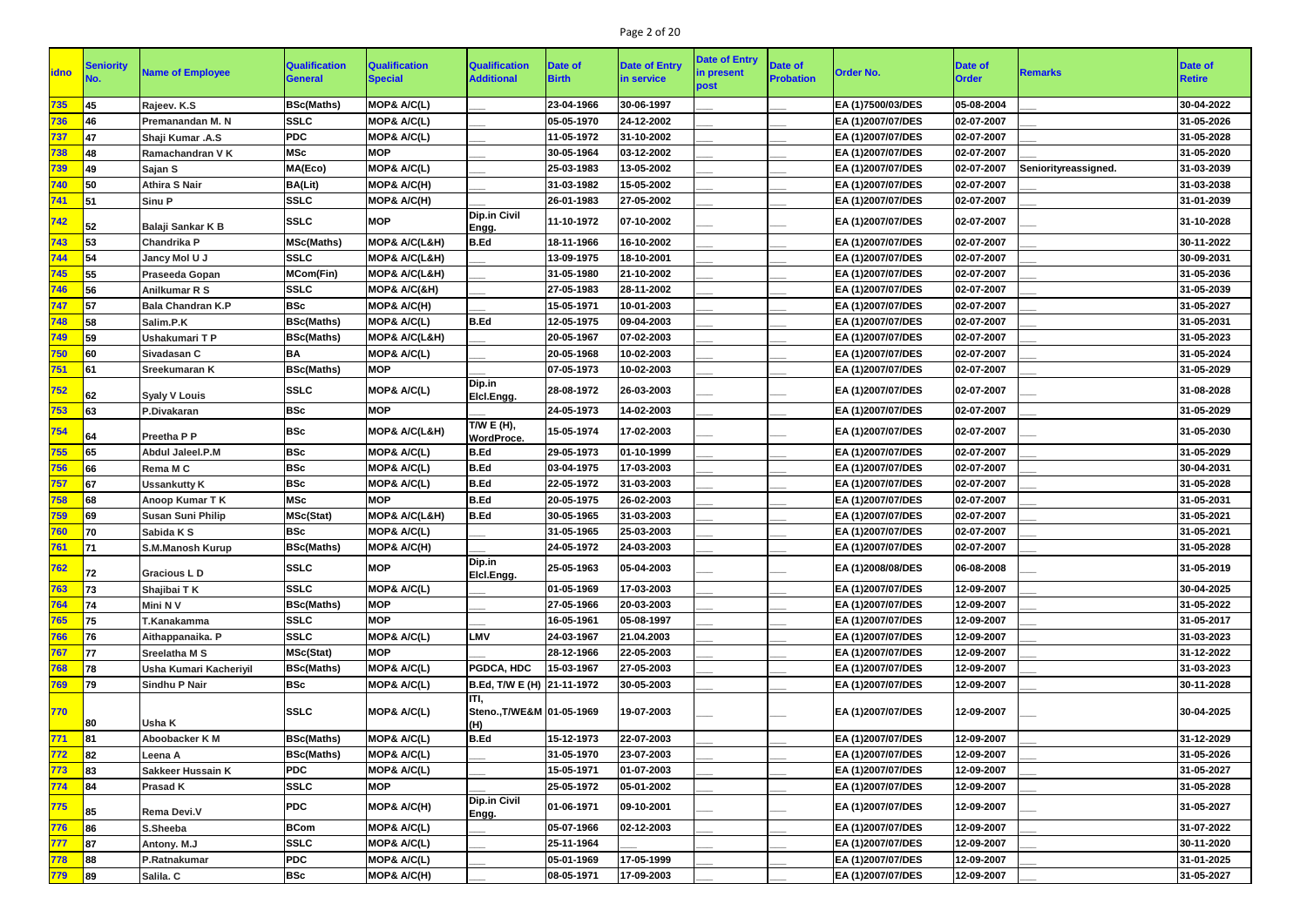# Page 3 of 20

| <b>idno</b> | Seniority | <b>Name of Employee</b>       | <b>Qualification</b><br><b>General</b> | <b>Qualification</b><br><b>Special</b> | <b>Qualification</b><br><b>Additional</b> | <b>Date of</b><br><b>Birth</b> | <b>Date of Entry</b><br>in service | <b>Date of Entry</b><br>in present<br>post | <b>Date of</b><br><b>Probation</b> | <b>Order No.</b>   | Date of<br><b>Order</b> | <b>Remarks</b>       | Date of<br><b>Retire</b> |
|-------------|-----------|-------------------------------|----------------------------------------|----------------------------------------|-------------------------------------------|--------------------------------|------------------------------------|--------------------------------------------|------------------------------------|--------------------|-------------------------|----------------------|--------------------------|
| 780         | 90        | <b>Binu B</b>                 | <b>BSc(Maths)</b>                      | MOP& A/C(L)                            |                                           | 22-05-1973                     | 09-10-2003                         |                                            |                                    | EA (1)2007/07/DES  | 12-09-2007              |                      | 31-05-2029               |
| 781         | 91        | Abdul Ali A.K                 | <b>BSc(Maths)</b>                      | MOP& A/C(L)                            | B.Ed                                      | 30-03-1975                     | 01-01-2004                         |                                            |                                    | EA (1)2007/07/DES  | 12-09-2007              |                      | 31-03-2031               |
| <u>782</u>  | 92        | <b>Bindhu P</b>               | <b>BSc(Maths)</b>                      | MOP& A/C(L&H)                          | <b>PGDCA</b>                              | 18-05-1974                     | 17-12-2003                         |                                            |                                    | EA (1)2007/07/DES  | 21-12-2007              |                      | 31-05-2030               |
| 783         | 93        | Pradeepan P P                 | <b>SSLC</b>                            | MOP& A/C(L)                            |                                           | 25-04-1972                     | 15-12-2003                         |                                            |                                    | EA (1)2007/07/DES  | 21-12-2007              |                      | 30-04-2028               |
| 784         | 94        | <b>Lincy Mathew</b>           | <b>SSLC</b>                            | MOP& A/C(L)                            |                                           | 15-05-1974                     | 15-12-2003                         |                                            |                                    | EA (1)2007/07/DES  | 21-12-2007              |                      | 31-05-2030               |
|             |           |                               |                                        |                                        | Dip.inMech.Eng 09-03-1974                 |                                |                                    |                                            |                                    |                    |                         |                      |                          |
| 785         | 95        | <b>Santhosh Aramban</b>       | THSLC.                                 | MOP& A/C(L)                            | g; T/WE(L)                                |                                | 26-12-2003                         |                                            |                                    | EA (1)2007/07/DES  | 21-12-2007              |                      | 31-03-2030               |
| 786         | 96        | <b>Khalid Keerantakath</b>    | <b>BSc(Maths)</b>                      | <b>MOP</b>                             |                                           | 13-05-1969                     | 26-12-2003                         |                                            |                                    | EA (1)2007/07/DES  | 21-12-2007              |                      | 31-05-2025               |
| 787         | 97        | <b>Prasanth Manail Thazha</b> | <b>BSc(Maths)</b>                      | MOP& A/C(L)                            | <b>PGDCA</b>                              | 09-05-1972                     | 19-12-2003                         |                                            |                                    | EA (1)2007/07/DES  | 21-12-2007              |                      | 31-05-2028               |
| 788         | 98        | <b>Ransimol K C</b>           | <b>BSc(Maths)</b>                      | <b>MOP</b>                             | B.Ed                                      | 25-04-1975                     | 24-12-2003                         |                                            |                                    | EA (1)2007/07/DES  | 21-12-2007              |                      | 30-04-2031               |
| 789         | 99        | Prathiba.K.R                  | <b>MSc(Maths)</b>                      | MOP& A/C(L)                            | B.Ed                                      | 17-01-1969                     | 01-09-2000                         |                                            |                                    | EA (1)2007/07/DES  | 21-12-2007              |                      | 31-01-2025               |
| 790         | 100       | Snehalatha P K                | <b>BSc(Phy)</b>                        | MOP& A/C(L)                            | B.Ed                                      | 10-02-1969                     | 22-12-2003                         |                                            |                                    | EA (1)2007/07/DES  | 21-12-2007              |                      | 28-02-2025               |
| 791         | 101       | Sajeev.P.K                    | <b>PDC</b>                             | <b>MOP</b>                             |                                           | 20-05-1967                     | 23-09-2000                         |                                            |                                    | EA (1)2007/07/DES  | 21-12-2007              |                      | 31-05-2023               |
| 792         | 102       | <b>Bijukumar B K</b>          | <b>BSc(Maths)</b>                      | MOP& A/C(L)                            | T/W E(H), M(L)                            | 25-05-1969                     | 19-06-2001                         |                                            |                                    | EA (1)2007/07/DES  | 21-12-2007              |                      | 31-05-2025               |
| 793         | 103       | Joy P G                       | <b>BSc(Maths)</b>                      | MOP & A/C(L)                           |                                           | 20-05-1967                     | 14-01-2004                         |                                            |                                    | EA (1)2007/07/DES  | 21-12-2007              |                      | 31-05-2023               |
| 794         | 104       | Binu.C.S                      | BA(Eco)                                | MOP & A/C(H)                           |                                           | 27-03-1975                     | 12-01-2004                         |                                            |                                    | EA (1)2007/07/DES  | 21-12-2007              |                      | 31-03-2031               |
| 795         | 105       | Raseena J                     | <b>SSLC</b>                            | MOP& A/C(L)                            |                                           | 15-05-1971                     | 12-01-2004                         |                                            |                                    | EA (1)2007/07/DES  | 21-12-2007              |                      | 31-05-2027               |
| 796         | 106       | Sameer Panayullaparambath     | <b>SSLC</b>                            | <b>MOP</b>                             |                                           | 01-12-1971                     | 27-12-2003                         |                                            |                                    | EA (1)2007/07/DES  | 21-12-2007              |                      | 30-11-2027               |
| 797         | 107       | Satheesh kumar K              | BA(Eco)                                | MOP& A/C(L)                            |                                           | 08-05-1973                     | 31-12-2003                         |                                            |                                    | EA (1)2007/07/DES  | 21-12-2007              |                      | 31-05-2029               |
| 798         | 108       | Anil Kumar. R                 | <b>BCom</b>                            | <b>MOP</b>                             |                                           | 10-05-1974                     | 06-01-2004                         |                                            |                                    | EA (1)2007/07/DES  | 21-12-2007              |                      | 31-05-2030               |
| 799         | 109       | Rajesh C K                    | <b>BSc(Maths)</b>                      | <b>MOP</b>                             |                                           | 25-05-1972                     | 29-12-2003                         |                                            |                                    | EA (1)2007/07/DES  | 21-12-2007              |                      | 31-05-2028               |
| 800         | 110       | <b>Khalid P</b>               | <b>PDC</b>                             | MOP& A/C(L)                            | Dip.in Civil<br> Engg.                    | 31-05-1968                     | 29-12-2003                         |                                            |                                    | EA (1)2007/07/DES  | 21-12-2007              |                      | 31-05-2024               |
| 801         | 111       | <b>Bose SJ</b>                | <b>MSc(Maths)</b>                      | MOP&A/C(L&H)                           | B.Ed                                      | 07-05-1977                     | 05-01-2004                         |                                            |                                    | EA (1)2007/07/DES  | 21-12-2007              |                      | 31-05-2033               |
| 802         | 112       | <b>Joby Varghese</b>          | <b>BSc(Maths)</b>                      | MOP& A/C(L)                            |                                           | 17-02-1965                     | 31-12-2003                         |                                            |                                    | EA (1)2008/08/DES  | 28-04-2008              | Seniorityreassigned. | 28-02-2021               |
| 803         | 113       | <b>Sindhu S</b>               | <b>BSc(Maths)</b>                      | MOP & A/C(H)                           | B.Ed                                      | 30-05-1971                     | 04-02-2004                         |                                            |                                    | EA (1)2007/07/DES  | 21-12-2007              |                      | 31-05-2027               |
| 804         | 114       | Zakir Hussain.K               | <b>BSc</b>                             | MOP& A/C(L)                            |                                           | 30-05-1970                     | 06-02-2004                         |                                            |                                    | EA (1)2007/07/DES  | 21-12-2007              |                      | 31-05-2026               |
| 805         | 115       | Suma SA                       | <b>MSc(Maths)</b>                      | MOP& A/C(L)                            | B.Ed                                      | 15-05-1973                     | 31-01-2004                         |                                            |                                    | EA (1)2007/07/DES  | 21-12-2007              |                      | 31-05-2029               |
| 806         | 116       | Sankaranarayanan V A          | <b>PDC</b>                             | <b>MOP</b>                             |                                           | 19-04-1970                     | 04-02-2004                         |                                            |                                    | EA (1)2007/07/DES  | 21-12-2007              |                      | 30-04-2026               |
| 807         | 117       | <b>Sunil Kumar.B</b>          | <b>SSLC</b>                            | <b>MOP</b>                             |                                           | 20-04-1970                     | 05-02-2004                         |                                            |                                    | EA (1)2007/07/DES  | 21-12-2007              |                      | 30-04-2026               |
| 808         | 118       | Udayakumari Amma N            | <b>MSc(Maths)</b>                      | <b>MOP&amp; A/C(L&amp;H)</b>           | B.Ed                                      | 05-05-1970                     | 28-01-2004                         |                                            |                                    | EA (1)2007/07/DES  | 21-12-2007              |                      | 31-05-2026               |
| 809         | 119       | <b>Mini Cherian</b>           | <b>MSc(Maths)</b>                      | MOP& A/C(L)                            | <b>B.Ed, PGDCA</b>                        | 21-05-1968                     | 28-01-2004                         |                                            |                                    | EA (1)2007/07/DES  | 21-12-2007              |                      | 31-05-2024               |
| 810         | 120       | <b>Komalavally B</b>          | <b>BSc(Phy)</b>                        | MOP& A/C(L)                            |                                           | 24-10-1964                     | 28-01-2004                         |                                            |                                    | EA (1)2007/07/DES  | 21-12-2007              |                      | 31-10-2020               |
| 811         | 121       | Suresh.R                      | <b>BCom</b>                            | MOP& A/C(L)                            |                                           | 12-05-1968                     | 16-04-1997                         |                                            |                                    | EA (1)2007/07/DES  | 21-12-2007              |                      | 31-05-2024               |
| 812         | 122       | Gracy.K.K                     | <b>BSc(Maths)</b>                      | <b>MOP&amp; A/C(L&amp;H)</b>           |                                           | 22-05-1967                     | 27-02-1997                         |                                            |                                    | EA (1)2007/07/DES  | 21-12-2007              |                      | 31-05-2023               |
| 813         | 123       | <b>Praveen Kumar K</b>        | <b>SSLC</b>                            | MOP& A/C(L)                            |                                           | 05-01-1979                     | 22-03-2004                         |                                            |                                    | EA (1)2007/07/DES  | 21-12-2007              |                      | 31-01-2035               |
| 814         | 124       | Sajikumar.B                   | <b>SSLC</b>                            | MOP& A/C(L)                            |                                           | 15-05-1971                     | 25-02-2004                         |                                            |                                    | EA(1)2009/2009/DES | 12-11-2009              |                      | 31-05-2027               |
| 815         | 125       | <b>Noushar M</b>              | <b>BA</b>                              | MOP& A/C(L)                            |                                           | 25-09-1973                     | 17-02-2004                         |                                            |                                    | EA (1)2008/08/DES  | 08-02-2008              |                      | 30-09-2029               |
| 816         | 126       | <b>Sunil Kumar P</b>          | <b>THSLC</b>                           | MOP&A/C(L)                             |                                           | 31-03-1973                     | 17-02-2004                         |                                            |                                    | EA (1)2008/08/DES  | 08-02-2008              |                      | 31-03-2029               |
| 817         | 127       | Jalaja Kumari A M             | <b>SSLC</b>                            | MOP& A/C(L)                            |                                           | 30-05-1973                     | 27-02-2004                         |                                            |                                    | EA (1)2008/08/DES  | 08-02-2008              |                      | 31-05-2029               |
| 818         | 128       | Suresh Babu T                 | <b>BSc(Maths)</b>                      | MOP& A/C(L)                            |                                           | 20-05-1972                     | 26-02-2004                         |                                            |                                    | EA (1)2008/08/DES  | 08-02-2008              |                      | 31-05-2028               |
| 819         | 129       | Mohanan.P                     | <b>BSc(Maths)</b>                      | MOP& A/C(L)                            | <b>B.Ed</b>                               | 25-05-1969                     | 13-10-1999                         |                                            |                                    | EA (1)2008/08/DES  | 08-02-2008              |                      | 31-05-2025               |
| 820         | 130       | Maya P G                      | <b>BA</b>                              | <b>MOP</b>                             |                                           | 31-05-1974                     | 25-02-2004                         |                                            |                                    | EA (1)2008/08/DES  | 08-02-2008              |                      | 31-05-2030               |
| 821         | 131       | <b>Sunny Paulose</b>          | <b>BSc(Maths)</b>                      | MOP& A/C(L)                            | B.Ed, T/W E(H) 20-05-1970                 |                                | 29-03-2004                         |                                            |                                    | EA (1)2008/08/DES  | 08-02-2008              |                      | 31-05-2026               |
| 822         | 132       | <b>Sushithakumary V P</b>     | <b>BSc(Maths)</b>                      | <b>MOP&amp; A/C(L&amp;H)</b>           | B.Ed                                      | 10-05-1971                     | 17-03-2004                         |                                            |                                    | EA (1)2008/08/DES  | 08-02-2008              |                      | 31-05-2027               |
| 823         | 133       | Asokan.K.V                    | <b>SSLC</b>                            | <b>MOP</b>                             |                                           | 05-05-1974                     | 05-06-1999                         |                                            |                                    | EA (1)2008/08/DES  | 08-02-2008              |                      | 31-05-2030               |
| 824         | 134       | Jaya krishnan .C.M            | <b>MCom</b>                            | MOP& A/C(L)                            | B.Ed, SET, T/WE<br>(L&H)                  | 15-08-1974                     | 03-06-1999                         |                                            |                                    | EA (1)2008/08/DES  | 08-02-2008              |                      | 31-08-2030               |
| 825         | 135       | Madhusoodanan.G.              | <b>SSLC</b>                            | MOP& A/C(L)                            |                                           | 31-12-1975                     | 18-03-2004                         |                                            |                                    | EA (1)2008/08/DES  | 08-02-2008              |                      | 31-12-2031               |
| 826         | 136       | V.T. Jayaprakasan             | <b>SSLC</b>                            | MOP& A/C(L)                            |                                           | 02-01-1973                     | 23-07-1999                         |                                            |                                    | EA (1)2008/08/DES  | 08-02-2008              |                      | 31-01-2029               |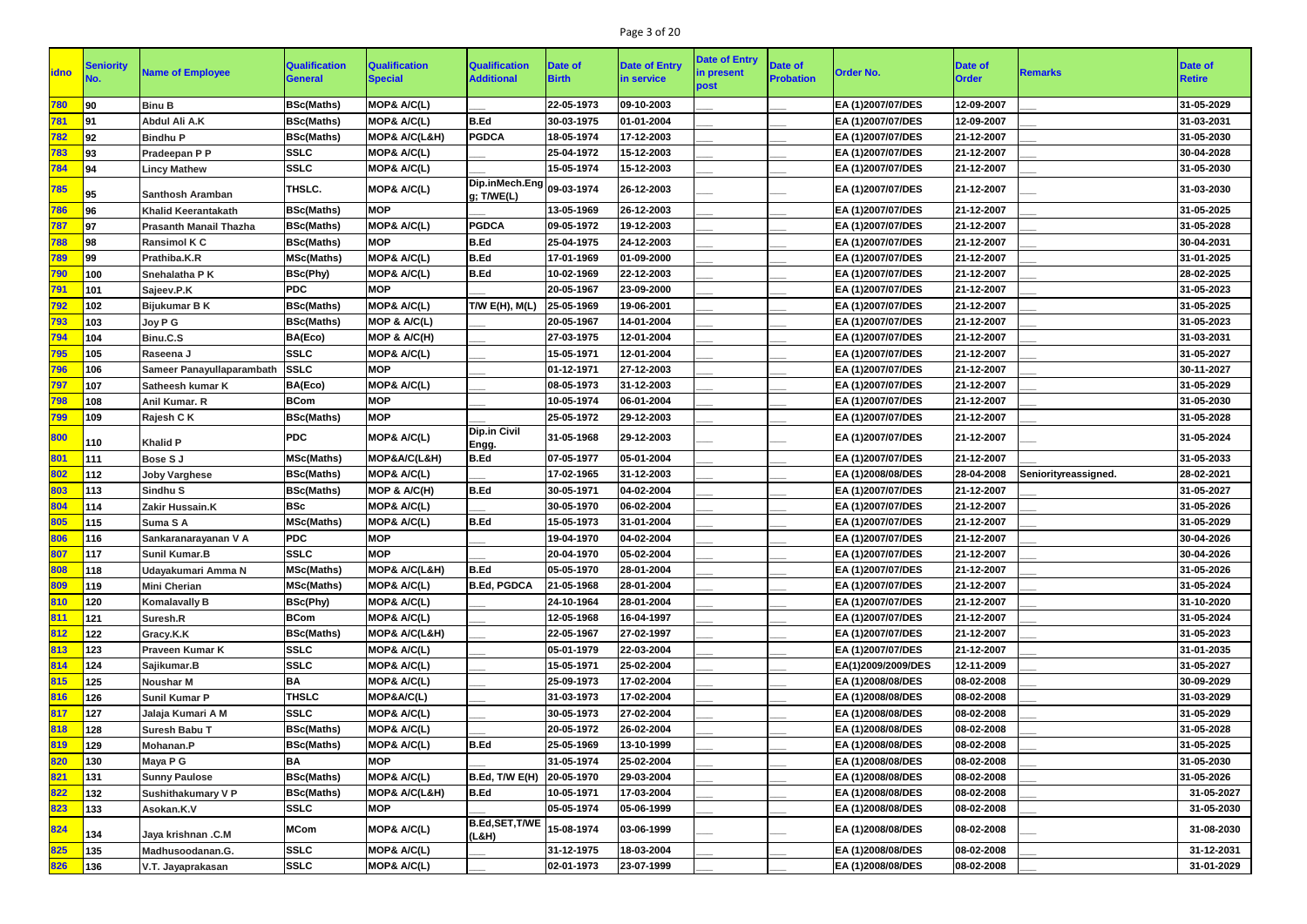# Page 4 of 20

|             |                  |                           |                                    |                                        |                                                   |                         |                                    | <b>Date of Entry</b> |                                    |                    |                         |                |                                 |
|-------------|------------------|---------------------------|------------------------------------|----------------------------------------|---------------------------------------------------|-------------------------|------------------------------------|----------------------|------------------------------------|--------------------|-------------------------|----------------|---------------------------------|
| <b>idno</b> | <b>Seniority</b> | <b>Name of Employee</b>   | <b>Qualification</b><br>General    | <b>Qualification</b><br><b>Special</b> | <b>Qualification</b><br><b>Additional</b>         | Date of<br><b>Birth</b> | <b>Date of Entry</b><br>in service | in present<br>post   | <b>Date of</b><br><b>Probation</b> | <b>Order No.</b>   | Date of<br><b>Order</b> | <b>Remarks</b> | <b>Date of</b><br><b>Retire</b> |
| 827         | 137              | <b>P.Anil Kumar</b>       | <b>BCom</b>                        | MOP& A/C(L)                            | T/W E(L)                                          | 31-05-1971              | 13-09-1999                         |                      |                                    | EA (1)2008/08/DES  | 08-02-2008              |                | 31-05-2027                      |
| 828         | 138              | K.Jayarathnam             | <b>SSLC</b>                        | <b>MOP</b>                             |                                                   | 15-05-1961              | 08-09-1999                         |                      |                                    | EA (1)2008/08/DES  | 08-02-2008              |                | 31-05-2017                      |
| 829         | 139              | C.A.Geena                 | <b>PDC</b>                         | MOP& A/C(L)                            |                                                   | 29-03-1969              | 16-09-1999                         |                      |                                    | EA (1)2008/08/DES  | 08-02-2008              |                | 31-03-2025                      |
| 830         | 140              | <b>M.N.Mini</b>           | <b>PDC</b>                         | MOP& A/C(L)                            |                                                   | 30-05-1967              | 18-09-1999                         |                      |                                    | EA (1)2008/08/DES  | 08-02-2008              |                | 31-05-2023                      |
| 831         | 141              | <b>Bipin Chandrapal M</b> | <b>SSLC</b>                        | <b>MOP&amp; A/C(L&amp;H)</b>           |                                                   | 05-08-1983              | 10-04-2003                         |                      |                                    | EA (1)2008/08/DES  | 28-04-2008              |                | 31-08-2039                      |
| 832         | 142              | <b>V.V.Premlal</b>        | <b>PDC</b>                         | MOP& A/C(L&H)                          |                                                   | 24-05-1968              | 09-07-2004                         |                      |                                    | EA (1)2008/08/DES  | 28-04-2008              |                | 31-05-2024                      |
| 833         | 143              | A. Anilkumar              | <b>PDC</b>                         | <b>MOP&amp; A/C(L&amp;H)</b>           | liti<br>D'manCivil, Chai 30-05-1970<br>nsurvey(L) |                         | 24-04-2004                         |                      |                                    | EA (1)2008/08/DES  | 28-04-2008              |                | 31-05-2026                      |
| 834         | 144              | <b>R.S.Suresh</b>         | <b>SSLC</b>                        | MOP&A/C(L)                             |                                                   | 10-05-1971              | 05-05-2004                         |                      |                                    | EA (1)2008/08/DES  | 28-04-2008              |                | 31-05-2027                      |
| 835         | 145              | V.Sreekala                | <b>PDC</b>                         | <b>MOP</b>                             | <b>DCA</b>                                        | 25-05-1972              | 29-04-2004                         |                      |                                    | EA (1)2008/08/DES  | 28-04-2008              |                | 31-05-2028                      |
| 836         | 146              | Saritha.R                 | <b>VHSC</b>                        | MOP& A/C(L)                            |                                                   | 05-07-1982              | 22-04-2004                         |                      |                                    | EA (1)2008/08/DES  | 28-04-2008              |                | 31-07-2038                      |
| 837         | 147              | S.Sunilkumar              | <b>BSc</b>                         | MOP& A/C(L)                            | B.Ed                                              | 25-05-1972              | 07-05-2004                         |                      |                                    | EA (1)2008/08/DES  | 28-04-2008              |                | 31-05-2028                      |
| 838         | 148              | K.Rajeshkumar             | <b>MSc(Maths)</b>                  | <b>MOP&amp; A/C(L&amp;H)</b>           |                                                   | 30-05-1977              | 05-03-2001                         |                      |                                    | EA (1)2008/08/DES  | 28-04-2008              |                | 31-05-2033                      |
| 839         | 149              | P.G.Krishnakumar          | <b>BSc(Maths)</b>                  | MOP& A/C(L)                            |                                                   | 14-03-1976              | 11-06-2004                         |                      |                                    | EA (1)2008/08/DES  | 28-04-2008              |                | 31-03-2032                      |
| 840         | 150              | Sudeer.T                  | <b>BSc(Maths)</b>                  | MOP& A/C(L)                            |                                                   | 20-05-1975              | 21-06-2004                         |                      |                                    | EA (1)2008/08/DES  | 28-04-2008              |                | 31-05-2031                      |
| 841         | 151              | <b>Bindu.M</b>            | <b>MSc(Maths)</b>                  | MOP& A/C(L)                            | B.Ed                                              | 13-11-1968              | 09-09-2002                         |                      |                                    | EA (1)2008/08/DES  | 28-04-2008              |                | 30-11-2024                      |
| 842         | 152              | Vinu.V.K.                 | <b>SSLC</b>                        | <b>MOP</b>                             |                                                   | 15-03-1975              | 13-12-2001                         |                      |                                    | EA (1)2008/08/DES  | 28-04-2008              |                | 31-03-2031                      |
| 843         | 153              | Jayakrishnan.K            | MSc(Stat), MSc(<br><b>Biostat)</b> | MOP& A/C(L)                            |                                                   | 15-05-1966              | 21-07-2004                         |                      |                                    | EA (1)2008/08/DES  | 28-04-2008              |                | 31-05-2022                      |
| 844         | 154              | Venugopalen.K             | <b>PDC</b>                         | MOP& A/C(L)                            |                                                   | 03-05-1967              | 21-07-2004                         |                      |                                    | EA (1)2008/08/DES  | 28-04-2008              |                | 31-05-2023                      |
| 845         | 155              | Joshy.V.G                 | <b>SSLC</b>                        | MOP& A/C(L)                            | ITI(Mech)                                         | 05-05-1979              | 01-07-2004                         |                      |                                    | EA (1)2008/08/DES  | 28-04-2008              |                | 31-05-2035                      |
| 846         | 156              | <b>B.R.Prasanth</b>       | <b>BCom</b>                        | MOP& A/C(L)                            | T/W E<br>(L),Dip.inWeb<br>Dev.                    | 14-04-1981              | 02-07-2004                         |                      |                                    | EA (1)2008/08/DES  | 28-04-2008              |                | 30-04-2037                      |
| 847         | 157              | R.Dipu                    | <b>MSc(Maths)</b>                  | MOP& A/C(L)                            |                                                   | 10-11-1976              | 24-07-2004                         |                      |                                    | EA (1)2008/08/DES  | 28-04-2008              |                | 30-11-2032                      |
| 848         | 158              | K.S.Rajesh                | <b>PDC</b>                         | <b>MOP&amp; A/C(L)</b>                 |                                                   | 18-03-1976              | 15-10-1999                         |                      |                                    | EA (1)2008/08/DES  | 28-04-2008              |                | 31-03-2032                      |
| 849         | 159              | <b>Binoy P John</b>       | BA                                 | MOP&A/C(L)                             | liti                                              | 20-05-1970              | 25-11-1999                         |                      |                                    | EA (1)2008/08/DES  | 28-04-2008              |                | 31-05-2026                      |
| 850         | 160              | Vinesh.K                  | <b>BCom</b>                        | MOP & A/C(H)                           | T/W E (L)                                         | 24-05-1980              | 08-07-2004                         |                      |                                    | EA (1)2008/08/DES  | 28-04-2008              |                | 31-05-2036                      |
| 851         | 161              | <b>B.Sabu</b>             | <b>PDC</b>                         | MOP & A/C(H)                           |                                                   | 30-05-1973              | 22-07-2004                         |                      |                                    | EA (1)2008/08/DES  | 28-04-2008              |                | 31-05-2029                      |
| 852         | 162              | Remya.M.R                 | <b>BA(Eng)</b>                     | MOP A/C(L)                             |                                                   | 29-05-1982              | 28-07-2004                         |                      |                                    | EA (1)2008/08/DES  | 28-04-2008              |                | 31-05-2038                      |
| 853         | 163              | A.Elizabeth               | <b>BSc</b>                         | <b>MOP A/C(L)</b>                      | B.Ed                                              | 20-05-1974              | 17-08-2004                         |                      |                                    | EA (1)2008/08/DES  | 28-04-2008              |                | 31-05-2030                      |
| 854         | 164              | <b>M.P.Sidhique</b>       | <b>PDC</b>                         | <b>MOP</b>                             |                                                   | 29-03-1966              | 06-12-1999                         |                      |                                    | EA (1)2008/08/DES  | 28-04-2008              |                | 31-03-2022                      |
| 855         | 165              | P.N.Valsalakumari         | <b>BCom</b>                        | MOP&A/C(L)                             | T/W E(H)                                          | 30-07-1962              | 13-12-1999                         |                      |                                    | EA (1)2008/08/DES  | 28-04-2008              |                | 31-07-2018                      |
| 856         | 166              | A.G.Santhoshkumar         | <b>MA(Socio)</b>                   | MOP& A/C(L)                            | JRF(NET)                                          | 19-12-1979              | 17-08-2004                         |                      |                                    | EA (1)2008/08/DES  | 03-06-2008              |                | 31-12-2035                      |
| 857         | 167              | <b>T.Nikhilkumar</b>      | <b>BSc(Maths)</b>                  | MOP A/C(L)                             |                                                   | 29-05-1983              | 18-08-2004                         |                      |                                    | EA (1)2008/08/DES  | 03-06-2008              |                | 31-05-2039                      |
| 858         | 168              | <b>D.Anilkumar</b>        | <b>PDC</b>                         | <b>MOP</b>                             |                                                   | 11-09-1974              | 26-09-1999                         |                      |                                    | EA (1)2008/08/DES  | 03-06-2008              |                | 30-09-2030                      |
| 859         | 169              | T.K.Chandra Babu          | <b>BSc(Maths)</b>                  | MOP& A/C(L&H)                          |                                                   | 31-05-1961              | 03-11-1999                         |                      |                                    | EA (1)2008/08/DES  | 03-06-2008              |                | 31-05-2017                      |
| 860         | 170              | Rekha V.R                 | <b>BCom</b>                        | MOP& A/C(L)                            |                                                   | 31-05-1978              | 15-09-2004                         |                      |                                    | EA (1)2008/08/DES  | 03-06-2008              |                | 31-05-2034                      |
| 861         | 171              | <b>Abdul Kareem M.P</b>   | <b>SSLC</b>                        | <b>MOP</b>                             |                                                   | 01-05-1970              | 02-02-2001                         |                      |                                    | EA (1)2008/08/DES  | 06-08-2008              |                | 30-04-2026                      |
| 862         | 172              | Sudhakumari.S             | <b>SSLC</b>                        | <b>MOP</b>                             |                                                   | 29-05-1964              | 10-03-2004                         |                      |                                    | EA(1)2009/2009/DES | 12-11-2009              |                | 31-05-2020                      |
| 863         | 173              | <b>Biju Jerome</b>        | <b>SSLC</b>                        | MOP& A/C(L)                            |                                                   | 31-05-1973              | 27-10-1999                         |                      |                                    | EA (1)2008/08/DES  | 06-08-2008              |                | 31-05-2029                      |
| 864         | 174              | <b>S.Minimol</b>          | <b>SSLC</b>                        | <b>MOP</b>                             |                                                   | 09-04-1974              | 13-10-1999                         |                      |                                    | EA (1)2008/08/DES  | 06-08-2008              |                | 30-04-2030                      |
| 865         | 175              | Ramabhadran.R             | <b>BA</b>                          | MOP& A/C(L)                            |                                                   | 25-05-1972              | 09-12-1999                         |                      |                                    | EA (1)2008/08/DES  | 06-08-2008              |                | 31-05-2028                      |
| 866         | 176              | R.Rajesh                  | BA(Eco)                            | MOP& A/C(H)                            |                                                   | 01-05-1976              | 27-03-2000                         |                      |                                    | EA (1)2008/08/DES  | 06-08-2008              |                | 30-04-2032                      |
| 867         | 177              | P.K.Sasidharan            | <b>BCom</b>                        | <b>MOP&amp; A/C(L)</b>                 |                                                   | 20-05-1974              | 30-11-1999                         |                      |                                    | EA (1)2008/08/DES  | 06-08-2008              |                | 31-05-2030                      |
| 868         | 178              | Safeer.T                  | <b>SSLC</b>                        | <b>MOP</b>                             |                                                   | 21-05-1971              | 18-10-2004                         |                      |                                    | EA (1)2008/08/DES  | 06-08-2008              |                | 31-05-2027                      |
| 869         | 179              | <b>Bhasi.P.A</b>          | <b>SSLC</b>                        | MOP& A/C(L)                            |                                                   | 28-02-1975              | 25-10-2004                         |                      |                                    | EA (1)2008/08/DES  | 06-08-2008              |                | 28-02-2031                      |
| 870         | 180              | Shaji Mon.S               | <b>BSc(Maths)</b>                  | MOP& A/C(L)                            | <b>PGDCSA</b>                                     | 24-11-1973              | 08-11-2004                         |                      |                                    | EA (1)2008/08/DES  | 06-08-2008              |                | 30-11-2029                      |
| 871         | 181              | Beena.R                   | <b>MSc(Maths)</b>                  | MOP& A/C(L)                            | B.Ed,T/W E(L)                                     | 14-06-1971              | 20-10-2004                         |                      |                                    | EA (1)2008/08/DES  | 06-08-2008              |                | 30-06-2027                      |
| 872         | 182              | Suresh .T                 | <b>BSc(Maths)</b>                  | MOP& A/C(L)                            |                                                   | 25-05-1970              | 20-10-2004                         |                      |                                    | EA (1)2008/08/DES  | 06-08-2008              |                | 31-05-2026                      |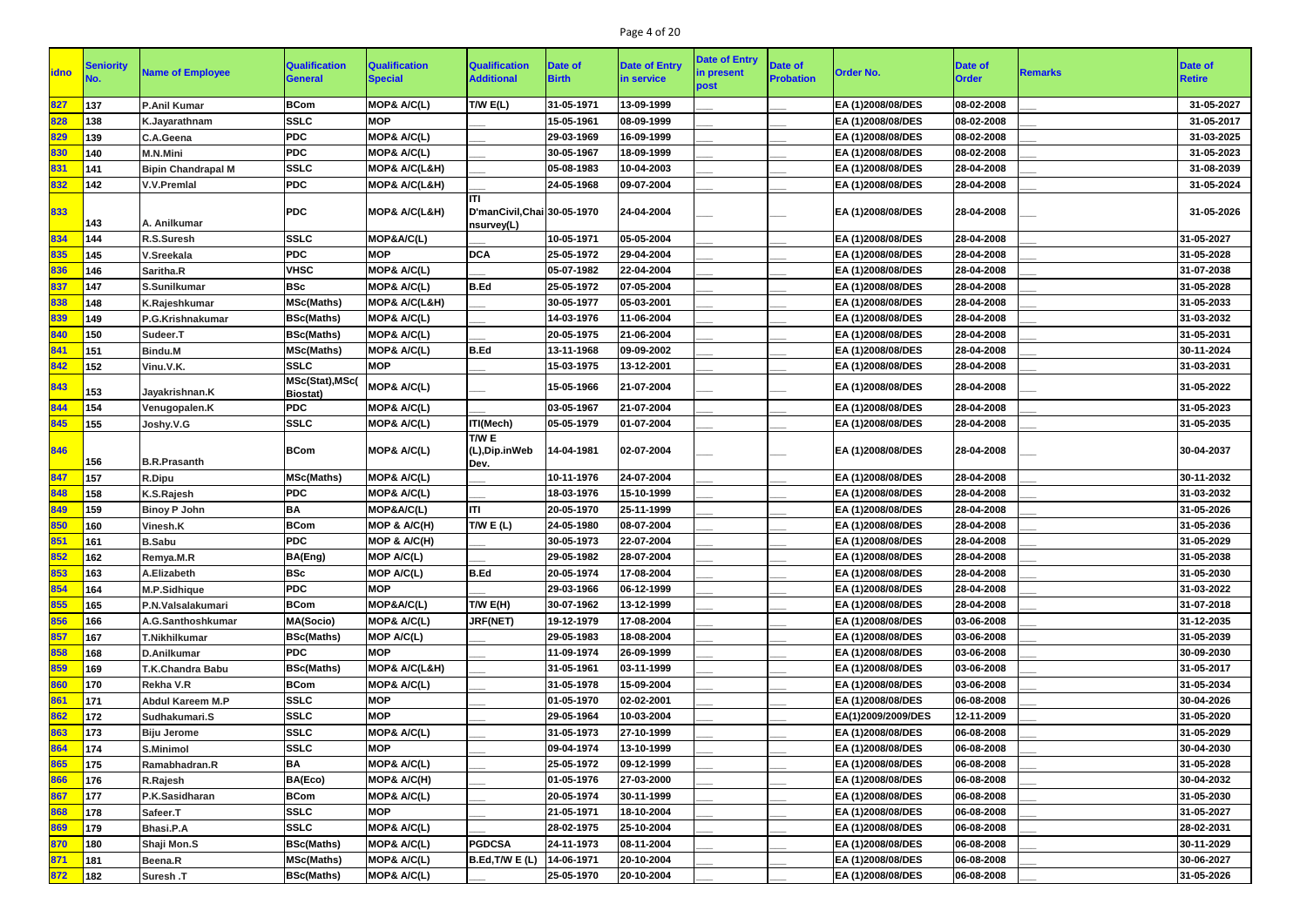# Page 5 of 20

| <b>idno</b> | Seniority | <b>Name of Employee</b>         | <b>Qualification</b><br><b>General</b> | <b>Qualification</b><br><b>Special</b> | <b>Qualification</b><br><b>Additional</b>          | Date of<br><b>Birth</b> | <b>Date of Entry</b><br>in service | <b>Date of Entry</b><br>in present<br>post | <b>Date of</b><br><b>Probation</b> | <b>Order No.</b>   | <b>Date of</b><br><b>Order</b> | <b>Remarks</b>       | <b>Date of</b><br><b>Retire</b> |
|-------------|-----------|---------------------------------|----------------------------------------|----------------------------------------|----------------------------------------------------|-------------------------|------------------------------------|--------------------------------------------|------------------------------------|--------------------|--------------------------------|----------------------|---------------------------------|
| 873         | 183       | Sajan.V.R                       | <b>SSLC</b>                            | MOP& A/C(L)                            |                                                    | 10-04-1971              | 18-10-2004                         |                                            |                                    | EA (1)2008/08/DES  | 06-08-2008                     |                      | 30-04-2027                      |
| 874         | 184       | V.G.Madhukuttan                 | <b>SSLC</b>                            | <b>MOP</b>                             |                                                    | 23-01-1973              | 04-02-2004                         |                                            |                                    | EA (1)2008/08/DES  | 06-08-2008                     |                      | 31-01-2029                      |
| 875         | 185       | <b>S.N.Harilal</b>              | <b>SSLC</b>                            | MOP& A/C(L)                            | ITI                                                | 25-12-1979              | 05-11-2004                         |                                            |                                    | EA (1)2008/08/DES  | 06-08-2008                     |                      | 31-12-2035                      |
| 876         | 186       | Saju.K                          | <b>BSc(Maths)</b>                      | MOP& A/C(L)                            |                                                    | 30-05-1977              | 14-12-2004                         |                                            |                                    | EA (1)2008/08/DES  | 06-08-2008                     |                      | 31-05-2033                      |
| 877         | 187       | Prajeesh.T.V                    | <b>SSLC</b>                            | MOP& A/C(L)                            |                                                    | 01-06-1977              | 14-12-2004                         |                                            |                                    | EA (1)2008/08/DES  | 06-08-2008                     |                      | 31-05-2033                      |
| 878         | 188       | Shibu.K.                        | <b>MSc(Maths)</b>                      | MOP&A/C(L&H)                           | T/W E(L)                                           | 30-05-1974              | 13-12-2004                         |                                            |                                    | EA (1)2008/08/DES  | 06-08-2008                     |                      | 31-05-2030                      |
| 879         | 189       | A.K.Nisha                       | <b>PDC</b>                             | MOP&A/C(L&H)                           |                                                    | 19-05-1981              | 01-12-2004                         |                                            |                                    | EA (1)2008/08/DES  | 06-08-2008                     |                      | 31-05-2037                      |
| 880         | 190       | R.Sajeev                        | <b>BSc(Maths)</b>                      | MOP& A/C(L)                            |                                                    | 20-05-1972              | 20-02-2004                         |                                            |                                    | EA (1)2008/08/DES  | 06-08-2008                     |                      | 31-05-2028                      |
| 881         | 191       | V.S.Vinod                       | <b>PDC</b>                             | MOP& A/C(L)                            | Dip.inArchitect<br>ure                             | 20-12-1978              | 20-01-2005                         |                                            |                                    | EA (1)2008/08/DES  | 06-08-2008                     |                      | 31-12-2034                      |
| 882         | 192       | <b>P.Anitha</b>                 | <b>MSc(Maths)</b>                      | MOP&A/C(L&H)                           | <b>B.Ed</b>                                        | 01-06-1971              | 17-01-2005                         |                                            |                                    | EA (1)2008/08/DES  | 06-08-2008                     |                      | 31-05-2027                      |
| 883         | 193       | V.S.Vidya                       | BA(Eco)                                | MOP& A/C(L)                            |                                                    | 18-03-1983              | 28-01-2005                         |                                            |                                    | EA (1)2008/08/DES  | 06-08-2008                     |                      | 31-03-2039                      |
| 884         | 194       | <b>Usha Devi.B</b>              | <b>PDC</b>                             | MOP& A/C(L)                            |                                                    | 05-01-1970              | 28-01-2005                         |                                            |                                    | EA (1)2008/08/DES  | 06-08-2008                     |                      | 31-01-2026                      |
| 885         | 195       | <b>K.R.Anish</b>                | BA (Eng)                               | MOP& A/C(H)                            |                                                    | 30-05-1983              | 03-02-2005                         |                                            |                                    | EA (1)2008/08/DES  | 06-08-2008                     |                      | 31-05-2039                      |
| 886         | 196       | E.M.Abhilash                    | <b>BCom</b>                            | MOP& A/C(L)                            |                                                    | 03-03-1980              | 04-02-2005                         |                                            |                                    | EA(1)2008/2008/DES | 27-01-2009                     |                      | 31-03-2036                      |
| 887         | 197       | P.Bindhu                        | BA.                                    | MOP&A/C(L&H)                           | TTC,<br>RashtraBhasha 20-05-1981<br><b>Praveen</b> |                         | 05-03-2005                         |                                            |                                    | EA(1)2008/2008/DES | 27-01-2009                     |                      | 31-05-2037                      |
| 888         | 198       | <b>Rejish P Antony</b>          | <b>BCom</b>                            | MOP&A/C(L&H)                           |                                                    | 01-04-1984              | 31-03-2005                         |                                            |                                    | EA(1)2008/2008/DES | 27-01-2009                     |                      | 31-03-2040                      |
| 889         | 199       | PadmanabhanMullacheri Veet SSLC |                                        | MOP& A/C(H)                            |                                                    | 20-05-1972              | 26-12-2003                         |                                            |                                    | EA(1)2008/2008/DES | 27-01-2009                     |                      | 31-05-2028                      |
| 890         | 200       | Asha.M.K                        | <b>PDC</b>                             | <b>MOP&amp; A/C(L)</b>                 |                                                    | 11-04-1977              | 07-10-2004                         |                                            |                                    | EA(1)2008/2008/DES | 27-01-2009                     |                      | 30-04-2033                      |
| 891         | 201       | Deepa.S.Nair                    | <b>MSc(Maths)</b>                      | MOP& A/C(L)                            |                                                    | 26-06-1977              | 13-04-2005                         |                                            |                                    | EA(1)2008/2008/DES | 27-01-2009                     |                      | 30-06-2033                      |
| 892         | 202       | Indu.R.V.                       | <b>BA</b>                              | MOP& A/C(L)                            |                                                    | 30-05-1965              | 08-04-2005                         |                                            |                                    | EA(1)2008/2008/DES | 27-01-2009                     |                      | 31-05-2021                      |
| 893         | 203       | Faseena.V.P                     | <b>BSc</b>                             | <b>MOP</b>                             |                                                    | 11-04-1985              | 11-04-2005                         |                                            |                                    | EA(1)2008/2008/DES | 27-01-2009                     |                      | 30-04-2041                      |
| 894         | 204       | R.Sreeja                        | <b>MSc(Maths)</b>                      | MOP& A/C(L)                            | <b>B.Ed</b>                                        | 31-05-1976              | 07-05-2005                         |                                            |                                    | EA(1)2008/2008/DES | 27-01-2009                     |                      | 31-05-2032                      |
| 895         | 205       | K.Maya                          | <b>MCom</b>                            | MOP&A/C(L)&(H)                         |                                                    | 01-12-1973              | 11-05-2005                         |                                            |                                    | EA(1)2008/2008/DES | 27-01-2009                     |                      | 30-11-2029                      |
| 896         | 206       | M.B.Jayan                       | <b>BSc</b>                             | MOP& A/C(L)                            | <b>B.Ed</b>                                        | 10-02-1975              | 02-07-2005                         |                                            |                                    | EA(1)2008/2008/DES | 27-01-2009                     |                      | 28-02-2031                      |
| 897         | 207       | Vijayakumari.E                  | <b>SSLC</b>                            | <b>MOP</b>                             |                                                    | 02-05-1966              | 21-06-2005                         |                                            |                                    | EA(1)2008/2008/DES | 27-01-2009                     |                      | 31-05-2022                      |
| 898         | 208       | C.K.Mujeebudheen                | MCom, MA<br>(Socio)                    | IMOP                                   |                                                    | 31-03-1975              | 31-01-2005                         |                                            |                                    | EA(1)2008/2008/DES | 27-01-2009                     |                      | 31-03-2031                      |
| 899         | 209       | <b>M.N.Asokkumar</b>            | <b>SSLC</b>                            | <b>MOP</b>                             | <b>NTC</b>                                         | 28-07-1963              | 17-06-2000                         |                                            |                                    | EA(1)2008/2008/DES | 27-01-2009                     |                      | 31-07-2019                      |
| 900         | 210       | Job.K.C                         | <b>SSC</b>                             | MOP& A/C(L)                            | <b>Hindi Visarad</b>                               | 20-04-1972              | 02-11-2000                         |                                            |                                    | EA(1)2008/2008/DES | 27-01-2009                     |                      | 30-04-2028                      |
| 901         | 211       | Ambika.J                        | <b>BCom</b>                            | MOP& A/C(L)                            | T/W Eng(H)                                         | 20-07-1963              | 05-07-2000                         |                                            |                                    | EA(1)2008/2008/DES | 27-01-2009                     |                      | 31-07-2019                      |
| 902         | 212       | V.Radhakrishnan Nair            | <b>BA</b>                              | <b>MOP</b>                             |                                                    | 30-04-1961              | 10-10-2000                         |                                            |                                    | EA(1)2008/2008/DES | 27-01-2009                     |                      | 30-04-2017                      |
| 903         | 213       | <b>K.Aniyan</b>                 | <b>SSLC</b>                            | MOP& A/C(L)                            |                                                    | 02-02-1970              | 21-10-2000                         |                                            |                                    | EA(1)2008/2008/DES | 27-01-2009                     |                      | 28-02-2026                      |
| 904         | 214       | Manoj Kumar.C                   | <b>PDC</b>                             | <b>MOP</b>                             |                                                    | 20-05-1972              | 10-11-2000                         |                                            |                                    | EA(1)2008/2008/DES | 27-01-2009                     |                      | 31-05-2028                      |
| 905         | 215       | Sheela.J                        | <b>BCom</b>                            | <b>MOP</b>                             |                                                    | 12-06-1963              | 11-01-2001                         |                                            |                                    | EA(1)2008/2008/DES | 27-01-2009                     |                      | 30-06-2019                      |
| 906         | 216       | T.J.Lavanya                     | <b>MSc(Maths)</b>                      | MOP&A/C(L&H)                           |                                                    | 01-05-1981              | 21-07-2005                         |                                            |                                    | EA(1)2008/2008/DES | 27-01-2009                     |                      | 30-04-2037                      |
| 907         | 217       | K.Mohanadasan                   | <b>SSLC</b>                            | MOP&A/C(L&H)                           | <b>ITC</b>                                         | 31-05-1972              | 11-11-2005                         |                                            |                                    | EA(1)2008/2008/DES | 27-01-2009                     |                      | 31-05-2028                      |
| 908         | 218       | <b>C.Rema Devi</b>              | <b>MCom</b>                            | MOP& A/C(H)                            | <b>Comp Trng.</b>                                  | 15-05-1975              | 20-01-2001                         |                                            |                                    | EA(1)2008/2008/DES | 27-01-2009                     |                      | 31-05-2031                      |
| 909         | 219       | Aneeshkumar.A.P                 | <b>SSC</b>                             | <b>MOP</b>                             |                                                    | 05-02-1982              | 27-01-2005                         |                                            |                                    | EA(1)2010/10/DES   | 19-04-2010                     | Seniorityreassigned. | 28-02-2038                      |
| 910         | 220       | Deepa.P                         | <b>SSLC</b>                            | <b>MOP</b>                             | T/W E(L)                                           | 20-04-1973              | 08-04-2005                         |                                            |                                    | EA(1)2010/10/DES   | 19-04-2010                     | Seniorityreassigned. | 30-04-2029                      |
| 911         | 221       | T.K.Madhupalan                  | BA                                     | MOP& A/C(L)                            | Trng.on<br><b>PublicRelations</b>                  | 20-05-1974              | 07-03-2001                         |                                            |                                    | EA(1)2009/2009/DES | 12-11-2009                     |                      | 31-05-2030                      |
| 912         | 222       | Chandrasekaran.K.R              | <b>SSLC</b>                            | MOP& A/C(L)                            | <b>T/W</b><br>Eng(L&H), Mal(L 14-05-1965           |                         | 31-03-2001                         |                                            |                                    | EA(1)2009/2009/DES | 12-11-2009                     |                      | 31-05-2021                      |
| 913         | 223       | Jayachandran.A.D                | <b>MCom</b>                            | MOP&A/C(L&H)                           |                                                    | 02-05-1971              | 30-04-2001                         |                                            |                                    | EA(1)2009/2009/DES | 12-11-2009                     |                      | 31-05-2027                      |
| 914         | 224       | Madhusoodanan .P.V              | <b>BCom</b>                            | MOP& A/C(L)                            |                                                    | 21-10-1967              | 17-08-2001                         |                                            |                                    | EA(1)2009/2009/DES | 12-11-2009                     |                      | 31-10-2023                      |
| 915         | 225       | C.C.Biju                        | <b>BSc(Maths)</b>                      | MOP& A/C(H)                            | <b>B.Ed</b>                                        | 30-05-1979              | 06-01-2004                         |                                            |                                    | EA(1)2009/2009/DES | 12-11-2009                     |                      | 31-05-2035                      |
| 916         | 226       | <b>Sudeesh Kumar.T.R</b>        | <b>SSLC</b>                            | MOP& A/C(L)                            |                                                    | 19-09-1981              | 11-10-2004                         |                                            |                                    | EA(1)2009/2009/DES | 12-11-2009                     |                      | 30-09-2037                      |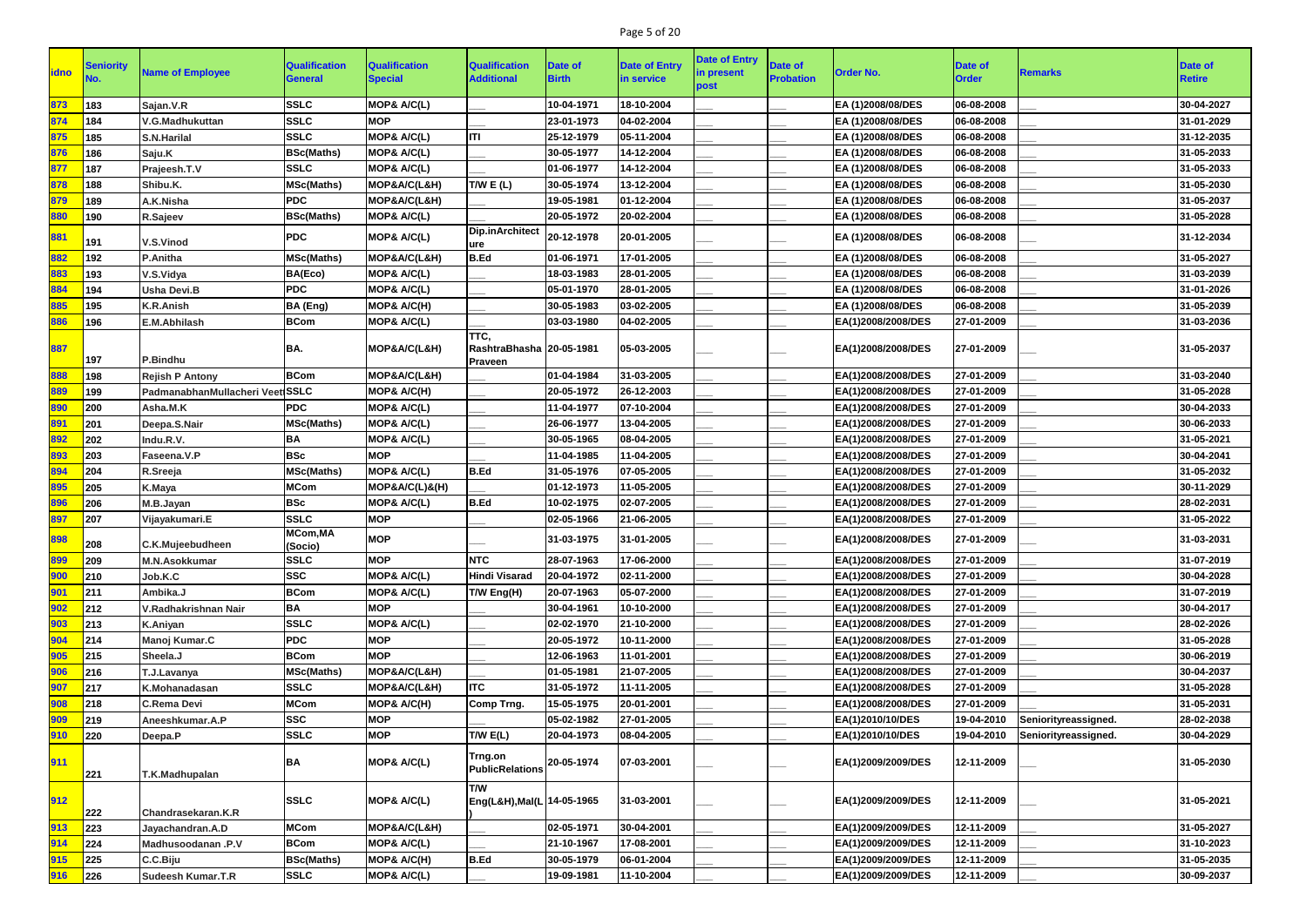# Page 6 of 20

|             |           |                               |                                        |                                        |                                           |                                |                                    | <b>Date of Entry</b> |                                    |                    |                                |                                                                 |                          |
|-------------|-----------|-------------------------------|----------------------------------------|----------------------------------------|-------------------------------------------|--------------------------------|------------------------------------|----------------------|------------------------------------|--------------------|--------------------------------|-----------------------------------------------------------------|--------------------------|
| <b>idno</b> | Seniority | <b>Name of Employee</b>       | <b>Qualification</b><br><b>General</b> | <b>Qualification</b><br><b>Special</b> | <b>Qualification</b><br><b>Additional</b> | <b>Date of</b><br><b>Birth</b> | <b>Date of Entry</b><br>in service | in present           | <b>Date of</b><br><b>Probation</b> | <b>Order No.</b>   | <b>Date of</b><br><b>Order</b> | <b>Remarks</b>                                                  | Date of<br><b>Retire</b> |
|             |           |                               |                                        |                                        |                                           |                                |                                    | post                 |                                    |                    |                                |                                                                 |                          |
| 917         | 227       | Khairunnisa.N.M               | <b>BA</b>                              | MOP& A/C(L)                            |                                           | 03-04-1974                     | 20-02-2006                         |                      |                                    | EA(1)2009/2009/DES | 12-11-2009                     |                                                                 | 30-04-2030               |
| 918         | 228       | <b>N.Preethi Mohanan</b>      | <b>BA</b>                              | MOP& A/C(L)                            |                                           | 10-05-1983                     | 06-02-2006                         |                      |                                    | EA(1)2009/2009/DES | 12-11-2009                     |                                                                 | 31-05-2039               |
| 919         | 229       | V.R.VishnuParameswar          | <b>SSLC</b>                            | MOP& A/C(H)                            |                                           | 29-12-1986                     | 10-02-2006                         |                      |                                    | EA(1)2009/2009/DES | 12-11-2009                     |                                                                 | 31-12-2042               |
| 920         | 230       | S.S.Deepa                     | BSc(Chem),<br>MA(Eco),                 | MOP& A/C(L)                            | Dip.inComp.Ma<br>nageme                   | 05-04-1984                     | 20-02-2006                         |                      |                                    | EA(1)2009/2009/DES | 12-11-2009                     |                                                                 | 30-04-2040               |
| 921         | 231       | K.Remya                       | M.Sc(Chem)                             | MOP& A/C(L)                            |                                           | 28-04-1984                     | 28-04-2006                         |                      |                                    | EA(1)2009/2009/DES | 12-11-2009                     |                                                                 | 30-04-2040               |
| 922         | 232       | V.Jayasankaran                | <b>SSLC</b>                            | <b>MOP</b>                             |                                           | 23-04-1982                     | 13-07-2006                         |                      |                                    | EA(1)2009/2009/DES | 12-11-2009                     |                                                                 | 30-04-2038               |
| 923         | 233       | <b>K.Krishnadas</b>           | <b>PDC</b>                             | MOP& A/C(L)                            |                                           | 16-11-1962                     | 10-07-2006                         |                      |                                    | EA(1)2009/2009/DES | 12-11-2009                     |                                                                 | 30-11-2018               |
| 924         | 234       | Sapna.K.Rani                  | <b>BSc(Co-opn)</b>                     | MOP& A/C(L)                            |                                           | 25-04-1981                     | 14-08-2006                         |                      |                                    | EA(1)2009/2009/DES | 12-11-2009                     |                                                                 | 30-04-2037               |
| 925         | 235       | A.George                      | <b>SSLC</b>                            | MOP& A/C(L)                            |                                           | 30-05-1975                     | 23-05-2006                         |                      |                                    | EA(1)2009/2009/DES | 12-11-2009                     |                                                                 | 31-05-2031               |
| 926         | 236       | <b>R.Shibin</b>               | <b>PDC</b>                             | MOP& A/C(L)                            |                                           | 31-05-1979                     | 13-07-2006                         |                      |                                    | EA(1)2009/2009/DES | 12-11-2009                     |                                                                 | 31-05-2035               |
| 927         | 237       | <b>B.Gunalan</b>              | MA(Eco)                                | MOP&A/C(L&H)                           |                                           | 20-05-1982                     | 10-07-2006                         |                      |                                    | EA(1)2009/2009/DES | 12-11-2009                     |                                                                 | 31-05-2038               |
| 928         | 238       | <b>B.T.Shibu</b>              | <b>MCom</b>                            | MOP&A/C(L&H)                           |                                           | 28-08-1976                     | 06-07-2006                         |                      |                                    | EA(1)2009/2009/DES | 12-11-2009                     |                                                                 | 31-08-2032               |
| 929         | 239       | <b>S.Sujith Dath</b>          | <b>BSc</b>                             | MOP& A/C(H)                            |                                           | 30-05-1982                     | 12-07-2006                         |                      |                                    | EA(1)2009/2009/DES | 12-11-2009                     |                                                                 | 31-05-2038               |
| 930         | 240       | <b>S.Giri</b>                 | <b>BCom</b>                            | MOP& A/C(L)                            | Dip in Comp.                              | 21-06-1978                     | 06-07-2006                         |                      |                                    | EA(1)2009/2009/DES | 12-11-2009                     |                                                                 | 30-06-2034               |
| 931         | 241       | <b>Justin George</b>          | <b>SSLC</b>                            | <b>MOP</b>                             |                                           | 25-05-1982                     | 01-08-2006                         |                      |                                    | EA(1)2009/2009/DES | 12-11-2009                     |                                                                 | 31-05-2038               |
| 932         | 242       | Ajayan.E                      | <b>BA(Mal)</b>                         | MOP& A/C(H)                            |                                           | 28-04-1967                     | 23-08-2001                         |                      |                                    | EA(1)2009/2009/DES | 12-11-2009                     |                                                                 | 30-04-2023               |
| 933         | 243       | Shyni.V.C                     | BA                                     | <b>MOP</b>                             | B.Ed                                      | 30-05-1976                     | 30-11-2001                         |                      |                                    | EA(1)2009/2009/DES | 12-11-2009                     |                                                                 | 31-05-2032               |
| 934         | 244       | O.M.Sabitha                   | <b>SSC</b>                             | MOP& A/C(L)                            |                                           | 31-05-1971                     | 23-01-2002                         |                      |                                    | EA(1)2009/2009/DES | 12-11-2009                     |                                                                 | 31-05-2027               |
| 935         | 245       | S.Jayaraj                     | <b>SSLC</b>                            | <b>MOP</b>                             | <b>ITI</b>                                | 22-10-1965                     | 15-10-1999                         |                      |                                    | EA(1)2011/11/DES   | 27-09-2011                     |                                                                 | 31-10-2021               |
| 936         | 246       | <b>Abraham NissyVargheese</b> | <b>SSLC</b>                            | <b>MOP</b>                             |                                           | 22-02-1970                     | 16-06-2005                         |                      |                                    | EA(1)2010/10/DES   | 19-04-2010                     |                                                                 | 28-02-2026               |
| 937         | 247       | Lishamol.L.B                  | <b>BSc(Phy)</b>                        | MOP& A/C(H)                            | B.Ed                                      | 30-05-1974                     | 23-01-2002                         |                      |                                    | EA(1)2010/10/DES   | 19-04-2010                     |                                                                 | 31-05-2030               |
| 938         | 248       | <b>Surya Narayan</b>          | <b>MSc(Stat)</b>                       | MOP& A/C(L)                            |                                           | 25-05-1977                     | 30-10-2000                         |                      |                                    | EA(1)2010/10/DES   | 07-01-2011                     | Seniorityreassigned asper<br>GO(P)No.5/2010/P&ARD,dtd<br>4/3/10 | 31-05-2033               |
| 939         | 249       | Sali.N.T                      | <b>BCom</b>                            | <b>MOP</b>                             |                                           | 14-04-1973                     | 24-10-2002                         |                      |                                    | EA(1)2010/10/DES   | 19-04-2010                     |                                                                 | 30-04-2029               |
| 940         | 250       | Biju.R                        | <b>PDC</b>                             | <b>MOP</b>                             |                                           | 04-02-1969                     | 03-01-2003                         |                      |                                    | EA(1)2010/10/DES   | 19-04-2010                     |                                                                 | 28-02-2025               |
| 941         | 251       | <b>Hemaletha P Nair</b>       | MA(Mal)                                | MOP& A/C(L)                            |                                           | 24-05-1972                     | 25-05-2006                         |                      |                                    | EA(1)2010/10/DES   | 19-04-2010                     |                                                                 | 31-05-2028               |
| 942         | 252       | Rajaneekanth.S                | <b>SSLC</b>                            | <b>MOP&amp; A/C(L)</b>                 |                                           | 23-06-1980                     | 06-07-2006                         |                      |                                    | EA(1)2010/10/DES   | 19-04-2010                     |                                                                 | 30-06-2036               |
| 943         | 253       | Chandran.E.C                  | <b>SSLC</b>                            | MOP& A/C(L)                            |                                           | 16-08-1979                     | 22-06-2006                         |                      |                                    | EA(1)2010/10/DES   | 19-04-2010                     |                                                                 | 31-08-2035               |
| 944         | 254       | <b>Latheef Murikanchery</b>   | <b>SSLC</b>                            | MOP& A/C(L)                            |                                           | 30-05-1976                     | 22-06-2006                         |                      |                                    | EA(1)2010/10/DES   | 19-04-2010                     |                                                                 | 31-05-2032               |
| 945         | 255       | Manila.K.K                    | <b>MSc</b>                             | MOP& A/C(L)                            | B.Ed                                      | 16-02-1975                     | 23-06-2006                         |                      |                                    | EA(1)2010/10/DES   | 19-04-2010                     |                                                                 | 28-02-2031               |
| 946         | 256       | Satheesh.V.V                  | <b>BCom</b>                            | MOP& A/C(H)                            | T/W Eng(L)                                | 02-05-1976                     | 28-06-2006                         |                      |                                    | EA(1)2010/10/DES   | 19-04-2010                     |                                                                 | 31-05-2032               |
| 947         | 257       | <b>Nafsal Musaliyar.Y</b>     | <b>BSc(Maths)</b>                      | MOP& A/C(L)                            |                                           | 31-05-1979                     | 22-06-2006                         |                      |                                    | EA(1)2010/10/DES   | 19-04-2010                     |                                                                 | 31-05-2035               |
| 948         | 258       | Prasad.K.K                    | <b>SSLC</b>                            | MOP& A/C(L)                            | Dip.in<br>Elcl.Engg.                      | 31-05-1979                     | 26-06-2006                         |                      |                                    | EA(1)2010/10/DES   | 19-04-2010                     |                                                                 | 31-05-2035               |
| 949         | 259       | P.Valsala(Payattal)           | <b>MSc(Stat)</b>                       | MOP& A/C(H)                            | <b>B.Ed</b>                               | 25-01-1972                     | 24-06-2006                         |                      |                                    | EA(1)2010/10/DES   | 19-04-2010                     |                                                                 | 31-01-2028               |
| 950         | 260       | Babu.V                        | <b>MSc</b>                             | MOP& A/C(H)                            |                                           | 26-05-1967                     | 01-07-2006                         |                      |                                    | EA(1)2010/10/DES   | 19-04-2010                     |                                                                 | 31-05-2023               |
| 951         | 261       | <b>Siby Joseph</b>            | <b>SSLC</b>                            | <b>MOP</b>                             |                                           | 21-10-1980                     | 23-06-2006                         |                      |                                    | EA(1)2010/10/DES   | 19-04-2010                     |                                                                 | 31-10-2036               |
| 952         | 262       | <b>Sibichen</b>               | <b>SSLC</b>                            | MOP& A/C(L)                            |                                           | 08-05-1970                     | 25-07-2006                         |                      |                                    | EA(1)2010/10/DES   | 19-04-2010                     |                                                                 | 31-05-2026               |
| 953         | 263       | Suresh.T.C                    | <b>SSLC</b>                            | MOP& A/C(L)                            |                                           | 30-05-1975                     | 21-06-2006                         |                      |                                    | EA(1)2010/10/DES   | 19-04-2010                     |                                                                 | 31-05-2031               |
| 954         | 264       | Gangadharan.V                 | <b>BA</b>                              | <b>MOP</b>                             |                                           | 13-02-1975                     | 26-07-2006                         |                      |                                    | EA(1)2010/10/DES   | 19-04-2010                     |                                                                 | 28-02-2031               |
| 955         | 265       | Unnikrishnan.K                | <b>SSLC</b>                            | MOP&A/C(L&H)                           |                                           | 23-04-1982                     | 16-06-2006                         |                      |                                    | EA(1)2010/10/DES   | 19-04-2010                     |                                                                 | 30-04-2038               |
| 956         | 266       | Jyothi Naduthattummal         | <b>BA</b>                              | MOP& A/C(L)                            |                                           | 31-05-1973                     | 16-06-2006                         |                      |                                    | EA(1)2010/10/DES   | 19-04-2010                     |                                                                 | 31-05-2029               |
| 957         | 267       | Hariharan.M                   | <b>SSLC</b>                            | MOP& A/C(L)                            |                                           | 25-05-1978                     | 16-06-2006                         |                      |                                    | EA(1)2010/10/DES   | 19-04-2010                     |                                                                 | 31-05-2034               |
| 958         | 268       | M.A.Shereena                  | <b>BSc</b>                             | MOP& A/C(L)                            | <b>DCA</b>                                | 15-05-1979                     | 03-07-2006                         |                      |                                    | EA(1)2010/10/DES   | 19-04-2010                     |                                                                 | 31-05-2035               |
| 959         | 269       | Ranjini.K.K                   | <b>BSc</b>                             | <b>MOP&amp; A/C(L)</b>                 |                                           | 11-04-1984                     | 10-07-2006                         |                      |                                    | EA(1)2010/10/DES   | 19-04-2010                     |                                                                 | 30-04-2040               |
| 960         | 270       | P.C.Santhoshkumar             | <b>BSc</b>                             | MOP& A/C(L&H)                          | Dip.inElectroni<br>cs, CIC                | 21-05-1978                     | 27-02-2006                         |                      |                                    | EA(1)2010/10/DES   | 19-04-2010                     |                                                                 | 31-05-2034               |
| 961         | 271       | Shylatha.K.R                  | MA(Eco)                                | MOP& A/C(L)                            | <b>B.Ed</b>                               | 03-12-1981                     | 28-06-2006                         |                      |                                    | EA(1)2010/10/DES   | 19-04-2010                     |                                                                 | 31-12-2037               |
| 962         | 272       | Pramod.C.K                    | <b>MCom</b>                            | <b>MOP&amp; A/C(L&amp;H)</b>           |                                           | 03-02-1981                     | 10-07-2006                         |                      |                                    | EA(1)2010/10/DES   | 19-04-2010                     |                                                                 | 28-02-2037               |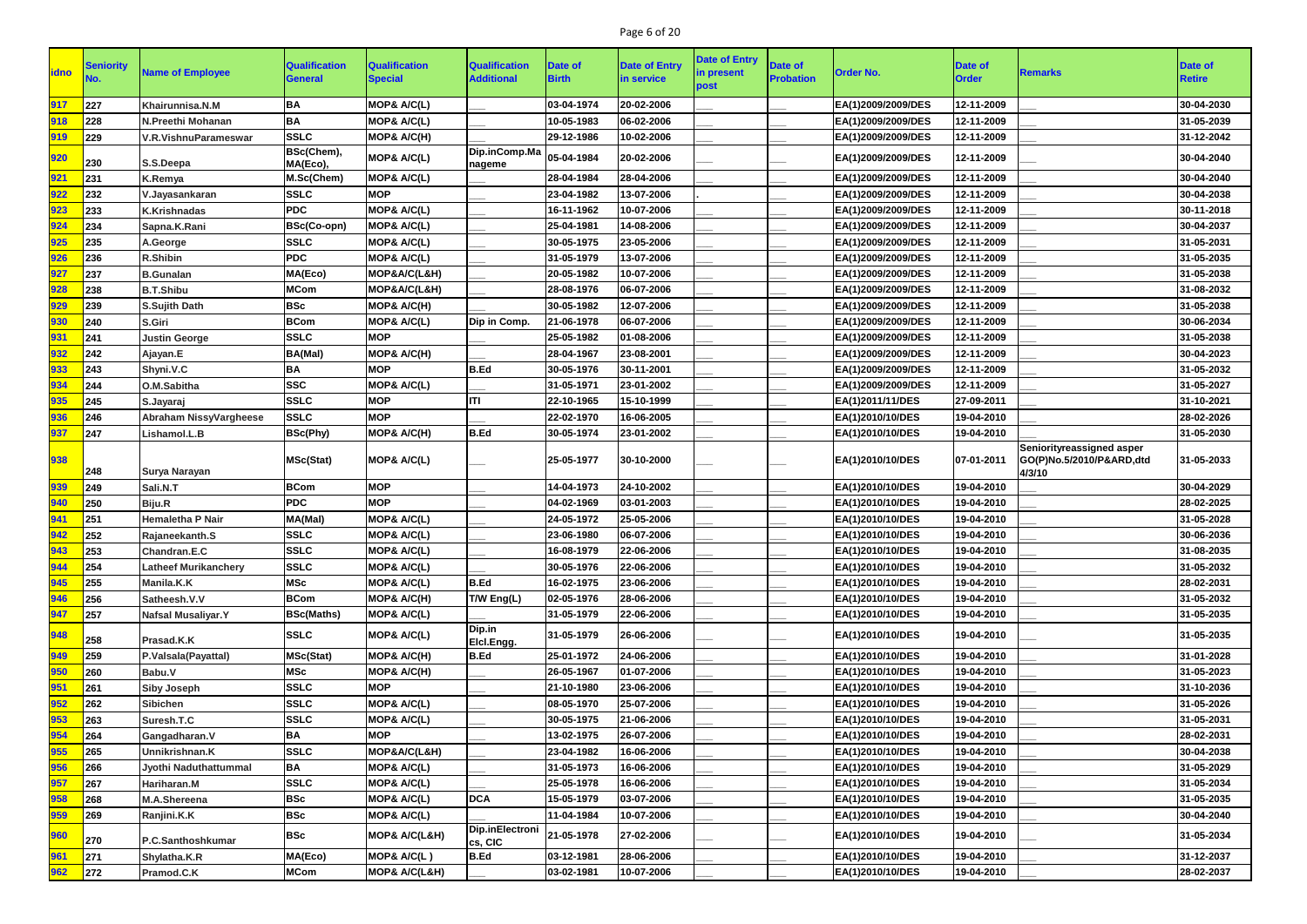# Page 7 of 20

| <b>idno</b> | Seniority  | <b>Name of Employee</b>   | <b>Qualification</b>       | <b>Qualification</b>   | <b>Qualification</b>                                 | Date of      | <b>Date of Entry</b> | <b>Date of Entry</b> | <b>Date of</b>   | <b>Order No.</b>                     | Date of      |                | Date of       |
|-------------|------------|---------------------------|----------------------------|------------------------|------------------------------------------------------|--------------|----------------------|----------------------|------------------|--------------------------------------|--------------|----------------|---------------|
|             |            |                           | <b>General</b>             | <b>Special</b>         | <b>Additional</b>                                    | <b>Birth</b> | in service           | in present<br>post   | <b>Probation</b> |                                      | <b>Order</b> | <b>Remarks</b> | <b>Retire</b> |
| 963         | 273        | Prasad.P                  | <b>PDC</b>                 | MOP& A/C(H)            |                                                      | 08-04-1973   | 24-06-2006           |                      |                  | EA(1)2010/10/DES                     | 19-04-2010   |                | 30-04-2029    |
| 964         | 274        | Sonu John                 | <b>SSLC</b>                | MOP& A/C(L&H)          |                                                      | 18-05-1975   | 24-08-2005           |                      |                  | EA(1)2010/10/DES                     | 19-04-2010   |                | 31-05-2031    |
| 965         | 275        | <b>Bineesh. E.L</b>       | <b>SSLC</b>                | MOP& A/C(L)            |                                                      | 30-05-1983   | 28-06-2006           |                      |                  | EA(1)2010/10/DES                     | 19-04-2010   |                | 31-05-2039    |
| 966         | 276        | Dhanya S Kumar            | <b>BSc(Maths)</b>          | MOP& A/C(L)            |                                                      | 25-05-1982   | 30-06-2006           |                      |                  | EA(1)2010/10/DES                     | 19-04-2010   |                | 31-05-2038    |
| 967         | 277        | Nirmal .C.M               | <b>PDC</b>                 | MOP& A/C(L)            | <b>ITI</b>                                           | 13-02-1977   | 26-06-2006           |                      |                  | EA(1)2010/10/DES                     | 19-04-2010   |                | 28-02-2033    |
| 968         | 278        | <b>Solomon K.G</b>        | <b>BSc</b>                 | MOP& A/C(H)            |                                                      | 10-01-1970   | 28-06-2006           |                      |                  | EA(1)2010/10/DES                     | 19-04-2010   |                | 31-01-2026    |
| 969         | 279        | Satheesan.V               | <b>PDC</b>                 | MOP& A/C(H)            |                                                      | 24-05-1981   | 03-07-2006           |                      |                  | EA(1)2010/10/DES                     | 19-04-2010   |                | 31-05-2037    |
| 970         | 280        | Vinodkumar.C              | <b>SSLC</b>                | <b>MOP</b>             |                                                      | 27-04-1977   | 01-07-2006           |                      |                  | EA(1)2010/10/DES                     | 19-04-2010   |                | 30-04-2033    |
| 971         | 281        | Sindhu .G                 | <b>BSc(Maths)</b>          | <b>MOP</b>             | <b>B.Ed</b>                                          | 23-03-1981   | 28-06-2006           |                      |                  | EA(1)2010/10/DES                     | 19-04-2010   |                | 31-03-2037    |
| 972         | 282        | <b>S.Santhosh</b>         | MA (ECO)                   | MOP& A/C(L)            |                                                      | 18-04-1978   | 03-07-2006           |                      |                  | EA(1)2010/10/DES                     | 19-04-2010   |                | 30-04-2034    |
| 973         | 283        | <b>Vinaya Divakar</b>     | <b>BSc(Chem)</b>           | MOP& A/C(L)            | <b>B.Ed, PGDCA</b>                                   | 08-05-1977   | 28-06-2006           |                      |                  | EA(1)2010/10/DES                     | 19-04-2010   |                | 31-05-2033    |
| 974         | 284        | G.Jayachandran            | <b>BSc(Maths)</b>          | MOP& A/C(L)            |                                                      | 22-05-1977   | 06-07-2006           |                      |                  | EA(1)2010/10/DES                     | 19-04-2010   |                | 31-05-2033    |
| 975         | 285        | <b>Honey P Vargheese</b>  | <b>SSLC</b>                | MOP& A/C(L)            |                                                      | 31-05-1981   | 30-06-2006           |                      |                  | EA(1)2010/10/DES                     | 19-04-2010   |                | 31-05-2037    |
| 976         | 286        | <b>K.A.Bindu</b>          | MSc(Zool)                  | MOP& A/C(L)            | <b>B.Ed, PGDCA</b>                                   | 18-05-1973   | 23-06-2006           |                      |                  | EA(1)2010/10/DES                     | 19-04-2010   |                | 31-05-2029    |
| 977         | 287        | S.Smitha                  | BA                         | <b>MOP&amp; A/C(H)</b> |                                                      | 25-11-1974   | 22-06-2006           |                      |                  | EA(1)2010/10/DES                     | 19-04-2010   |                | 30-11-2030    |
| 978         | 288        | Sojan Raj R               | <b>SSLC</b>                | MOP& A/C(L)            |                                                      | 20-01-1977   | 13-07-2006           |                      |                  | EA(1)2010/10/DES                     | 19-04-2010   |                | 31-01-2033    |
| 979         | 289        | <b>Vimal Priya.K</b>      | <b>SSLC</b>                | MOP& A/C(L)            |                                                      | 20-03-1979   | 10-07-2006           |                      |                  | EA(1)2010/10/DES                     | 19-04-2010   |                | 31-03-2035    |
| 980         | 290        | A.Seeja                   | BSc(Com.Appin) MOP& A/C(L) |                        | <b>Dip.in Civil</b><br> Engg.                        | 26-05-1981   | 23-06-2006           |                      |                  | EA(1)2010/10/DES                     | 07-07-2010   |                | 31-05-2037    |
| 981         | 291        | S.K.Shibu                 | <b>SSLC</b>                | <b>MOP</b>             |                                                      | 10-04-1973   | 13-05-2004           |                      |                  | EA(1)2011/11/DES                     | 05-08-2011   |                | 30-04-2029    |
| 982         | 292        | Jaffer.K.K                | <b>BSc(Maths)</b>          | MOP& A/C(L)            |                                                      | 29-05-1983   | 03-07-2006           |                      |                  | EA(1)2010/10/DES                     | 31-07-2010   |                | 31-05-2039    |
| 983         | 293        | Pradeep.P.V               | <b>BE (Elcs)</b>           | MOP& A/C(L)            | <b>PGDCA</b>                                         | 20-05-1971   | 05-07-2006           |                      |                  | EA(1)2010/10/DES                     | 31-07-2010   |                | 31-05-2027    |
| 984         | 294        | Remya.T.V                 | <b>BSc</b>                 | MOP& A/C(L)            | <b>B.Ed</b>                                          | 01-09-1982   | 30-06-2006           |                      |                  | EA(1)2010/10/DES                     | 31-07-2010   |                | 31-08-2038    |
| 985         | 295        | K.P.Vijayakumar           | <b>SSLC</b>                | <b>MOP</b>             |                                                      | 25-04-1979   | 30-06-2006           |                      |                  | EA(1)2011/11/DES                     | 05-08-2011   |                | 30-04-2035    |
| 986         | 296        | Sreejith.U                | <b>SSLC</b>                | MOP& A/C(H)            |                                                      | 21-05-1979   | 30-06-2006           |                      |                  | EA(1)2010/10/DES                     | 31-07-2010   |                | 31-05-2035    |
| 987         | 297        | Shibu.S                   | <b>SSLC</b>                | MOP&A/C(L)             |                                                      | 10-05-1982   | 03-07-2006           |                      |                  | EA(1)2010/10/DES                     | 07-12-2010   |                | 31-05-2038    |
| 988         | 298        | <b>Abdul Azeez.P</b>      | <b>BSc</b>                 | MOP& A/C(L)            | <b>B.Ed</b>                                          | 25-01-1982   | 30-06-2006           |                      |                  | EA(1)2010/10/DES                     | 31-07-2010   |                | 31-01-2038    |
| 989         | 299        | Sibilal.K.S               | <b>BSc</b>                 | MOP&A/C(L&H)           |                                                      | 21-04-1977   | 01-07-2006           |                      |                  | EA(1)2010/10/DES                     | 31-07-2010   |                | 30-04-2033    |
| 990         | 300        | Vijayalakshmi.K           | <b>BCom</b>                | MOP& A/C(L)            | B.Ed                                                 | 23-05-1974   | 01-07-2006           |                      |                  | EA(1)2010/10/DES                     | 31-07-2010   |                | 31-05-2030    |
| 991         | 301        | <b>Sheen.B.Netto</b>      | <b>SSLC</b>                | MOP&A/C(L&H)           | <b>Dip in Comp</b><br><b>Eng</b>                     | 07-02-1976   | 12-07-2006           |                      |                  | EA(1)2010/10/DES                     | 31-07-2010   |                | 29-02-2032    |
| 992         | 302        | Manju Sankar.C.S          | <b>BSc</b>                 | MOP& A/C(L)            |                                                      | 30-03-1976   | 10-07-2006           |                      |                  | EA(1)2010/10/DES                     | 31-07-2010   |                | 31-03-2032    |
| 993         | 303        | <b>Sunil Kumar.V.K</b>    | <b>BCom</b>                | MOP& A/C(L)            |                                                      | 03-11-1980   | 03-07-2006           |                      |                  | EA(1)2010/10/DES                     | 31-07-2010   |                | 30-11-2036    |
| 994         | 304        | Simi.S.B                  | <b>MSc</b>                 | MOP& A/C(L)            |                                                      | 10-01-1980   | 01-07-2006           |                      |                  | EA(1)2010/10/DES                     | 31-07-2010   |                | 31-01-2036    |
| 995         | 305        | <b>Jahfer Panali</b>      | <b>MA</b>                  | MOP&A/C(L&H)           |                                                      | 15-01-1974   | 01-07-2006           |                      |                  | EA(1)2010/10/DES                     | 31-07-2010   |                | 31-01-2030    |
| 996         | 306        | Madhu.K                   | <b>BA</b>                  | MOP& A/C(H)            | <b>B.Ed</b>                                          | 01-05-1975   | 05-07-2006           |                      |                  | EA(1)2010/10/DES                     | 31-07-2010   |                | 30-04-2031    |
| 997         | 307        | Rejula.K.P                | <b>SSLC.Dipin EE</b>       | MOP& A/C(L)            |                                                      | 05-11-1978   | 03-07-2006           |                      |                  | EA(1)2010/10/DES                     | 07-12-2010   |                | 30-11-2034    |
| 998         | 308        | Devakumar.T               | <b>MSc</b>                 | MOP& A/C(L)            | B.Ed                                                 | 09-02-1980   | 01-07-2006           |                      |                  | EA(1)2010/10/DES                     | 31-07-2010   |                | 29-02-2036    |
| 999         | 309        | Binu.G.R                  | <b>BSc</b>                 | MOP& A/C(L)            |                                                      | 01-10-1982   | 03-07-2006           |                      |                  | EA(1)2010/10/DES                     | 31-07-2010   |                | 30-09-2038    |
| 1000        | 310        | Ramachandran.K            | <b>BA</b>                  | MOP& A/C(L)            |                                                      | 25-05-1972   | 07-07-2006           |                      |                  | EA(1)2010/10/DES                     | 31-07-2010   |                | 31-05-2028    |
| 1001        | 311        | VinilKeezhattukunnath     | <b>BA</b>                  | <b>MOP&amp; A/C(H)</b> |                                                      | 04-04-1978   | 05-07-2006           |                      |                  | EA(1)2010/10/DES                     | 31-07-2010   |                | 30-04-2034    |
| 1002        | 312        | <b>Jayesh Mathew</b>      | <b>BSc</b>                 | MOP& A/C(L)            | <b>B.Ed</b>                                          | 18-10-1973   | 03-07-2006           |                      |                  | EA(1)2010/10/DES                     | 31-07-2010   |                | 31-10-2029    |
| 1003        | 313        | <b>Shine Rajan</b>        | <b>SSLC</b>                | MOP&A/C(L&H)           |                                                      | 30-01-1974   | 04-07-2006           |                      |                  | EA(1)2010/10/DES                     | 31-07-2010   |                | 31-01-2030    |
| 1004        | 314        | <b>Bipin.V</b>            | <b>MSc</b>                 | <b>MOP&amp; A/C(L)</b> | <b>B.Ed</b>                                          | 02-01-1979   | 30-06-2006           |                      |                  | EA(1)2010/10/DES                     | 31-07-2010   |                | 31-01-2035    |
| 1005        |            |                           | BA(Eco)                    | MOP& A/C(L)            | <b>Higher Dip.inco-</b><br>op.managemen   22-05-1974 |              | 30-06-2006           |                      |                  | EA(1)2010/10/DES                     | 31-07-2010   |                | 31-05-2030    |
| 1006        | 315<br>316 | <b>Girish Chozhathala</b> | <b>BCom</b>                | MOP& A/C(L)            |                                                      | 24-05-1976   | 26-07-2006           |                      |                  |                                      | 31-07-2010   |                | 31-05-2032    |
| 1007        |            | <b>Hanilal .S.G</b>       | <b>PDC</b>                 | MOP&A/C(L&H)           | Dip in                                               | 21-05-1972   | 10-07-2006           |                      |                  | EA(1)2010/10/DES<br>EA(1)2010/10/DES | 31-07-2010   |                | 31-05-2028    |
|             | 317        | N.K.Shameena              |                            |                        | <b>Electronics</b>                                   |              |                      |                      |                  |                                      |              |                |               |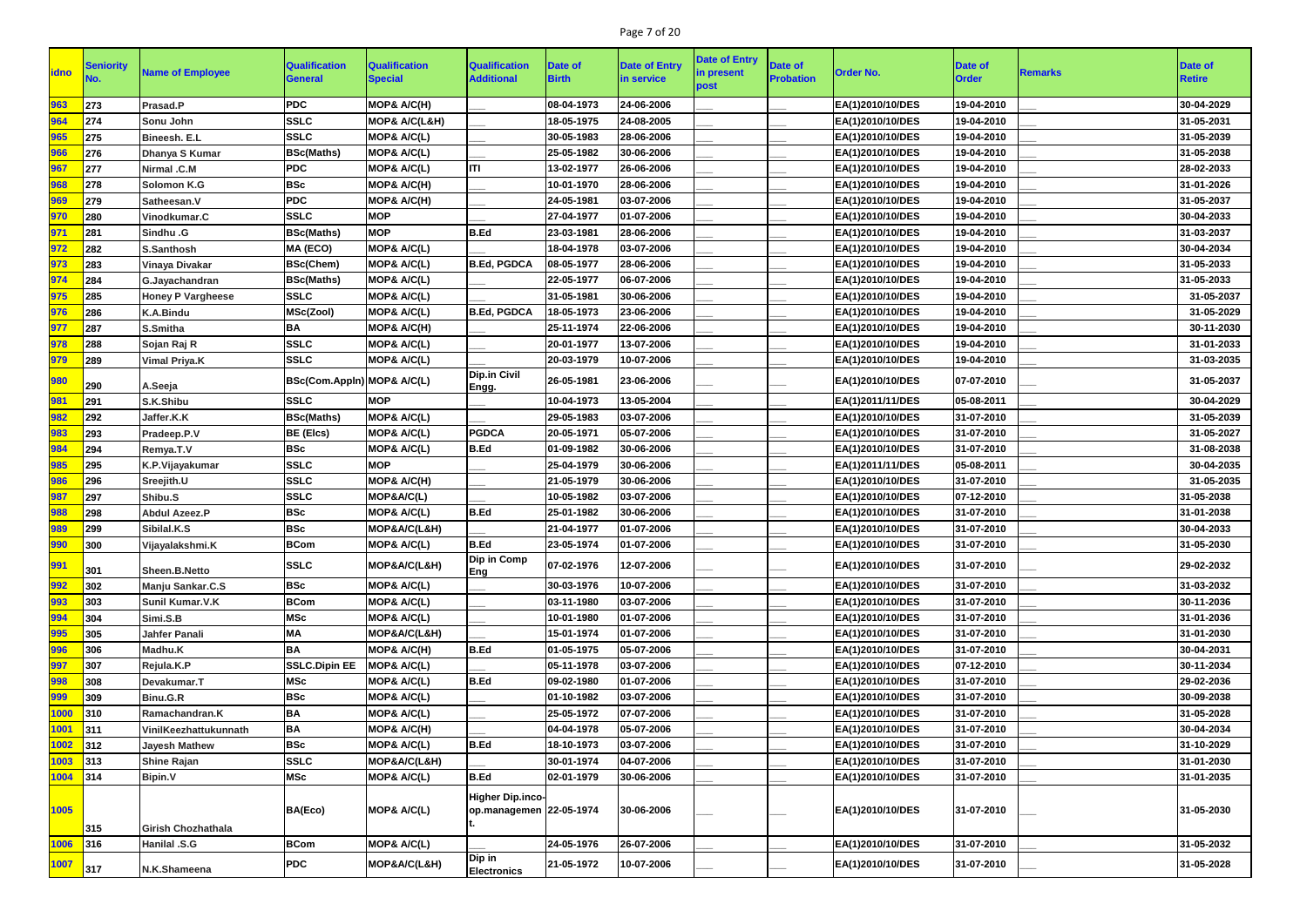# Page 8 of 20

| <b>Date of Entry</b><br><b>Date of</b><br><b>Seniority</b><br><b>Qualification</b><br><b>Qualification</b><br><b>Qualification</b><br><b>Date of</b><br><b>Date of</b><br>Date of<br><b>Name of Employee</b><br><b>Order No.</b><br><b>idno</b><br><b>Remarks</b><br>in present<br><b>Additional</b><br><b>Probation</b><br><b>Order</b><br><b>Birth</b><br><b>General</b><br><b>Special</b><br>in service<br><b>Retire</b><br>post<br><b>BBA</b><br>26-05-1979<br>31-05-2006<br>31-05-2035<br>1008<br>MOP& A/C(L)<br>EA(1)2010/10/DES<br>31-07-2010<br>318<br><b>Sreekanth S Nair</b><br>30-04-2028<br><b>BCom</b><br>MOP& A/C(L)<br>01-05-1972<br>13-07-2006<br>EA(1)2010/10/DES<br>31-07-2010<br>1009<br>319<br>P.C.Unnikrishnan<br><b>BCom</b><br>31-05-2030<br>320<br>MOP& A/C(L)<br>20-05-1974<br>12-07-2006<br>EA(1)2010/10/DES<br>31-07-2010<br>1010<br><b>T.R.Sunilkumar</b><br>Dipl in<br><b>SSLC</b><br>1011<br><b>MOP&amp; A/C(L)</b><br>20-05-1977<br>20-07-2006<br>31-07-2010<br>31-05-2033<br>EA(1)2010/10/DES<br>321<br>E.J.Ginu<br>Mech.Engg<br>Dip<br>BA(Eco)<br>MOP&A/C(L&H)<br>27-07-2006<br><b>1012</b><br>22-02-1984<br>EA(1)2010/10/DES<br>31-07-2010<br>29-02-2040<br>322<br>Sandhya.V.N<br>inComp.Engg.<br><b>BA</b><br>19-05-1970<br>19-07-2006<br>31-05-2026<br>1013<br>323<br>MOP&A/C(L&H)<br>EA(1)2010/10/DES<br>31-07-2010<br>Padmasree.C<br>30-04-2040<br><b>BCom</b><br><b>MOP</b><br>15-04-1984<br>13-07-2006<br>EA(1)2010/10/DES<br>31-07-2010<br>1014<br>324<br>L.Sreekala<br><b>BSc</b><br><b>MS Office</b><br>1015<br>325<br>MOP&A/C(L&H)<br>25-05-1979<br>07-07-2006<br>31-07-2010<br>31-05-2035<br>Harikrishna Kurup<br>EA(1)2010/10/DES<br>Dip.in<br><b>SSLC</b><br>1016<br>MOP& A/C(L)<br>31-05-1973<br>31-05-2006<br>31-07-2010<br>31-05-2029<br>EA(1)2010/10/DES<br>326<br><b>C.Sreejith</b><br><b>Electronics</b><br><b>SSLC</b><br>327<br>Dip.in E&I<br>EA(1)2010/10/DES<br>30-04-2036<br>1017<br>MOP&A/C(L&H)<br>30-04-1980<br>30-03-2006<br>31-07-2010<br>A.Abhilash<br>Dipl in<br><b>THSLC</b><br>12-05-1980<br>24-02-2003<br>31-07-2010<br>31-05-2036<br>1018<br>MOP&A/C(L&H)<br>EA(1)2010/10/DES<br>328<br>V.S.Mahesh<br>Mech.Engg<br>31-01-2033<br>BA(Eco)<br>MOP& A/C(L)<br><b>MBE</b><br>01-02-1977<br>27-05-2004<br>EA(1)2010/10/DES<br>31-07-2010<br>1019<br>329<br><b>Bineesh C.K</b><br><b>BSc(Che)</b><br>20-07-2006<br>31-05-2027<br>MOP& A/C(L)<br>10-05-1971<br>EA(1)2010/10/DES<br>31-07-2010<br>1020<br>330<br>Sindhu K.S<br><b>BSc</b><br>MOP& A/C(H)<br>01-05-1983<br>30-04-2039<br>331<br>03-08-2006<br>EA(1)2010/10/DES<br>31-07-2010<br>1021<br>Sijo.A.M<br><b>SSLC</b><br>31-05-2027<br>332<br>MOP& A/C(L)<br>24-05-1971<br>07-07-2006<br>EA(1)2010/10/DES<br>31-07-2010<br>1022<br>Sheeba P.K<br>Dip.in Elcs.<br><b>SSLC</b><br>333<br>MOP& A/C(H)<br>18-04-1980<br>04-08-2006<br>31-07-2010<br>30-04-2036<br>1023<br>Jojo.K.V<br>EA(1)2010/10/DES<br><b>BSc</b><br>31-05-2035<br>MOP& A/C(L)<br>30-05-1979<br>04-08-2006<br>1024<br>334<br>EA(1)2010/10/DES<br>31-07-2010<br>Gopakumar.K.B<br>BA.(Eco)<br>B.Ed<br>30-04-2033<br>1025<br>335<br>MOP&A/C(L&H)<br>28-04-1977<br>12-07-2006<br>EA(1)2010/10/DES<br>31-07-2010<br>Rajeetha K.N<br>MA (Eco)<br>MOP& A/C(H)<br>14-07-2006<br>EA(1)2010/10/DES<br>28-02-2034<br>336<br>05-02-1978<br>31-07-2010<br>1026<br><b>Jithish K Thankappan</b><br><b>BCom</b><br>MOP& A/C(L)<br>11-07-2006<br>31-05-2027<br>337<br>31-05-1971<br>EA(1)2010/10/DES<br>31-07-2010<br>1027<br>Mini V.R<br><b>BSc</b><br>31-05-2026<br>338<br><b>Bhuvaneswaran T.B</b><br>MOP A/C(L)<br>04-05-1970<br>17-07-2006<br>EA(1)2010/10/DES<br>31-07-2010<br>1028<br><b>BSc</b><br>31-05-2034<br>339<br>05-05-1978<br>15-07-2006<br>31-07-2010<br>1029<br>Seejo M.L<br>MOP&A/C(L&H)<br>EA(1)2010/10/DES<br><b>SSLC</b><br><b>MOP</b><br>31-05-2035<br>340<br>16-05-1979<br>10-07-2006<br>EA(1)2010/10/DES<br>31-07-2010<br>1030<br><b>Prasad A.B</b><br>25-07-1973<br>14-07-2006<br>31-07-2010<br>31-07-2029<br><b>BSc(Maths)</b><br>MOP& A/C(L)<br>EA(1)2010/10/DES<br>1031<br>341<br><b>Robby Kuriakose</b><br>B.A<br>342<br><b>MOP</b><br>26-01-1979<br>12-07-2006<br>EA(1)2010/10/DES<br>31-07-2010<br>31-01-2035<br>1032<br>Siju Vasudevan<br>$1033$ 343<br><b>BSc (Physics)</b><br>MOP&A/C (H)<br>27-05-1980<br>21-07-2006<br>EA(1)2010/10/DES<br>31-07-2010<br>31-05-2036<br>S.R.Nishan<br><b>Bio</b><br>1034<br><b>PDC</b><br>Tech.&BioChe 23-12-1983<br>MOP&A/C(L&H)<br>14-07-2006<br>31-07-2010<br>31-12-2039<br>EA(1)2010/10/DES<br>344<br><b>A.Fahad Basheer</b><br>m.Engg.<br><b>MSc</b><br>MOP& A/C(L)<br>B.Ed<br>31-07-2006<br>31-07-2010<br>28-02-2030<br>1035<br>345<br>10-02-1974<br>EA(1)2010/10/DES<br>Amritha.M<br><b>NTC</b><br>346<br><b>BSc(Maths)</b><br>MOP& A/C(L)<br>26-12-1973<br>14-07-2006<br>EA(1)2010/10/DES<br>31-07-2010<br>31-12-2029<br>1036<br><b>K.K.Shemy</b><br><b>TTC</b><br>29-02-2040<br>1037<br>347<br>M.A (Eng)<br>MOP& A/C(L)<br>14-07-2006<br>EA(1)2010/10/DES<br>31-07-2010<br>26-02-1984<br><b>G.Anis</b><br>348<br><b>BSc(Maths)</b><br>MOP&A/C(L&H)<br>30-01-1986<br>31-01-2042<br>1038<br>10-07-2006<br>EA(1)2010/10/DES<br>31-07-2010<br>A.Asha<br>Dipl.in<br><b>PDC</b><br>MOP&A/C(L&H)<br>20-05-1978<br>04-08-2006<br>31-07-2010<br>31-05-2034<br>1039<br>EA(1)2010/10/DES<br>349<br>A.Anithakumari<br>Instr.Tech.<br><b>SSLC</b><br>30-04-2040<br>1040<br>350<br>MOP& A/C(L)<br>31-07-2010<br><b>Benedict Das</b><br>30-04-1984<br>02-08-2006<br>EA(1)2010/10/DES<br>MOP& A/C(L)<br>31-05-2026<br>1041<br>351<br><b>SSLC</b><br>04-05-1970<br>17-08-2006<br>EA(1)2010/10/DES<br>31-07-2010<br>Sethurajan Muthathyan<br><b>BCom</b><br>1042<br>352<br>MOP& A/C(L)<br>09-11-1980<br>17-08-2006<br>31-07-2010<br>30-11-2036<br><b>B.Shaheera</b><br>EA(1)2010/10/DES<br>31-05-2037<br>1043<br><b>MCom</b><br>MOP& A/C(L)<br><b>PGDCA</b><br>20-05-1981<br>09-08-2006<br>31-07-2010<br>353<br>EA(1)2010/10/DES<br>E.G.Savitha<br>1044<br>354<br><b>BSc(Maths)</b><br>MOP& A/C(L)<br>07-01-2011<br>31-05-2040<br><b>B.Mumthas</b><br>20-05-1984<br>07-08-2006<br>EA(1)2010/10/DES<br><b>SSLC</b><br>1045<br>355<br>MOP& A/C(L)<br>14-01-1981<br>17-08-2006<br>EA(1)2010/10/DES<br>07-12-2010<br>31-01-2037<br>Prakashan.K<br><b>SSLC</b><br>07-12-2010<br>31-05-2031<br>356<br><b>MOP</b><br>EA(1)2010/10/DES<br>1046<br>Abdul Jaleel.D.V<br>04-05-1975<br>09-08-2006<br>1047<br><b>BSc(Maths)</b><br>MOP & A/C(L&H)<br>16-04-1976<br>16-12-2004<br>07-12-2010<br>30-04-2032<br>357<br>EA(1)2010/10/DES<br>M.G.Latha<br>MOP & A/C (L)<br>07-12-2010<br>31-03-2034<br>1048<br>358<br>Shibu.K.P<br><b>SSLC</b><br>01-04-1978<br>21-08-2006<br>EA(1)2010/10/DES<br>31-05-2026<br>1049<br>359<br><b>SSLC</b><br>07-12-2010<br>MOP & $A/C$ (L)<br>10-05-1970<br>31-07-2006<br>EA(1)2010/10/DES<br>S.P.Santhoshkumar<br>Dip.in<br>1050<br><b>SSLC</b><br>MOP&A/C (H)<br>10-02-1975<br>16-08-2006<br>EA(1)2010/10/DES<br>07-12-2010<br>28-02-2031<br>360<br>Kabir.K<br>Elcs.Engg.<br><b>BTech</b><br> 361 <br>28-08-2006<br>07-01-2011<br>31-05-2029<br>28-05-1973 |      |          |             |  | <b>Date of Entry</b> |                  |  |  |
|-------------------------------------------------------------------------------------------------------------------------------------------------------------------------------------------------------------------------------------------------------------------------------------------------------------------------------------------------------------------------------------------------------------------------------------------------------------------------------------------------------------------------------------------------------------------------------------------------------------------------------------------------------------------------------------------------------------------------------------------------------------------------------------------------------------------------------------------------------------------------------------------------------------------------------------------------------------------------------------------------------------------------------------------------------------------------------------------------------------------------------------------------------------------------------------------------------------------------------------------------------------------------------------------------------------------------------------------------------------------------------------------------------------------------------------------------------------------------------------------------------------------------------------------------------------------------------------------------------------------------------------------------------------------------------------------------------------------------------------------------------------------------------------------------------------------------------------------------------------------------------------------------------------------------------------------------------------------------------------------------------------------------------------------------------------------------------------------------------------------------------------------------------------------------------------------------------------------------------------------------------------------------------------------------------------------------------------------------------------------------------------------------------------------------------------------------------------------------------------------------------------------------------------------------------------------------------------------------------------------------------------------------------------------------------------------------------------------------------------------------------------------------------------------------------------------------------------------------------------------------------------------------------------------------------------------------------------------------------------------------------------------------------------------------------------------------------------------------------------------------------------------------------------------------------------------------------------------------------------------------------------------------------------------------------------------------------------------------------------------------------------------------------------------------------------------------------------------------------------------------------------------------------------------------------------------------------------------------------------------------------------------------------------------------------------------------------------------------------------------------------------------------------------------------------------------------------------------------------------------------------------------------------------------------------------------------------------------------------------------------------------------------------------------------------------------------------------------------------------------------------------------------------------------------------------------------------------------------------------------------------------------------------------------------------------------------------------------------------------------------------------------------------------------------------------------------------------------------------------------------------------------------------------------------------------------------------------------------------------------------------------------------------------------------------------------------------------------------------------------------------------------------------------------------------------------------------------------------------------------------------------------------------------------------------------------------------------------------------------------------------------------------------------------------------------------------------------------------------------------------------------------------------------------------------------------------------------------------------------------------------------------------------------------------------------------------------------------------------------------------------------------------------------------------------------------------------------------------------------------------------------------------------------------------------------------------------------------------------------------------------------------------------------------------------------------------------------------------------------------------------------------------------------------------------------------------------------------------------------------------------------------------------------------------------------------------------------------------------------------------------------------------------------------------------------------------------------------------------------------------------------------------------------------------------------------------------------------------------------------------------------------------------------------------------------------------------------------------------------------------------------------------------------------------------------------------------------------------------------------------------------------------------------------------------------------------------------------------------------------------------------------------------------------------------------------------------------------------------------------------------------------------------------------------------------------------------------------------------------------------------------------------------------------------------------------------------------------------------------------------------------------------------------------------------------------------------------------------------------|------|----------|-------------|--|----------------------|------------------|--|--|
|                                                                                                                                                                                                                                                                                                                                                                                                                                                                                                                                                                                                                                                                                                                                                                                                                                                                                                                                                                                                                                                                                                                                                                                                                                                                                                                                                                                                                                                                                                                                                                                                                                                                                                                                                                                                                                                                                                                                                                                                                                                                                                                                                                                                                                                                                                                                                                                                                                                                                                                                                                                                                                                                                                                                                                                                                                                                                                                                                                                                                                                                                                                                                                                                                                                                                                                                                                                                                                                                                                                                                                                                                                                                                                                                                                                                                                                                                                                                                                                                                                                                                                                                                                                                                                                                                                                                                                                                                                                                                                                                                                                                                                                                                                                                                                                                                                                                                                                                                                                                                                                                                                                                                                                                                                                                                                                                                                                                                                                                                                                                                                                                                                                                                                                                                                                                                                                                                                                                                                                                                                                                                                                                                                                                                                                                                                                                                                                                                                                                                                                                                                                                                                                                                                                                                                                                                                                                                                                                                                                                                                                                                                             |      |          |             |  |                      |                  |  |  |
|                                                                                                                                                                                                                                                                                                                                                                                                                                                                                                                                                                                                                                                                                                                                                                                                                                                                                                                                                                                                                                                                                                                                                                                                                                                                                                                                                                                                                                                                                                                                                                                                                                                                                                                                                                                                                                                                                                                                                                                                                                                                                                                                                                                                                                                                                                                                                                                                                                                                                                                                                                                                                                                                                                                                                                                                                                                                                                                                                                                                                                                                                                                                                                                                                                                                                                                                                                                                                                                                                                                                                                                                                                                                                                                                                                                                                                                                                                                                                                                                                                                                                                                                                                                                                                                                                                                                                                                                                                                                                                                                                                                                                                                                                                                                                                                                                                                                                                                                                                                                                                                                                                                                                                                                                                                                                                                                                                                                                                                                                                                                                                                                                                                                                                                                                                                                                                                                                                                                                                                                                                                                                                                                                                                                                                                                                                                                                                                                                                                                                                                                                                                                                                                                                                                                                                                                                                                                                                                                                                                                                                                                                                             |      |          |             |  |                      |                  |  |  |
|                                                                                                                                                                                                                                                                                                                                                                                                                                                                                                                                                                                                                                                                                                                                                                                                                                                                                                                                                                                                                                                                                                                                                                                                                                                                                                                                                                                                                                                                                                                                                                                                                                                                                                                                                                                                                                                                                                                                                                                                                                                                                                                                                                                                                                                                                                                                                                                                                                                                                                                                                                                                                                                                                                                                                                                                                                                                                                                                                                                                                                                                                                                                                                                                                                                                                                                                                                                                                                                                                                                                                                                                                                                                                                                                                                                                                                                                                                                                                                                                                                                                                                                                                                                                                                                                                                                                                                                                                                                                                                                                                                                                                                                                                                                                                                                                                                                                                                                                                                                                                                                                                                                                                                                                                                                                                                                                                                                                                                                                                                                                                                                                                                                                                                                                                                                                                                                                                                                                                                                                                                                                                                                                                                                                                                                                                                                                                                                                                                                                                                                                                                                                                                                                                                                                                                                                                                                                                                                                                                                                                                                                                                             |      |          |             |  |                      |                  |  |  |
|                                                                                                                                                                                                                                                                                                                                                                                                                                                                                                                                                                                                                                                                                                                                                                                                                                                                                                                                                                                                                                                                                                                                                                                                                                                                                                                                                                                                                                                                                                                                                                                                                                                                                                                                                                                                                                                                                                                                                                                                                                                                                                                                                                                                                                                                                                                                                                                                                                                                                                                                                                                                                                                                                                                                                                                                                                                                                                                                                                                                                                                                                                                                                                                                                                                                                                                                                                                                                                                                                                                                                                                                                                                                                                                                                                                                                                                                                                                                                                                                                                                                                                                                                                                                                                                                                                                                                                                                                                                                                                                                                                                                                                                                                                                                                                                                                                                                                                                                                                                                                                                                                                                                                                                                                                                                                                                                                                                                                                                                                                                                                                                                                                                                                                                                                                                                                                                                                                                                                                                                                                                                                                                                                                                                                                                                                                                                                                                                                                                                                                                                                                                                                                                                                                                                                                                                                                                                                                                                                                                                                                                                                                             |      |          |             |  |                      |                  |  |  |
|                                                                                                                                                                                                                                                                                                                                                                                                                                                                                                                                                                                                                                                                                                                                                                                                                                                                                                                                                                                                                                                                                                                                                                                                                                                                                                                                                                                                                                                                                                                                                                                                                                                                                                                                                                                                                                                                                                                                                                                                                                                                                                                                                                                                                                                                                                                                                                                                                                                                                                                                                                                                                                                                                                                                                                                                                                                                                                                                                                                                                                                                                                                                                                                                                                                                                                                                                                                                                                                                                                                                                                                                                                                                                                                                                                                                                                                                                                                                                                                                                                                                                                                                                                                                                                                                                                                                                                                                                                                                                                                                                                                                                                                                                                                                                                                                                                                                                                                                                                                                                                                                                                                                                                                                                                                                                                                                                                                                                                                                                                                                                                                                                                                                                                                                                                                                                                                                                                                                                                                                                                                                                                                                                                                                                                                                                                                                                                                                                                                                                                                                                                                                                                                                                                                                                                                                                                                                                                                                                                                                                                                                                                             |      |          |             |  |                      |                  |  |  |
|                                                                                                                                                                                                                                                                                                                                                                                                                                                                                                                                                                                                                                                                                                                                                                                                                                                                                                                                                                                                                                                                                                                                                                                                                                                                                                                                                                                                                                                                                                                                                                                                                                                                                                                                                                                                                                                                                                                                                                                                                                                                                                                                                                                                                                                                                                                                                                                                                                                                                                                                                                                                                                                                                                                                                                                                                                                                                                                                                                                                                                                                                                                                                                                                                                                                                                                                                                                                                                                                                                                                                                                                                                                                                                                                                                                                                                                                                                                                                                                                                                                                                                                                                                                                                                                                                                                                                                                                                                                                                                                                                                                                                                                                                                                                                                                                                                                                                                                                                                                                                                                                                                                                                                                                                                                                                                                                                                                                                                                                                                                                                                                                                                                                                                                                                                                                                                                                                                                                                                                                                                                                                                                                                                                                                                                                                                                                                                                                                                                                                                                                                                                                                                                                                                                                                                                                                                                                                                                                                                                                                                                                                                             |      |          |             |  |                      |                  |  |  |
|                                                                                                                                                                                                                                                                                                                                                                                                                                                                                                                                                                                                                                                                                                                                                                                                                                                                                                                                                                                                                                                                                                                                                                                                                                                                                                                                                                                                                                                                                                                                                                                                                                                                                                                                                                                                                                                                                                                                                                                                                                                                                                                                                                                                                                                                                                                                                                                                                                                                                                                                                                                                                                                                                                                                                                                                                                                                                                                                                                                                                                                                                                                                                                                                                                                                                                                                                                                                                                                                                                                                                                                                                                                                                                                                                                                                                                                                                                                                                                                                                                                                                                                                                                                                                                                                                                                                                                                                                                                                                                                                                                                                                                                                                                                                                                                                                                                                                                                                                                                                                                                                                                                                                                                                                                                                                                                                                                                                                                                                                                                                                                                                                                                                                                                                                                                                                                                                                                                                                                                                                                                                                                                                                                                                                                                                                                                                                                                                                                                                                                                                                                                                                                                                                                                                                                                                                                                                                                                                                                                                                                                                                                             |      |          |             |  |                      |                  |  |  |
|                                                                                                                                                                                                                                                                                                                                                                                                                                                                                                                                                                                                                                                                                                                                                                                                                                                                                                                                                                                                                                                                                                                                                                                                                                                                                                                                                                                                                                                                                                                                                                                                                                                                                                                                                                                                                                                                                                                                                                                                                                                                                                                                                                                                                                                                                                                                                                                                                                                                                                                                                                                                                                                                                                                                                                                                                                                                                                                                                                                                                                                                                                                                                                                                                                                                                                                                                                                                                                                                                                                                                                                                                                                                                                                                                                                                                                                                                                                                                                                                                                                                                                                                                                                                                                                                                                                                                                                                                                                                                                                                                                                                                                                                                                                                                                                                                                                                                                                                                                                                                                                                                                                                                                                                                                                                                                                                                                                                                                                                                                                                                                                                                                                                                                                                                                                                                                                                                                                                                                                                                                                                                                                                                                                                                                                                                                                                                                                                                                                                                                                                                                                                                                                                                                                                                                                                                                                                                                                                                                                                                                                                                                             |      |          |             |  |                      |                  |  |  |
|                                                                                                                                                                                                                                                                                                                                                                                                                                                                                                                                                                                                                                                                                                                                                                                                                                                                                                                                                                                                                                                                                                                                                                                                                                                                                                                                                                                                                                                                                                                                                                                                                                                                                                                                                                                                                                                                                                                                                                                                                                                                                                                                                                                                                                                                                                                                                                                                                                                                                                                                                                                                                                                                                                                                                                                                                                                                                                                                                                                                                                                                                                                                                                                                                                                                                                                                                                                                                                                                                                                                                                                                                                                                                                                                                                                                                                                                                                                                                                                                                                                                                                                                                                                                                                                                                                                                                                                                                                                                                                                                                                                                                                                                                                                                                                                                                                                                                                                                                                                                                                                                                                                                                                                                                                                                                                                                                                                                                                                                                                                                                                                                                                                                                                                                                                                                                                                                                                                                                                                                                                                                                                                                                                                                                                                                                                                                                                                                                                                                                                                                                                                                                                                                                                                                                                                                                                                                                                                                                                                                                                                                                                             |      |          |             |  |                      |                  |  |  |
|                                                                                                                                                                                                                                                                                                                                                                                                                                                                                                                                                                                                                                                                                                                                                                                                                                                                                                                                                                                                                                                                                                                                                                                                                                                                                                                                                                                                                                                                                                                                                                                                                                                                                                                                                                                                                                                                                                                                                                                                                                                                                                                                                                                                                                                                                                                                                                                                                                                                                                                                                                                                                                                                                                                                                                                                                                                                                                                                                                                                                                                                                                                                                                                                                                                                                                                                                                                                                                                                                                                                                                                                                                                                                                                                                                                                                                                                                                                                                                                                                                                                                                                                                                                                                                                                                                                                                                                                                                                                                                                                                                                                                                                                                                                                                                                                                                                                                                                                                                                                                                                                                                                                                                                                                                                                                                                                                                                                                                                                                                                                                                                                                                                                                                                                                                                                                                                                                                                                                                                                                                                                                                                                                                                                                                                                                                                                                                                                                                                                                                                                                                                                                                                                                                                                                                                                                                                                                                                                                                                                                                                                                                             |      |          |             |  |                      |                  |  |  |
|                                                                                                                                                                                                                                                                                                                                                                                                                                                                                                                                                                                                                                                                                                                                                                                                                                                                                                                                                                                                                                                                                                                                                                                                                                                                                                                                                                                                                                                                                                                                                                                                                                                                                                                                                                                                                                                                                                                                                                                                                                                                                                                                                                                                                                                                                                                                                                                                                                                                                                                                                                                                                                                                                                                                                                                                                                                                                                                                                                                                                                                                                                                                                                                                                                                                                                                                                                                                                                                                                                                                                                                                                                                                                                                                                                                                                                                                                                                                                                                                                                                                                                                                                                                                                                                                                                                                                                                                                                                                                                                                                                                                                                                                                                                                                                                                                                                                                                                                                                                                                                                                                                                                                                                                                                                                                                                                                                                                                                                                                                                                                                                                                                                                                                                                                                                                                                                                                                                                                                                                                                                                                                                                                                                                                                                                                                                                                                                                                                                                                                                                                                                                                                                                                                                                                                                                                                                                                                                                                                                                                                                                                                             |      |          |             |  |                      |                  |  |  |
|                                                                                                                                                                                                                                                                                                                                                                                                                                                                                                                                                                                                                                                                                                                                                                                                                                                                                                                                                                                                                                                                                                                                                                                                                                                                                                                                                                                                                                                                                                                                                                                                                                                                                                                                                                                                                                                                                                                                                                                                                                                                                                                                                                                                                                                                                                                                                                                                                                                                                                                                                                                                                                                                                                                                                                                                                                                                                                                                                                                                                                                                                                                                                                                                                                                                                                                                                                                                                                                                                                                                                                                                                                                                                                                                                                                                                                                                                                                                                                                                                                                                                                                                                                                                                                                                                                                                                                                                                                                                                                                                                                                                                                                                                                                                                                                                                                                                                                                                                                                                                                                                                                                                                                                                                                                                                                                                                                                                                                                                                                                                                                                                                                                                                                                                                                                                                                                                                                                                                                                                                                                                                                                                                                                                                                                                                                                                                                                                                                                                                                                                                                                                                                                                                                                                                                                                                                                                                                                                                                                                                                                                                                             |      |          |             |  |                      |                  |  |  |
|                                                                                                                                                                                                                                                                                                                                                                                                                                                                                                                                                                                                                                                                                                                                                                                                                                                                                                                                                                                                                                                                                                                                                                                                                                                                                                                                                                                                                                                                                                                                                                                                                                                                                                                                                                                                                                                                                                                                                                                                                                                                                                                                                                                                                                                                                                                                                                                                                                                                                                                                                                                                                                                                                                                                                                                                                                                                                                                                                                                                                                                                                                                                                                                                                                                                                                                                                                                                                                                                                                                                                                                                                                                                                                                                                                                                                                                                                                                                                                                                                                                                                                                                                                                                                                                                                                                                                                                                                                                                                                                                                                                                                                                                                                                                                                                                                                                                                                                                                                                                                                                                                                                                                                                                                                                                                                                                                                                                                                                                                                                                                                                                                                                                                                                                                                                                                                                                                                                                                                                                                                                                                                                                                                                                                                                                                                                                                                                                                                                                                                                                                                                                                                                                                                                                                                                                                                                                                                                                                                                                                                                                                                             |      |          |             |  |                      |                  |  |  |
|                                                                                                                                                                                                                                                                                                                                                                                                                                                                                                                                                                                                                                                                                                                                                                                                                                                                                                                                                                                                                                                                                                                                                                                                                                                                                                                                                                                                                                                                                                                                                                                                                                                                                                                                                                                                                                                                                                                                                                                                                                                                                                                                                                                                                                                                                                                                                                                                                                                                                                                                                                                                                                                                                                                                                                                                                                                                                                                                                                                                                                                                                                                                                                                                                                                                                                                                                                                                                                                                                                                                                                                                                                                                                                                                                                                                                                                                                                                                                                                                                                                                                                                                                                                                                                                                                                                                                                                                                                                                                                                                                                                                                                                                                                                                                                                                                                                                                                                                                                                                                                                                                                                                                                                                                                                                                                                                                                                                                                                                                                                                                                                                                                                                                                                                                                                                                                                                                                                                                                                                                                                                                                                                                                                                                                                                                                                                                                                                                                                                                                                                                                                                                                                                                                                                                                                                                                                                                                                                                                                                                                                                                                             |      |          |             |  |                      |                  |  |  |
|                                                                                                                                                                                                                                                                                                                                                                                                                                                                                                                                                                                                                                                                                                                                                                                                                                                                                                                                                                                                                                                                                                                                                                                                                                                                                                                                                                                                                                                                                                                                                                                                                                                                                                                                                                                                                                                                                                                                                                                                                                                                                                                                                                                                                                                                                                                                                                                                                                                                                                                                                                                                                                                                                                                                                                                                                                                                                                                                                                                                                                                                                                                                                                                                                                                                                                                                                                                                                                                                                                                                                                                                                                                                                                                                                                                                                                                                                                                                                                                                                                                                                                                                                                                                                                                                                                                                                                                                                                                                                                                                                                                                                                                                                                                                                                                                                                                                                                                                                                                                                                                                                                                                                                                                                                                                                                                                                                                                                                                                                                                                                                                                                                                                                                                                                                                                                                                                                                                                                                                                                                                                                                                                                                                                                                                                                                                                                                                                                                                                                                                                                                                                                                                                                                                                                                                                                                                                                                                                                                                                                                                                                                             |      |          |             |  |                      |                  |  |  |
|                                                                                                                                                                                                                                                                                                                                                                                                                                                                                                                                                                                                                                                                                                                                                                                                                                                                                                                                                                                                                                                                                                                                                                                                                                                                                                                                                                                                                                                                                                                                                                                                                                                                                                                                                                                                                                                                                                                                                                                                                                                                                                                                                                                                                                                                                                                                                                                                                                                                                                                                                                                                                                                                                                                                                                                                                                                                                                                                                                                                                                                                                                                                                                                                                                                                                                                                                                                                                                                                                                                                                                                                                                                                                                                                                                                                                                                                                                                                                                                                                                                                                                                                                                                                                                                                                                                                                                                                                                                                                                                                                                                                                                                                                                                                                                                                                                                                                                                                                                                                                                                                                                                                                                                                                                                                                                                                                                                                                                                                                                                                                                                                                                                                                                                                                                                                                                                                                                                                                                                                                                                                                                                                                                                                                                                                                                                                                                                                                                                                                                                                                                                                                                                                                                                                                                                                                                                                                                                                                                                                                                                                                                             |      |          |             |  |                      |                  |  |  |
|                                                                                                                                                                                                                                                                                                                                                                                                                                                                                                                                                                                                                                                                                                                                                                                                                                                                                                                                                                                                                                                                                                                                                                                                                                                                                                                                                                                                                                                                                                                                                                                                                                                                                                                                                                                                                                                                                                                                                                                                                                                                                                                                                                                                                                                                                                                                                                                                                                                                                                                                                                                                                                                                                                                                                                                                                                                                                                                                                                                                                                                                                                                                                                                                                                                                                                                                                                                                                                                                                                                                                                                                                                                                                                                                                                                                                                                                                                                                                                                                                                                                                                                                                                                                                                                                                                                                                                                                                                                                                                                                                                                                                                                                                                                                                                                                                                                                                                                                                                                                                                                                                                                                                                                                                                                                                                                                                                                                                                                                                                                                                                                                                                                                                                                                                                                                                                                                                                                                                                                                                                                                                                                                                                                                                                                                                                                                                                                                                                                                                                                                                                                                                                                                                                                                                                                                                                                                                                                                                                                                                                                                                                             |      |          |             |  |                      |                  |  |  |
|                                                                                                                                                                                                                                                                                                                                                                                                                                                                                                                                                                                                                                                                                                                                                                                                                                                                                                                                                                                                                                                                                                                                                                                                                                                                                                                                                                                                                                                                                                                                                                                                                                                                                                                                                                                                                                                                                                                                                                                                                                                                                                                                                                                                                                                                                                                                                                                                                                                                                                                                                                                                                                                                                                                                                                                                                                                                                                                                                                                                                                                                                                                                                                                                                                                                                                                                                                                                                                                                                                                                                                                                                                                                                                                                                                                                                                                                                                                                                                                                                                                                                                                                                                                                                                                                                                                                                                                                                                                                                                                                                                                                                                                                                                                                                                                                                                                                                                                                                                                                                                                                                                                                                                                                                                                                                                                                                                                                                                                                                                                                                                                                                                                                                                                                                                                                                                                                                                                                                                                                                                                                                                                                                                                                                                                                                                                                                                                                                                                                                                                                                                                                                                                                                                                                                                                                                                                                                                                                                                                                                                                                                                             |      |          |             |  |                      |                  |  |  |
|                                                                                                                                                                                                                                                                                                                                                                                                                                                                                                                                                                                                                                                                                                                                                                                                                                                                                                                                                                                                                                                                                                                                                                                                                                                                                                                                                                                                                                                                                                                                                                                                                                                                                                                                                                                                                                                                                                                                                                                                                                                                                                                                                                                                                                                                                                                                                                                                                                                                                                                                                                                                                                                                                                                                                                                                                                                                                                                                                                                                                                                                                                                                                                                                                                                                                                                                                                                                                                                                                                                                                                                                                                                                                                                                                                                                                                                                                                                                                                                                                                                                                                                                                                                                                                                                                                                                                                                                                                                                                                                                                                                                                                                                                                                                                                                                                                                                                                                                                                                                                                                                                                                                                                                                                                                                                                                                                                                                                                                                                                                                                                                                                                                                                                                                                                                                                                                                                                                                                                                                                                                                                                                                                                                                                                                                                                                                                                                                                                                                                                                                                                                                                                                                                                                                                                                                                                                                                                                                                                                                                                                                                                             |      |          |             |  |                      |                  |  |  |
|                                                                                                                                                                                                                                                                                                                                                                                                                                                                                                                                                                                                                                                                                                                                                                                                                                                                                                                                                                                                                                                                                                                                                                                                                                                                                                                                                                                                                                                                                                                                                                                                                                                                                                                                                                                                                                                                                                                                                                                                                                                                                                                                                                                                                                                                                                                                                                                                                                                                                                                                                                                                                                                                                                                                                                                                                                                                                                                                                                                                                                                                                                                                                                                                                                                                                                                                                                                                                                                                                                                                                                                                                                                                                                                                                                                                                                                                                                                                                                                                                                                                                                                                                                                                                                                                                                                                                                                                                                                                                                                                                                                                                                                                                                                                                                                                                                                                                                                                                                                                                                                                                                                                                                                                                                                                                                                                                                                                                                                                                                                                                                                                                                                                                                                                                                                                                                                                                                                                                                                                                                                                                                                                                                                                                                                                                                                                                                                                                                                                                                                                                                                                                                                                                                                                                                                                                                                                                                                                                                                                                                                                                                             |      |          |             |  |                      |                  |  |  |
|                                                                                                                                                                                                                                                                                                                                                                                                                                                                                                                                                                                                                                                                                                                                                                                                                                                                                                                                                                                                                                                                                                                                                                                                                                                                                                                                                                                                                                                                                                                                                                                                                                                                                                                                                                                                                                                                                                                                                                                                                                                                                                                                                                                                                                                                                                                                                                                                                                                                                                                                                                                                                                                                                                                                                                                                                                                                                                                                                                                                                                                                                                                                                                                                                                                                                                                                                                                                                                                                                                                                                                                                                                                                                                                                                                                                                                                                                                                                                                                                                                                                                                                                                                                                                                                                                                                                                                                                                                                                                                                                                                                                                                                                                                                                                                                                                                                                                                                                                                                                                                                                                                                                                                                                                                                                                                                                                                                                                                                                                                                                                                                                                                                                                                                                                                                                                                                                                                                                                                                                                                                                                                                                                                                                                                                                                                                                                                                                                                                                                                                                                                                                                                                                                                                                                                                                                                                                                                                                                                                                                                                                                                             |      |          |             |  |                      |                  |  |  |
|                                                                                                                                                                                                                                                                                                                                                                                                                                                                                                                                                                                                                                                                                                                                                                                                                                                                                                                                                                                                                                                                                                                                                                                                                                                                                                                                                                                                                                                                                                                                                                                                                                                                                                                                                                                                                                                                                                                                                                                                                                                                                                                                                                                                                                                                                                                                                                                                                                                                                                                                                                                                                                                                                                                                                                                                                                                                                                                                                                                                                                                                                                                                                                                                                                                                                                                                                                                                                                                                                                                                                                                                                                                                                                                                                                                                                                                                                                                                                                                                                                                                                                                                                                                                                                                                                                                                                                                                                                                                                                                                                                                                                                                                                                                                                                                                                                                                                                                                                                                                                                                                                                                                                                                                                                                                                                                                                                                                                                                                                                                                                                                                                                                                                                                                                                                                                                                                                                                                                                                                                                                                                                                                                                                                                                                                                                                                                                                                                                                                                                                                                                                                                                                                                                                                                                                                                                                                                                                                                                                                                                                                                                             |      |          |             |  |                      |                  |  |  |
|                                                                                                                                                                                                                                                                                                                                                                                                                                                                                                                                                                                                                                                                                                                                                                                                                                                                                                                                                                                                                                                                                                                                                                                                                                                                                                                                                                                                                                                                                                                                                                                                                                                                                                                                                                                                                                                                                                                                                                                                                                                                                                                                                                                                                                                                                                                                                                                                                                                                                                                                                                                                                                                                                                                                                                                                                                                                                                                                                                                                                                                                                                                                                                                                                                                                                                                                                                                                                                                                                                                                                                                                                                                                                                                                                                                                                                                                                                                                                                                                                                                                                                                                                                                                                                                                                                                                                                                                                                                                                                                                                                                                                                                                                                                                                                                                                                                                                                                                                                                                                                                                                                                                                                                                                                                                                                                                                                                                                                                                                                                                                                                                                                                                                                                                                                                                                                                                                                                                                                                                                                                                                                                                                                                                                                                                                                                                                                                                                                                                                                                                                                                                                                                                                                                                                                                                                                                                                                                                                                                                                                                                                                             |      |          |             |  |                      |                  |  |  |
|                                                                                                                                                                                                                                                                                                                                                                                                                                                                                                                                                                                                                                                                                                                                                                                                                                                                                                                                                                                                                                                                                                                                                                                                                                                                                                                                                                                                                                                                                                                                                                                                                                                                                                                                                                                                                                                                                                                                                                                                                                                                                                                                                                                                                                                                                                                                                                                                                                                                                                                                                                                                                                                                                                                                                                                                                                                                                                                                                                                                                                                                                                                                                                                                                                                                                                                                                                                                                                                                                                                                                                                                                                                                                                                                                                                                                                                                                                                                                                                                                                                                                                                                                                                                                                                                                                                                                                                                                                                                                                                                                                                                                                                                                                                                                                                                                                                                                                                                                                                                                                                                                                                                                                                                                                                                                                                                                                                                                                                                                                                                                                                                                                                                                                                                                                                                                                                                                                                                                                                                                                                                                                                                                                                                                                                                                                                                                                                                                                                                                                                                                                                                                                                                                                                                                                                                                                                                                                                                                                                                                                                                                                             |      |          |             |  |                      |                  |  |  |
|                                                                                                                                                                                                                                                                                                                                                                                                                                                                                                                                                                                                                                                                                                                                                                                                                                                                                                                                                                                                                                                                                                                                                                                                                                                                                                                                                                                                                                                                                                                                                                                                                                                                                                                                                                                                                                                                                                                                                                                                                                                                                                                                                                                                                                                                                                                                                                                                                                                                                                                                                                                                                                                                                                                                                                                                                                                                                                                                                                                                                                                                                                                                                                                                                                                                                                                                                                                                                                                                                                                                                                                                                                                                                                                                                                                                                                                                                                                                                                                                                                                                                                                                                                                                                                                                                                                                                                                                                                                                                                                                                                                                                                                                                                                                                                                                                                                                                                                                                                                                                                                                                                                                                                                                                                                                                                                                                                                                                                                                                                                                                                                                                                                                                                                                                                                                                                                                                                                                                                                                                                                                                                                                                                                                                                                                                                                                                                                                                                                                                                                                                                                                                                                                                                                                                                                                                                                                                                                                                                                                                                                                                                             |      |          |             |  |                      |                  |  |  |
|                                                                                                                                                                                                                                                                                                                                                                                                                                                                                                                                                                                                                                                                                                                                                                                                                                                                                                                                                                                                                                                                                                                                                                                                                                                                                                                                                                                                                                                                                                                                                                                                                                                                                                                                                                                                                                                                                                                                                                                                                                                                                                                                                                                                                                                                                                                                                                                                                                                                                                                                                                                                                                                                                                                                                                                                                                                                                                                                                                                                                                                                                                                                                                                                                                                                                                                                                                                                                                                                                                                                                                                                                                                                                                                                                                                                                                                                                                                                                                                                                                                                                                                                                                                                                                                                                                                                                                                                                                                                                                                                                                                                                                                                                                                                                                                                                                                                                                                                                                                                                                                                                                                                                                                                                                                                                                                                                                                                                                                                                                                                                                                                                                                                                                                                                                                                                                                                                                                                                                                                                                                                                                                                                                                                                                                                                                                                                                                                                                                                                                                                                                                                                                                                                                                                                                                                                                                                                                                                                                                                                                                                                                             |      |          |             |  |                      |                  |  |  |
|                                                                                                                                                                                                                                                                                                                                                                                                                                                                                                                                                                                                                                                                                                                                                                                                                                                                                                                                                                                                                                                                                                                                                                                                                                                                                                                                                                                                                                                                                                                                                                                                                                                                                                                                                                                                                                                                                                                                                                                                                                                                                                                                                                                                                                                                                                                                                                                                                                                                                                                                                                                                                                                                                                                                                                                                                                                                                                                                                                                                                                                                                                                                                                                                                                                                                                                                                                                                                                                                                                                                                                                                                                                                                                                                                                                                                                                                                                                                                                                                                                                                                                                                                                                                                                                                                                                                                                                                                                                                                                                                                                                                                                                                                                                                                                                                                                                                                                                                                                                                                                                                                                                                                                                                                                                                                                                                                                                                                                                                                                                                                                                                                                                                                                                                                                                                                                                                                                                                                                                                                                                                                                                                                                                                                                                                                                                                                                                                                                                                                                                                                                                                                                                                                                                                                                                                                                                                                                                                                                                                                                                                                                             |      |          |             |  |                      |                  |  |  |
|                                                                                                                                                                                                                                                                                                                                                                                                                                                                                                                                                                                                                                                                                                                                                                                                                                                                                                                                                                                                                                                                                                                                                                                                                                                                                                                                                                                                                                                                                                                                                                                                                                                                                                                                                                                                                                                                                                                                                                                                                                                                                                                                                                                                                                                                                                                                                                                                                                                                                                                                                                                                                                                                                                                                                                                                                                                                                                                                                                                                                                                                                                                                                                                                                                                                                                                                                                                                                                                                                                                                                                                                                                                                                                                                                                                                                                                                                                                                                                                                                                                                                                                                                                                                                                                                                                                                                                                                                                                                                                                                                                                                                                                                                                                                                                                                                                                                                                                                                                                                                                                                                                                                                                                                                                                                                                                                                                                                                                                                                                                                                                                                                                                                                                                                                                                                                                                                                                                                                                                                                                                                                                                                                                                                                                                                                                                                                                                                                                                                                                                                                                                                                                                                                                                                                                                                                                                                                                                                                                                                                                                                                                             |      |          |             |  |                      |                  |  |  |
|                                                                                                                                                                                                                                                                                                                                                                                                                                                                                                                                                                                                                                                                                                                                                                                                                                                                                                                                                                                                                                                                                                                                                                                                                                                                                                                                                                                                                                                                                                                                                                                                                                                                                                                                                                                                                                                                                                                                                                                                                                                                                                                                                                                                                                                                                                                                                                                                                                                                                                                                                                                                                                                                                                                                                                                                                                                                                                                                                                                                                                                                                                                                                                                                                                                                                                                                                                                                                                                                                                                                                                                                                                                                                                                                                                                                                                                                                                                                                                                                                                                                                                                                                                                                                                                                                                                                                                                                                                                                                                                                                                                                                                                                                                                                                                                                                                                                                                                                                                                                                                                                                                                                                                                                                                                                                                                                                                                                                                                                                                                                                                                                                                                                                                                                                                                                                                                                                                                                                                                                                                                                                                                                                                                                                                                                                                                                                                                                                                                                                                                                                                                                                                                                                                                                                                                                                                                                                                                                                                                                                                                                                                             |      |          |             |  |                      |                  |  |  |
|                                                                                                                                                                                                                                                                                                                                                                                                                                                                                                                                                                                                                                                                                                                                                                                                                                                                                                                                                                                                                                                                                                                                                                                                                                                                                                                                                                                                                                                                                                                                                                                                                                                                                                                                                                                                                                                                                                                                                                                                                                                                                                                                                                                                                                                                                                                                                                                                                                                                                                                                                                                                                                                                                                                                                                                                                                                                                                                                                                                                                                                                                                                                                                                                                                                                                                                                                                                                                                                                                                                                                                                                                                                                                                                                                                                                                                                                                                                                                                                                                                                                                                                                                                                                                                                                                                                                                                                                                                                                                                                                                                                                                                                                                                                                                                                                                                                                                                                                                                                                                                                                                                                                                                                                                                                                                                                                                                                                                                                                                                                                                                                                                                                                                                                                                                                                                                                                                                                                                                                                                                                                                                                                                                                                                                                                                                                                                                                                                                                                                                                                                                                                                                                                                                                                                                                                                                                                                                                                                                                                                                                                                                             |      |          |             |  |                      |                  |  |  |
|                                                                                                                                                                                                                                                                                                                                                                                                                                                                                                                                                                                                                                                                                                                                                                                                                                                                                                                                                                                                                                                                                                                                                                                                                                                                                                                                                                                                                                                                                                                                                                                                                                                                                                                                                                                                                                                                                                                                                                                                                                                                                                                                                                                                                                                                                                                                                                                                                                                                                                                                                                                                                                                                                                                                                                                                                                                                                                                                                                                                                                                                                                                                                                                                                                                                                                                                                                                                                                                                                                                                                                                                                                                                                                                                                                                                                                                                                                                                                                                                                                                                                                                                                                                                                                                                                                                                                                                                                                                                                                                                                                                                                                                                                                                                                                                                                                                                                                                                                                                                                                                                                                                                                                                                                                                                                                                                                                                                                                                                                                                                                                                                                                                                                                                                                                                                                                                                                                                                                                                                                                                                                                                                                                                                                                                                                                                                                                                                                                                                                                                                                                                                                                                                                                                                                                                                                                                                                                                                                                                                                                                                                                             |      |          |             |  |                      |                  |  |  |
|                                                                                                                                                                                                                                                                                                                                                                                                                                                                                                                                                                                                                                                                                                                                                                                                                                                                                                                                                                                                                                                                                                                                                                                                                                                                                                                                                                                                                                                                                                                                                                                                                                                                                                                                                                                                                                                                                                                                                                                                                                                                                                                                                                                                                                                                                                                                                                                                                                                                                                                                                                                                                                                                                                                                                                                                                                                                                                                                                                                                                                                                                                                                                                                                                                                                                                                                                                                                                                                                                                                                                                                                                                                                                                                                                                                                                                                                                                                                                                                                                                                                                                                                                                                                                                                                                                                                                                                                                                                                                                                                                                                                                                                                                                                                                                                                                                                                                                                                                                                                                                                                                                                                                                                                                                                                                                                                                                                                                                                                                                                                                                                                                                                                                                                                                                                                                                                                                                                                                                                                                                                                                                                                                                                                                                                                                                                                                                                                                                                                                                                                                                                                                                                                                                                                                                                                                                                                                                                                                                                                                                                                                                             |      |          |             |  |                      |                  |  |  |
|                                                                                                                                                                                                                                                                                                                                                                                                                                                                                                                                                                                                                                                                                                                                                                                                                                                                                                                                                                                                                                                                                                                                                                                                                                                                                                                                                                                                                                                                                                                                                                                                                                                                                                                                                                                                                                                                                                                                                                                                                                                                                                                                                                                                                                                                                                                                                                                                                                                                                                                                                                                                                                                                                                                                                                                                                                                                                                                                                                                                                                                                                                                                                                                                                                                                                                                                                                                                                                                                                                                                                                                                                                                                                                                                                                                                                                                                                                                                                                                                                                                                                                                                                                                                                                                                                                                                                                                                                                                                                                                                                                                                                                                                                                                                                                                                                                                                                                                                                                                                                                                                                                                                                                                                                                                                                                                                                                                                                                                                                                                                                                                                                                                                                                                                                                                                                                                                                                                                                                                                                                                                                                                                                                                                                                                                                                                                                                                                                                                                                                                                                                                                                                                                                                                                                                                                                                                                                                                                                                                                                                                                                                             |      |          |             |  |                      |                  |  |  |
|                                                                                                                                                                                                                                                                                                                                                                                                                                                                                                                                                                                                                                                                                                                                                                                                                                                                                                                                                                                                                                                                                                                                                                                                                                                                                                                                                                                                                                                                                                                                                                                                                                                                                                                                                                                                                                                                                                                                                                                                                                                                                                                                                                                                                                                                                                                                                                                                                                                                                                                                                                                                                                                                                                                                                                                                                                                                                                                                                                                                                                                                                                                                                                                                                                                                                                                                                                                                                                                                                                                                                                                                                                                                                                                                                                                                                                                                                                                                                                                                                                                                                                                                                                                                                                                                                                                                                                                                                                                                                                                                                                                                                                                                                                                                                                                                                                                                                                                                                                                                                                                                                                                                                                                                                                                                                                                                                                                                                                                                                                                                                                                                                                                                                                                                                                                                                                                                                                                                                                                                                                                                                                                                                                                                                                                                                                                                                                                                                                                                                                                                                                                                                                                                                                                                                                                                                                                                                                                                                                                                                                                                                                             |      |          |             |  |                      |                  |  |  |
|                                                                                                                                                                                                                                                                                                                                                                                                                                                                                                                                                                                                                                                                                                                                                                                                                                                                                                                                                                                                                                                                                                                                                                                                                                                                                                                                                                                                                                                                                                                                                                                                                                                                                                                                                                                                                                                                                                                                                                                                                                                                                                                                                                                                                                                                                                                                                                                                                                                                                                                                                                                                                                                                                                                                                                                                                                                                                                                                                                                                                                                                                                                                                                                                                                                                                                                                                                                                                                                                                                                                                                                                                                                                                                                                                                                                                                                                                                                                                                                                                                                                                                                                                                                                                                                                                                                                                                                                                                                                                                                                                                                                                                                                                                                                                                                                                                                                                                                                                                                                                                                                                                                                                                                                                                                                                                                                                                                                                                                                                                                                                                                                                                                                                                                                                                                                                                                                                                                                                                                                                                                                                                                                                                                                                                                                                                                                                                                                                                                                                                                                                                                                                                                                                                                                                                                                                                                                                                                                                                                                                                                                                                             |      |          |             |  |                      |                  |  |  |
|                                                                                                                                                                                                                                                                                                                                                                                                                                                                                                                                                                                                                                                                                                                                                                                                                                                                                                                                                                                                                                                                                                                                                                                                                                                                                                                                                                                                                                                                                                                                                                                                                                                                                                                                                                                                                                                                                                                                                                                                                                                                                                                                                                                                                                                                                                                                                                                                                                                                                                                                                                                                                                                                                                                                                                                                                                                                                                                                                                                                                                                                                                                                                                                                                                                                                                                                                                                                                                                                                                                                                                                                                                                                                                                                                                                                                                                                                                                                                                                                                                                                                                                                                                                                                                                                                                                                                                                                                                                                                                                                                                                                                                                                                                                                                                                                                                                                                                                                                                                                                                                                                                                                                                                                                                                                                                                                                                                                                                                                                                                                                                                                                                                                                                                                                                                                                                                                                                                                                                                                                                                                                                                                                                                                                                                                                                                                                                                                                                                                                                                                                                                                                                                                                                                                                                                                                                                                                                                                                                                                                                                                                                             |      |          |             |  |                      |                  |  |  |
|                                                                                                                                                                                                                                                                                                                                                                                                                                                                                                                                                                                                                                                                                                                                                                                                                                                                                                                                                                                                                                                                                                                                                                                                                                                                                                                                                                                                                                                                                                                                                                                                                                                                                                                                                                                                                                                                                                                                                                                                                                                                                                                                                                                                                                                                                                                                                                                                                                                                                                                                                                                                                                                                                                                                                                                                                                                                                                                                                                                                                                                                                                                                                                                                                                                                                                                                                                                                                                                                                                                                                                                                                                                                                                                                                                                                                                                                                                                                                                                                                                                                                                                                                                                                                                                                                                                                                                                                                                                                                                                                                                                                                                                                                                                                                                                                                                                                                                                                                                                                                                                                                                                                                                                                                                                                                                                                                                                                                                                                                                                                                                                                                                                                                                                                                                                                                                                                                                                                                                                                                                                                                                                                                                                                                                                                                                                                                                                                                                                                                                                                                                                                                                                                                                                                                                                                                                                                                                                                                                                                                                                                                                             |      |          |             |  |                      |                  |  |  |
|                                                                                                                                                                                                                                                                                                                                                                                                                                                                                                                                                                                                                                                                                                                                                                                                                                                                                                                                                                                                                                                                                                                                                                                                                                                                                                                                                                                                                                                                                                                                                                                                                                                                                                                                                                                                                                                                                                                                                                                                                                                                                                                                                                                                                                                                                                                                                                                                                                                                                                                                                                                                                                                                                                                                                                                                                                                                                                                                                                                                                                                                                                                                                                                                                                                                                                                                                                                                                                                                                                                                                                                                                                                                                                                                                                                                                                                                                                                                                                                                                                                                                                                                                                                                                                                                                                                                                                                                                                                                                                                                                                                                                                                                                                                                                                                                                                                                                                                                                                                                                                                                                                                                                                                                                                                                                                                                                                                                                                                                                                                                                                                                                                                                                                                                                                                                                                                                                                                                                                                                                                                                                                                                                                                                                                                                                                                                                                                                                                                                                                                                                                                                                                                                                                                                                                                                                                                                                                                                                                                                                                                                                                             |      |          |             |  |                      |                  |  |  |
|                                                                                                                                                                                                                                                                                                                                                                                                                                                                                                                                                                                                                                                                                                                                                                                                                                                                                                                                                                                                                                                                                                                                                                                                                                                                                                                                                                                                                                                                                                                                                                                                                                                                                                                                                                                                                                                                                                                                                                                                                                                                                                                                                                                                                                                                                                                                                                                                                                                                                                                                                                                                                                                                                                                                                                                                                                                                                                                                                                                                                                                                                                                                                                                                                                                                                                                                                                                                                                                                                                                                                                                                                                                                                                                                                                                                                                                                                                                                                                                                                                                                                                                                                                                                                                                                                                                                                                                                                                                                                                                                                                                                                                                                                                                                                                                                                                                                                                                                                                                                                                                                                                                                                                                                                                                                                                                                                                                                                                                                                                                                                                                                                                                                                                                                                                                                                                                                                                                                                                                                                                                                                                                                                                                                                                                                                                                                                                                                                                                                                                                                                                                                                                                                                                                                                                                                                                                                                                                                                                                                                                                                                                             |      |          |             |  |                      |                  |  |  |
|                                                                                                                                                                                                                                                                                                                                                                                                                                                                                                                                                                                                                                                                                                                                                                                                                                                                                                                                                                                                                                                                                                                                                                                                                                                                                                                                                                                                                                                                                                                                                                                                                                                                                                                                                                                                                                                                                                                                                                                                                                                                                                                                                                                                                                                                                                                                                                                                                                                                                                                                                                                                                                                                                                                                                                                                                                                                                                                                                                                                                                                                                                                                                                                                                                                                                                                                                                                                                                                                                                                                                                                                                                                                                                                                                                                                                                                                                                                                                                                                                                                                                                                                                                                                                                                                                                                                                                                                                                                                                                                                                                                                                                                                                                                                                                                                                                                                                                                                                                                                                                                                                                                                                                                                                                                                                                                                                                                                                                                                                                                                                                                                                                                                                                                                                                                                                                                                                                                                                                                                                                                                                                                                                                                                                                                                                                                                                                                                                                                                                                                                                                                                                                                                                                                                                                                                                                                                                                                                                                                                                                                                                                             |      |          |             |  |                      |                  |  |  |
|                                                                                                                                                                                                                                                                                                                                                                                                                                                                                                                                                                                                                                                                                                                                                                                                                                                                                                                                                                                                                                                                                                                                                                                                                                                                                                                                                                                                                                                                                                                                                                                                                                                                                                                                                                                                                                                                                                                                                                                                                                                                                                                                                                                                                                                                                                                                                                                                                                                                                                                                                                                                                                                                                                                                                                                                                                                                                                                                                                                                                                                                                                                                                                                                                                                                                                                                                                                                                                                                                                                                                                                                                                                                                                                                                                                                                                                                                                                                                                                                                                                                                                                                                                                                                                                                                                                                                                                                                                                                                                                                                                                                                                                                                                                                                                                                                                                                                                                                                                                                                                                                                                                                                                                                                                                                                                                                                                                                                                                                                                                                                                                                                                                                                                                                                                                                                                                                                                                                                                                                                                                                                                                                                                                                                                                                                                                                                                                                                                                                                                                                                                                                                                                                                                                                                                                                                                                                                                                                                                                                                                                                                                             |      |          |             |  |                      |                  |  |  |
|                                                                                                                                                                                                                                                                                                                                                                                                                                                                                                                                                                                                                                                                                                                                                                                                                                                                                                                                                                                                                                                                                                                                                                                                                                                                                                                                                                                                                                                                                                                                                                                                                                                                                                                                                                                                                                                                                                                                                                                                                                                                                                                                                                                                                                                                                                                                                                                                                                                                                                                                                                                                                                                                                                                                                                                                                                                                                                                                                                                                                                                                                                                                                                                                                                                                                                                                                                                                                                                                                                                                                                                                                                                                                                                                                                                                                                                                                                                                                                                                                                                                                                                                                                                                                                                                                                                                                                                                                                                                                                                                                                                                                                                                                                                                                                                                                                                                                                                                                                                                                                                                                                                                                                                                                                                                                                                                                                                                                                                                                                                                                                                                                                                                                                                                                                                                                                                                                                                                                                                                                                                                                                                                                                                                                                                                                                                                                                                                                                                                                                                                                                                                                                                                                                                                                                                                                                                                                                                                                                                                                                                                                                             |      |          |             |  |                      |                  |  |  |
|                                                                                                                                                                                                                                                                                                                                                                                                                                                                                                                                                                                                                                                                                                                                                                                                                                                                                                                                                                                                                                                                                                                                                                                                                                                                                                                                                                                                                                                                                                                                                                                                                                                                                                                                                                                                                                                                                                                                                                                                                                                                                                                                                                                                                                                                                                                                                                                                                                                                                                                                                                                                                                                                                                                                                                                                                                                                                                                                                                                                                                                                                                                                                                                                                                                                                                                                                                                                                                                                                                                                                                                                                                                                                                                                                                                                                                                                                                                                                                                                                                                                                                                                                                                                                                                                                                                                                                                                                                                                                                                                                                                                                                                                                                                                                                                                                                                                                                                                                                                                                                                                                                                                                                                                                                                                                                                                                                                                                                                                                                                                                                                                                                                                                                                                                                                                                                                                                                                                                                                                                                                                                                                                                                                                                                                                                                                                                                                                                                                                                                                                                                                                                                                                                                                                                                                                                                                                                                                                                                                                                                                                                                             |      |          |             |  |                      |                  |  |  |
|                                                                                                                                                                                                                                                                                                                                                                                                                                                                                                                                                                                                                                                                                                                                                                                                                                                                                                                                                                                                                                                                                                                                                                                                                                                                                                                                                                                                                                                                                                                                                                                                                                                                                                                                                                                                                                                                                                                                                                                                                                                                                                                                                                                                                                                                                                                                                                                                                                                                                                                                                                                                                                                                                                                                                                                                                                                                                                                                                                                                                                                                                                                                                                                                                                                                                                                                                                                                                                                                                                                                                                                                                                                                                                                                                                                                                                                                                                                                                                                                                                                                                                                                                                                                                                                                                                                                                                                                                                                                                                                                                                                                                                                                                                                                                                                                                                                                                                                                                                                                                                                                                                                                                                                                                                                                                                                                                                                                                                                                                                                                                                                                                                                                                                                                                                                                                                                                                                                                                                                                                                                                                                                                                                                                                                                                                                                                                                                                                                                                                                                                                                                                                                                                                                                                                                                                                                                                                                                                                                                                                                                                                                             |      |          |             |  |                      |                  |  |  |
|                                                                                                                                                                                                                                                                                                                                                                                                                                                                                                                                                                                                                                                                                                                                                                                                                                                                                                                                                                                                                                                                                                                                                                                                                                                                                                                                                                                                                                                                                                                                                                                                                                                                                                                                                                                                                                                                                                                                                                                                                                                                                                                                                                                                                                                                                                                                                                                                                                                                                                                                                                                                                                                                                                                                                                                                                                                                                                                                                                                                                                                                                                                                                                                                                                                                                                                                                                                                                                                                                                                                                                                                                                                                                                                                                                                                                                                                                                                                                                                                                                                                                                                                                                                                                                                                                                                                                                                                                                                                                                                                                                                                                                                                                                                                                                                                                                                                                                                                                                                                                                                                                                                                                                                                                                                                                                                                                                                                                                                                                                                                                                                                                                                                                                                                                                                                                                                                                                                                                                                                                                                                                                                                                                                                                                                                                                                                                                                                                                                                                                                                                                                                                                                                                                                                                                                                                                                                                                                                                                                                                                                                                                             |      |          |             |  |                      |                  |  |  |
|                                                                                                                                                                                                                                                                                                                                                                                                                                                                                                                                                                                                                                                                                                                                                                                                                                                                                                                                                                                                                                                                                                                                                                                                                                                                                                                                                                                                                                                                                                                                                                                                                                                                                                                                                                                                                                                                                                                                                                                                                                                                                                                                                                                                                                                                                                                                                                                                                                                                                                                                                                                                                                                                                                                                                                                                                                                                                                                                                                                                                                                                                                                                                                                                                                                                                                                                                                                                                                                                                                                                                                                                                                                                                                                                                                                                                                                                                                                                                                                                                                                                                                                                                                                                                                                                                                                                                                                                                                                                                                                                                                                                                                                                                                                                                                                                                                                                                                                                                                                                                                                                                                                                                                                                                                                                                                                                                                                                                                                                                                                                                                                                                                                                                                                                                                                                                                                                                                                                                                                                                                                                                                                                                                                                                                                                                                                                                                                                                                                                                                                                                                                                                                                                                                                                                                                                                                                                                                                                                                                                                                                                                                             | 1051 | Jiju M.K | MOP&A/C (H) |  |                      | EA(1)2010/10/DES |  |  |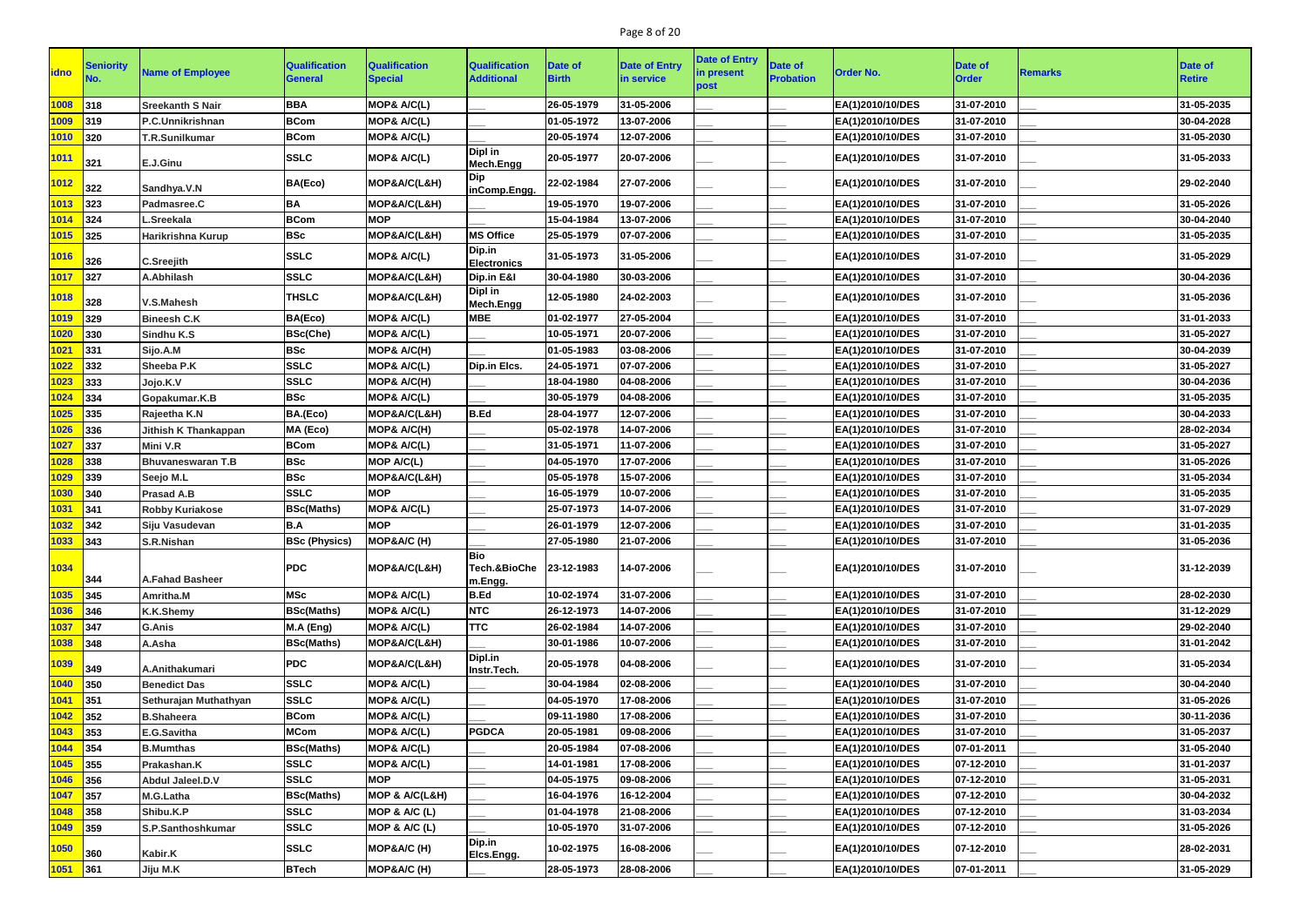# Page 9 of 20

|              | <b>Seniority</b> |                            | <b>Qualification</b>        | <b>Qualification</b>   | <b>Qualification</b>                 |                         | <b>Date of Entry</b> | <b>Date of Entry</b> | <b>Date of</b>   |                  | <b>Date of</b> |                | Date of       |
|--------------|------------------|----------------------------|-----------------------------|------------------------|--------------------------------------|-------------------------|----------------------|----------------------|------------------|------------------|----------------|----------------|---------------|
| <b>lidno</b> |                  | <b>Name of Employee</b>    | <b>General</b>              | <b>Special</b>         | <b>Additional</b>                    | Date of<br><b>Birth</b> | in service           | in present<br>post   | <b>Probation</b> | <b>Order No.</b> | <b>Order</b>   | <b>Remarks</b> | <b>Retire</b> |
| 1052         | 362              | <b>Mobish.P.Thomas</b>     | <b>SSLC</b>                 | MOP & A/C (L)          |                                      | 21-07-1981              | 23-08-2006           |                      |                  | EA(1)2010/10/DES | 07-01-2011     |                | 31-07-2037    |
| 1053         | 363              | Haseena Shajahan           | MSc (Fisheries) MOP&A/C (H) |                        |                                      | 02-05-1979              | 23-08-2006           |                      |                  | EA(1)2010/10/DES | 07-01-2011     |                | 31-05-2035    |
| 1054         | 364              | N.S.Zeenath                | <b>MA</b>                   | MOP& A/C(L)            | <b>B.Ed</b>                          | 01-05-1980              | 21-08-2006           |                      |                  | EA(1)2010/10/DES | 07-01-2011     |                | 30-04-2036    |
| 1055         | 365              | P.Sheebakumari             | <b>MCom</b>                 | MOP& A/C(L)            |                                      | 02-05-1972              | 19-08-2006           |                      |                  | EA(1)2010/10/DES | 07-01-2011     |                | 31-05-2028    |
| 1056         | 366              | Renjith.M.C                | <b>SSLC</b>                 | <b>MOP</b>             |                                      | 26-05-1972              | 07-06-2003           |                      |                  | EA(1)2010/10/DES | 07-01-2011     |                | 31-05-2028    |
| 1057         | 367              | Lijil Sreenivasan          | MA(Eng)                     | MOP& A/C(L)            |                                      | 26-08-1986              | 12-05-2006           |                      |                  | EA(1)2011/11/DES | 18-02-2012     |                | 31-08-2042    |
| 1058         | 368              | C.P.Karpakam               | <b>PDC</b>                  | <b>MOP&amp; A/C(L)</b> | JDC, T/W<br>Eng(L)                   | 13-09-1964              | 21-07-2003           |                      |                  | EA(1)2011/11/DES | 05-08-2011     |                | 30-09-2020    |
| 1059         | 369              | Jaison.P.Jacob             | <b>BSc(Maths)</b>           | MOP&A/C(L&H)           |                                      | 08-05-1979              | 25-09-2006           |                      |                  | EA(1)2011/11/DES | 05-08-2011     |                | 31-05-2035    |
| 1060         | 370              | K.P.Saritha                | <b>MSc</b>                  | MOP& A/C(L)            |                                      | 27-03-1974              | 05-04-2006           |                      |                  | EA(1)2011/11/DES | 05-08-2011     |                | 31-03-2030    |
| 1061         | 371              | <b>Soumya Mohammed</b>     | <b>BCom</b>                 | MOP& A/C(L)            |                                      | 22-05-1976              | 30-09-2006           |                      |                  | EA(1)2011/11/DES | 05-08-2011     |                | 31-05-2032    |
| 1062         | 372              | Deepa Balakrishnan         | BA(Eco)                     | MOP& A/C(L)            |                                      | 18-12-1979              | 06-12-2007           |                      |                  | EA(1)2011/11/DES | 05-08-2011     |                | 31-12-2035    |
| 1063         | 373              | <b>Basil A Joy</b>         | <b>BSc</b>                  | <b>MOP&amp; A/C(H)</b> |                                      | 28-10-1984              | 15-09-2006           |                      |                  | EA(1)2011/11/DES | 05-08-2011     |                | 31-10-2040    |
| 1064         | 374              | <b>Lovewin Dsilva</b>      | <b>SSLC</b>                 | MOP&A/C(L&H)           | Dip.in<br>Elcs.&Instrn.              | 25-10-1981              | 26-09-2006           |                      |                  | EA(1)2011/11/DES | 05-08-2011     |                | 31-10-2037    |
| 1065         | 375              | Riju.M                     | <b>SSLC</b>                 | MOP& A/C(L)            |                                      | 10-04-1981              | 16-09-2006           |                      |                  | EA(1)2011/11/DES | 05-08-2011     |                | 30-04-2037    |
| 1066         | 376              | Sandeep.K.P                | <b>BA</b>                   | <b>MOP&amp; A/C(H)</b> |                                      | 31-05-1978              | 25-09-2006           |                      |                  | EA(1)2011/11/DES | 05-08-2011     |                | 31-05-2034    |
| 1067         | 377              | Vinu.K                     | <b>BSc</b>                  | <b>MOP&amp; A/C(L)</b> |                                      | 27-05-1978              | 03-10-2006           |                      |                  | EA(1)2011/11/DES | 05-08-2011     |                | 31-05-2034    |
| 1068         | 378              | G.Jyothilekshmi            | <b>MSc</b>                  | <b>MOP&amp; A/C(L)</b> |                                      | 30-05-1974              | 09-10-2006           |                      |                  | EA(1)2011/11/DES | 05-08-2011     |                | 31-05-2030    |
| 1069         | 379              | C.V.Sreeraj                | <b>SSLC</b>                 | MOP& A/C(L)            |                                      | 05-05-1977              | 06-11-2006           |                      |                  | EA(1)2011/11/DES | 05-08-2011     |                | 31-05-2033    |
| 1070         | 380              | <b>Sandeep Mohan</b>       | <b>MCom</b>                 | <b>MOP&amp; A/C(L)</b> | <b>SET</b>                           | 31-05-1981              | 03-11-2006           |                      |                  | EA(1)2011/11/DES | 05-08-2011     |                | 31-05-2037    |
| 1071         | 381              | Ananda Prasad.K            | <b>SSLC</b>                 | MOP& A/C(L)            |                                      | 22-09-1974              | 13-10-2006           |                      |                  | EA(1)2011/11/DES | 05-08-2011     |                | 30-09-2030    |
| 1072         | 382              | Ajeshkumar.K               | <b>BSc(Maths)</b>           | MOP& A/C(H)            |                                      | 10-07-1983              | 06-01-2007           |                      |                  | EA(1)2011/11/DES | 05-08-2011     |                | 31-07-2039    |
| 1073         | 383              | P.KJijy                    | <b>BA</b>                   | <b>MOP&amp; A/C(L)</b> |                                      | 05-05-1973              | 18-10-2006           |                      |                  | EA(1)2011/11/DES | 05-08-2011     |                | 31-05-2029    |
| 1074         | 384              | Suresh.T.S                 | <b>Bcom</b>                 | MOP&A/C(L&H)           |                                      | 09-05-1978              | 04-11-2006           |                      |                  | EA(1)2011/11/DES | 18-02-2012     |                | 31-05-2034    |
| 1075         | 385              | <b>Ashok Kumar.V.K</b>     | <b>BA</b>                   | <b>MOP&amp; A/C(L)</b> |                                      | 25-11-1972              | 31-10-2006           |                      |                  | EA(1)2011/11/DES | 05-08-2011     |                | 30-11-2028    |
| 1076         | 386              | <b>Nigeesh M.V</b>         | <b>BSc(Maths)</b>           | MOP& A/C(L)            |                                      | 09-12-1979              | 11-12-2006           |                      |                  | EA(1)2011/11/DES | 05-08-2011     |                | 31-12-2035    |
| 1077         | 387              | <b>Muhammed Naufal.K.M</b> | <b>BSc (Chem)</b>           | MOP& A/C(L)            |                                      | 03-07-1982              | 13-12-2006           |                      |                  | EA(1)2011/11/DES | 05-08-2011     |                | 31-07-2038    |
| 1078         | 388              | <b>Cilly Antony B</b>      | <b>PDC</b>                  | MOP&A/C(L&H)           | Dip.in El.Engg                       | 14-12-1979              | 16-11-2006           |                      |                  | EA(1)2011/11/DES | 05-08-2011     |                | 31-12-2035    |
| 1079         | $ 389\rangle$    | Saji V.G                   | <b>SSLC</b>                 | MOP& A/C(L)            |                                      | 24-05-1977              | 30-11-2006           |                      |                  | EA(1)2011/11/DES | 05-08-2011     |                | 31-05-2033    |
| 1080         | 390              | C.Swaraj                   | <b>MCom</b>                 | <b>MOP&amp; A/C(H)</b> |                                      | 25-05-1978              | 30-10-2006           |                      |                  | EA(1)2011/11/DES | 05-08-2011     |                | 31-05-2034    |
| 1081         | 391              | A.Baiju                    | <b>BCom</b>                 | MOP& A/C(L)            |                                      | 12-04-1975              | 27-10-2006           |                      |                  | EA(1)2011/11/DES | 05-08-2011     |                | 30-04-2031    |
| 1082         | 392              | <b>Saneesh Kumar.T.P</b>   | <b>SSLC</b>                 | MOP& A/C(L)            | NTC, DCA                             | 28-08-1981              | 02-11-2006           |                      |                  | EA(1)2011/11/DES | 05-08-2011     |                | 31-08-2037    |
| 1083         | $ 393 $          | Deepak.M.D                 | <b>BCom</b>                 | MOP& A/C (L &H)        |                                      | 01-03-1979              | 15-11-2006           |                      |                  | EA(1)2011/11/DES | 05-08-2011     |                | 28-02-2035    |
| 1084         | 394              | A.N.Renjith                | BA(Eng)                     | MOP&A/C (H)            |                                      | 20-05-1979              | 12-10-2006           |                      |                  | EA(1)2011/11/DES | 05-08-2011     |                | 31-05-2035    |
| 1085         | 395              | Bindu.E.S                  | <b>MSc(Maths)</b>           | MOP& A/C(L)            | <b>DOEACC</b><br>(OLevel)            | 27-04-1976              | 20-11-2006           |                      |                  | EA(1)2011/11/DES | 05-08-2011     |                | 30-04-2032    |
| 1086         | 396              | Smithamol.P.G              | <b>BCom</b>                 | MOP&A/C (H)            | DTP&DataEntry 27-02-1978<br>,T/WE(H) |                         | 27-11-2006           |                      |                  | EA(1)2011/11/DES | 05-08-2011     |                | 28-02-2034    |
| 1087         | 397              | Ambili K                   | $10 + 2$                    | MOP&A/C(L)             | Dip.Elcs.                            | 19-05-1983              | 01-12-2006           |                      |                  | EA(1)2011/11/DES | 05-08-2011     |                | 31-05-2039    |
| 1088         | 398              | P.N.Shiji                  | <b>BSc</b>                  | <b>MOP&amp; A/C(L)</b> | B.Ed                                 | 21-04-1976              | 27-11-2006           |                      |                  | EA(1)2011/11/DES | 05-08-2011     |                | 30-04-2032    |
| 1089         | 399              | K.S.Ajayakumar             | <b>BSc</b>                  | MOP& A/C(L)            |                                      | 31-05-1976              | 20-09-2004           |                      |                  | EA(1)2011/11/DES | 05-08-2011     |                | 31-05-2032    |
| 1090         | 400              | Soumia Theresia E          | <b>BSc</b>                  | <b>MOP&amp; A/C(L)</b> | <b>B</b> .Ed                         | 20-07-1982              | 11-12-2006           |                      |                  | EA(1)2011/11/DES | 05-08-2011     |                | 31-07-2038    |
| 1091         | 401              | Anish.K.S                  | BA(Eco)                     | MOP& A/C(H)            |                                      | 20-01-1983              | 28-12-2006           |                      |                  | EA(1)2011/11/DES | 05-08-2011     |                | 31-01-2039    |
| 1092         | 402              | <b>Rakesh Murali</b>       | <b>SSLC</b>                 | <b>MOP&amp; A/C(L)</b> |                                      | 31-05-1981              | 04-01-2007           |                      |                  | EA(1)2011/11/DES | 05-08-2011     |                | 31-05-2037    |
| 1093         | 403              | Minija.P.P                 | <b>BA</b>                   | A/C(L & H)             |                                      | 24-05-1973              | 16-01-2007           |                      |                  | EA(1)2011/11/DES | 05-08-2011     |                | 31-05-2029    |
| 1094         | 404              | Sandhya.K.S                | <b>SSLC</b>                 | MOP& A/C(L)            |                                      | 10-01-1977              | 15-01-2007           |                      |                  | EA(1)2011/11/DES | 05-08-2011     |                | 31-01-2033    |
| 1095         | 405              | <b>Bivin George</b>        | MA(Eco)                     | MOP&A/C(L&H)           | <b>AISSE</b>                         | 18-05-1983              | 04-01-2007           |                      |                  | EA(1)2011/11/DES | 05-08-2011     |                | 31-05-2039    |
| 1096         | 406              | <b>Shiny E.R</b>           | <b>PDC</b>                  | MOP& A/C(L)            |                                      | 28-08-1974              | 19-02-2007           |                      |                  | EA(1)2011/11/DES | 05-08-2011     |                | 31-08-2030    |
| 1097         | $\vert$ 407      | M.J.Naidhi                 | <b>VHSE</b>                 | MOP& A/C(L)            |                                      | 14-08-1986              | 02-01-2007           |                      |                  | EA(1)2011/11/DES | 05-08-2011     |                | 31-08-2042    |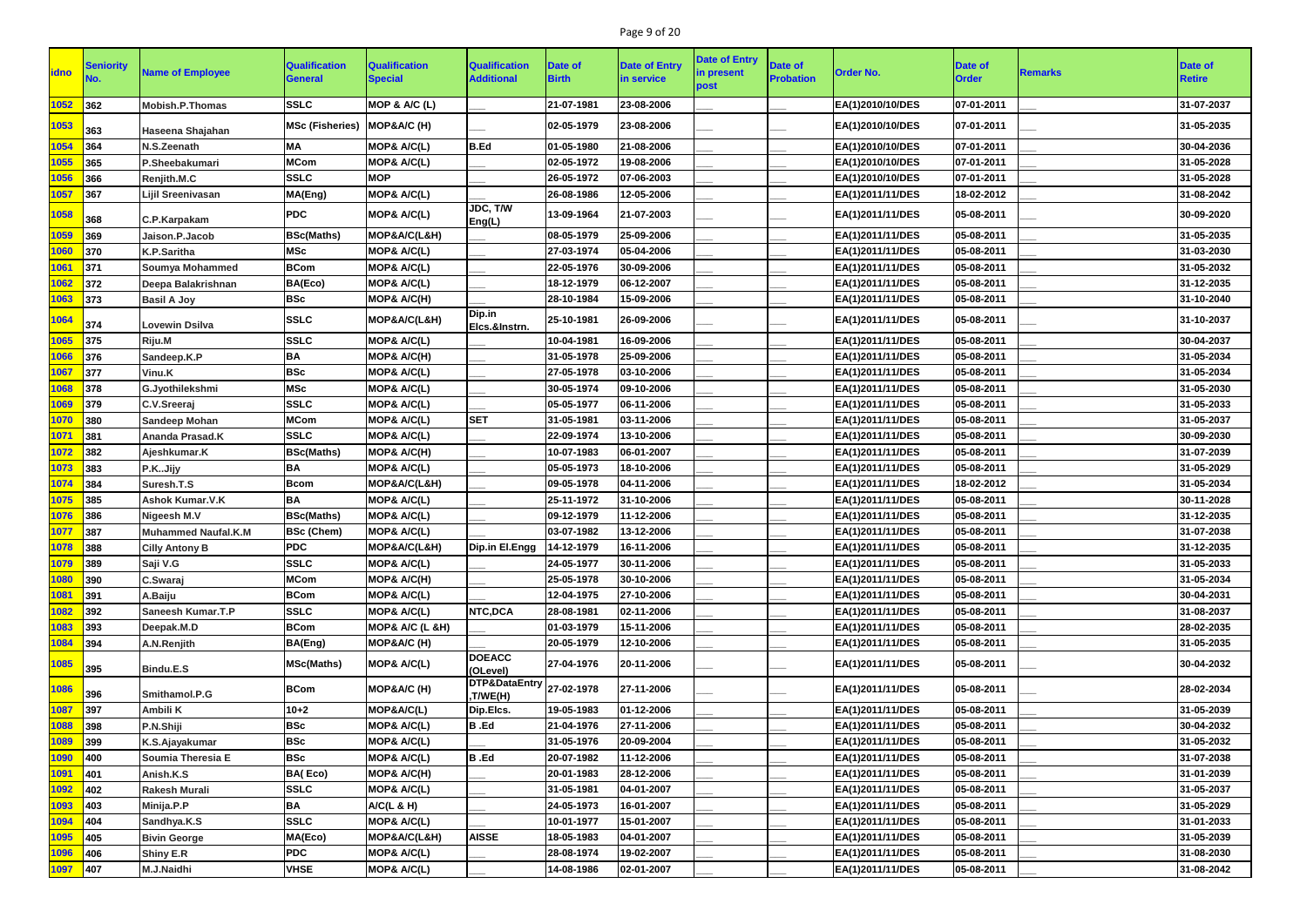# Page 10 of 20

| <b>idno</b> | Seniority | <b>Name of Employee</b>   | <b>Qualification</b><br><b>General</b> | <b>Qualification</b><br><b>Special</b> | <b>Qualification</b><br><b>Additional</b>     | Date of<br><b>Birth</b> | <b>Date of Entry</b><br>in service | <b>Date of Entry</b><br>in present<br>post | Date of<br><b>Probation</b> | <b>Order No.</b> | <b>Date of</b><br><b>Order</b> | <b>Remarks</b>                | Date of<br><b>Retire</b> |
|-------------|-----------|---------------------------|----------------------------------------|----------------------------------------|-----------------------------------------------|-------------------------|------------------------------------|--------------------------------------------|-----------------------------|------------------|--------------------------------|-------------------------------|--------------------------|
| 1098        | 408       | <b>Jomi Mathew</b>        | <b>BSc</b>                             | MOP& A/C(H)                            |                                               | 22-12-1977              | 08-02-2007                         |                                            |                             | EA(1)2011/11/DES | 05-08-2011                     |                               | 31-12-2033               |
| 1099        | 409       | Shameer.P.A               | <b>BSc</b>                             | <b>MOP</b>                             |                                               | 08-01-1984              | 31-01-2007                         |                                            |                             | EA(1)2011/11/DES | 05-08-2011                     |                               | 31-01-2040               |
| 1100        | 410       | Shajo J Maliyekkal        | $10 + 2$                               | <b>MOP</b>                             |                                               | 05-02-1986              | 10-01-2007                         |                                            |                             | EA(1)2011/11/DES | 05-08-2011                     |                               | 28-02-2042               |
| 1101        | 411       | <b>C.Chundus</b>          | <b>BA</b>                              | <b>MOP&amp; A/C(L)</b>                 |                                               | 07-02-1978              | 08-02-2007                         |                                            |                             | EA(1)2011/11/DES | 05-08-2011                     |                               | 28-02-2034               |
| 1102        | 412       | Ajesh K                   | <b>SSLC</b>                            | MOP& A/C(L)                            |                                               | 05-04-1984              | 05-03-2007                         |                                            |                             | EA(1)2011/11/DES | 05-08-2011                     |                               | 30-04-2040               |
| 1103        | 413       | <b>Rajeev P Jose</b>      | <b>PDC</b>                             | <b>MOP&amp; A/C(L)</b>                 | Dip.in<br>Instr.Tech.                         | 02-03-1975              | 29-05-2004                         |                                            |                             | EA(1)2011/11/DES | 05-08-2011                     |                               | 31-03-2031               |
| 1104        | 414       | V.C.Manju                 | <b>BSc</b>                             | <b>MOP</b>                             |                                               | 30-05-1980              | 01-09-2005                         |                                            |                             | EA(1)2011/11/DES | 05-08-2011                     |                               | 31-05-2036               |
| 1105        | 415       | V.Indu                    | <b>MSc</b>                             | MOP& A/C(L)                            |                                               | 27-05-1969              | 13-02-2007                         |                                            |                             | EA(1)2011/11/DES | 05-08-2011                     |                               | 31-05-2025               |
| 1106        | 416       | Sujith.P.Sukumar          | <b>MCom</b>                            | <b>MOP&amp; A/C(H)</b>                 |                                               | 05-03-1980              | 15-02-2007                         |                                            |                             | EA(1)2011/11/DES | 05-08-2011                     |                               | 31-03-2036               |
| 1107        | 417       | S.Sudhishna               | <b>BSc(Comp.Scie</b><br>nce)           | MOP&A/C(L&H)                           | Dip.inComp.En<br>gg., PGDCA                   | 18-04-1984              | 23-01-2007                         |                                            |                             | EA(1)2011/11/DES | 05-08-2011                     |                               | 30-04-2040               |
| 1108        | 418       | Mubeena M.P               | <b>BSc</b>                             | <b>MOP&amp; A/C(L)</b>                 | <b>B.Ed</b>                                   | 30-05-1973              | 20-02-2007                         |                                            |                             | EA(1)2011/11/DES | 05-08-2011                     |                               | 31-05-2029               |
| 1109        | 419       | <b>Philip Abraham</b>     | <b>SSLC</b>                            | MOP& A/C(L)                            |                                               | 01-06-1978              | 05-03-2007                         |                                            |                             | EA(1)2011/11/DES | 05-08-2011                     |                               | 31-05-2034               |
| <b>1110</b> | 420       | <b>Remya P Nair</b>       | <b>BSc</b>                             | MOP&A/C (L)                            |                                               | 14-05-1985              | 20-02-2007                         |                                            |                             | EA(1)2011/11/DES | 05-08-2011                     |                               | 31-05-2041               |
| 1111        | 421       | Lino K.Joseph             | <b>PDC</b>                             | MOP&A/C(L&H)                           | Dip.in Elcs.                                  | 10-08-1983              | 01-03-2007                         |                                            |                             | EA(1)2011/11/DES | 05-08-2011                     |                               | 31-08-2039               |
| 1112        | 422       | <b>K.K.Bindu</b>          | MA(Mal)                                | MOP & A/C(L)                           |                                               | 20-05-1967              | 09-03-2007                         |                                            |                             | EA(1)2011/11/DES | 18-02-2012                     |                               | 31-05-2023               |
| 1113        | 423       | Sreelatha.A               | <b>B.Sc(Maths)</b>                     | MOP&A/C(L&H)                           |                                               | 30-05-1978              | 03-10-2001                         |                                            |                             | EA(1)2011/11/DES | 05-08-2011                     |                               | 31-05-2034               |
| 1114        | 424       | <b>I.G.Balu Pavithran</b> | <b>HSE</b>                             | MOP& A/C(H)                            |                                               | 29-05-1987              | 22-03-2007                         |                                            |                             | EA(1)2011/11/DES | 05-08-2011                     |                               | 31-05-2043               |
| 1115        | 425       | R.Prasanth                | <b>SSLC</b>                            | MOP & A/C(L)                           |                                               | 25-02-1984              | 26-03-2007                         |                                            |                             | EA(1)2011/11/DES | 27-09-2011                     |                               | 29-02-2040               |
| 1116        | 426       | Sivakumar.J               | <b>BSc(Maths)</b>                      | MOP& A/C(L)                            |                                               | 06-03-1987              | 28-03-2007                         |                                            |                             | EA(1)2011/11/DES | 27-09-2011                     |                               | 31-03-2043               |
| 1117        | 427       | P.Jayakrishnan            | <b>B.Com</b>                           | MOP& A/C(L)                            |                                               | 27-02-1987              | 29-03-2007                         |                                            |                             | EA(1)2011/11/DES | 27-09-2011                     |                               | 28-02-2043               |
| 1118        | 428       | Nisha.K.S                 | <b>BSc(Zool)</b>                       | MOP&A/C(L&H)                           |                                               | 07-05-1986              | 30-03-2007                         |                                            |                             | EA(1)2011/11/DES | 27-09-2011                     |                               | 31-05-2042               |
| 1119        | 429       | M.P.Satheesan             | <b>SSLC</b>                            | <b>MOP</b>                             |                                               | 24-10-1962              | 20-12-1985                         |                                            |                             | EA(1)2012/12/DES | 24-08-2012                     |                               | 31-10-2018               |
| 120         | 430       | Sindumol.V.S              | <b>MA</b>                              | <b>MOP</b>                             | <b>PGDCA</b>                                  | 05-01-1977              | 07-07-2006                         |                                            |                             | EA(1)2011/11/DES | 18-02-2012                     |                               | 31-01-2033               |
| 1121        | 431       | Sharafudeen.T.Y           | <b>BCom</b>                            | MOP& A/C(L)                            |                                               | 26-05-1975              | 14-03-2003                         |                                            |                             | EA(1)2011/11/DES | 18-02-2012                     |                               | 31-05-2031               |
| 1122        | 432       | Brijil.K.P                | <b>BSc(Maths)</b>                      | <b>MOP</b>                             |                                               | 25-01-1974              | 16-05-2007                         |                                            |                             | EA(1)2011/11/DES | 18-02-2012                     |                               | 31-01-2030               |
| 1123        | 433       | <b>Kumari Lekha.G.S</b>   | <b>BA(His)</b>                         | MOP& A/C(L)                            | T/W E(H), Mal(L) 25-05-1968                   |                         | 24-11-2003                         |                                            |                             | EA(1)2011/11/DES | 18-02-2012                     |                               | 31-05-2024               |
| 1124        | 434       | <b>Biniraj</b>            | <b>MA(His)</b>                         | <b>MOP</b>                             | <b>M.Phil</b>                                 | 19-04-1977              | 25-05-2007                         |                                            |                             | EA(1)2011/11/DES | 18-02-2012                     | LWA for 5years from31/07/2012 | 30-04-2033               |
| 1125        | 435       | <b>Thahir P.A</b>         | <b>BCom</b>                            | MOP& A/C(L)                            |                                               | 10-02-1978              | 03-06-2004                         |                                            |                             | EA(1)2011/11/DES | 18-02-2012                     |                               | 28-02-2034               |
| 1126        | 436       | <b>U.Sreekala</b>         | <b>SSLC</b>                            | MOP& A/C(L)                            |                                               | 18-12-1978              | 28-05-2007                         |                                            |                             | EA(1)2011/11/DES | 18-02-2012                     |                               | 31-12-2034               |
| 1127        | 437       | <b>Sreekanth S S</b>      | <b>BCom</b>                            | MOP& A/C(L)                            |                                               | 30-04-1983              | 01-03-2007                         |                                            |                             | EA(1)2011/11/DES | 18-02-2012                     |                               | 30-04-2039               |
| 1128        | 438       | Haseena J                 | <b>MCom</b>                            | MOP& A/C(L)                            |                                               | 31-05-1982              | 01-08-2007                         |                                            |                             | EA(1)2011/11/DES | 18-02-2012                     |                               | 31-05-2038               |
| 1129        | 439       | K.Manojkumar              | <b>SSLC</b>                            | <b>MOP</b>                             |                                               | 04-05-1979              | 19-07-2007                         |                                            |                             | EA(1)2011/11/DES | 18-02-2012                     |                               | 31-05-2035               |
| 1130        | 440       | <b>Nimy K Paulson</b>     | <b>PDC</b>                             | MOP& A/C(L)                            | Dip.inComp.En<br>gg                           | 12-04-1982              | 29-10-2007                         |                                            |                             | EA(1)2011/11/DES | 18-02-2012                     |                               | 30-04-2038               |
| 1131        | 441       | K.Vasantha                | <b>SSLC</b>                            | <b>MOP</b>                             |                                               | 28-05-1969              | 12-02-2004                         |                                            |                             | EA(1)2011/11/DES | 18-02-2012                     |                               | 31-05-2025               |
| 1132        | 442       | Mariamma John             | <b>SSLC</b>                            | <b>MOP</b>                             |                                               | 30-06-1961              | 03-03-2004                         |                                            |                             | EA(1)2011/11/DES | 18-02-2012                     |                               | 30-06-2017               |
| 1133        | 443       | Rajeev P C                | <b>BSc, MA(Eco)</b>                    | MOP&A/C(L&H)                           |                                               | 09-04-1974              | 05-04-2004                         |                                            |                             | EA(1)2011/11/DES | 18-02-2012                     |                               | 30-04-2030               |
| 1134        | 444       | Geo.P.C                   | <b>BSc</b>                             | MOP& A/C(L)                            | PGDCA, T/WEng<br>Mal, Hindi(H), K 29-02-1984, |                         | 16-11-2007                         |                                            |                             | EA(1)2011/11/DES | 18-02-2012                     |                               | 29-02-2040               |
| 1135        | 445       | <b>Nidhi T Edward</b>     | <b>SSLC</b>                            | MOP& A/C(L)                            | annada(L)                                     | 11-05-1984              | 19-11-2007                         |                                            |                             | EA(1)2011/11/DES | 18-02-2012                     |                               | 31-05-2040               |
| 1136        | 446       | <b>Yesudas M.J</b>        | <b>BA</b>                              | MOP& A/C(L)                            | <b>LLB</b>                                    | 08-01-1976              | 25-06-2007                         |                                            |                             | EA(1)2011/11/DES | 18-02-2012                     |                               | 31-01-2032               |
| 1137        | 447       | Renju.K.A                 | <b>SSLC</b>                            | <b>MOP</b>                             |                                               | 15-12-1981              | 04-07-2006                         |                                            |                             | EA(1)2011/11/DES | 18-02-2012                     |                               | 31-12-2037               |
| 1138        | 448       | Jisha.M.V                 | <b>PDC</b>                             | MOP& A/C(L)                            |                                               | 10-04-1981              | 18-01-2008                         |                                            |                             | EA(1)2011/11/DES | 18-02-2012                     |                               | 30-04-2037               |
| 1139        |           |                           | <b>PDC</b>                             | MOP& A/C(L)                            | Dip.inComp.Sof                                | 10-05-1982              | 18-01-2008                         |                                            |                             | EA(1)2012/12/DES | 15-05-2012                     |                               | 31-05-2038               |
|             | 449       | Leena Eapen               |                                        |                                        | tware                                         |                         |                                    |                                            |                             |                  |                                |                               |                          |
| 1140        | 450       | Murukan.V                 | <b>SSLC</b>                            | <b>MOP</b>                             |                                               | 24-05-1983              | 16-01-2008                         |                                            |                             | EA(1)2012/12/DES | 15-05-2012                     |                               | 31-05-2039               |
| 1141        | 451       | <b>Minimol.R</b>          | <b>BSc</b>                             | MOP& A/C(L)                            |                                               | 12-05-1979              | 08-02-2008                         |                                            |                             | EA(1)2012/12/DES | 15-05-2012                     |                               | 31-05-2035               |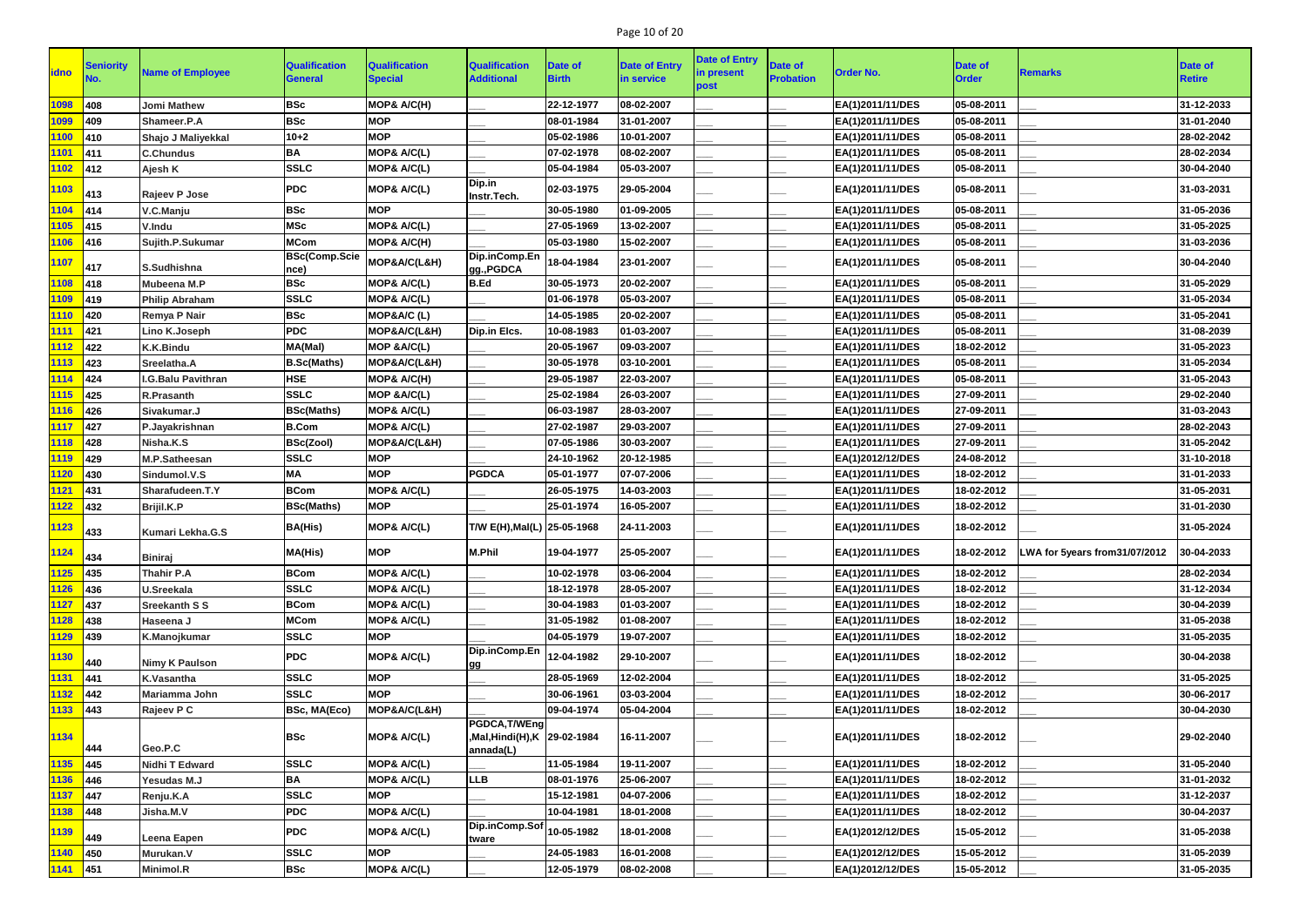# Page 11 of 20

| <b>idno</b> | <b>Seniority</b> | <b>Name of Employee</b>  | <b>Qualification</b><br><b>General</b> | <b>Qualification</b><br><b>Special</b> | <b>Qualification</b><br><b>Additional</b>                                                                | <b>Date of</b><br><b>Birth</b> | <b>Date of Entry</b><br>in service | <b>Date of Entry</b><br>in present<br>post | Date of<br><b>Probation</b> | <b>Order No.</b> | <b>Date of</b><br><b>Order</b> | <b>Remarks</b> | <b>Date of</b><br><b>Retire</b> |
|-------------|------------------|--------------------------|----------------------------------------|----------------------------------------|----------------------------------------------------------------------------------------------------------|--------------------------------|------------------------------------|--------------------------------------------|-----------------------------|------------------|--------------------------------|----------------|---------------------------------|
| 1142        | 452              | Santhikrishna.C.S        | <b>SSLC</b>                            | <b>MOP</b>                             |                                                                                                          | 23-01-1982                     | 29-01-2008                         |                                            |                             | EA(1)2012/12/DES | 15-05-2012                     |                | 31-01-2038                      |
| 1143        | 453              | Selja Samuel             | <b>BCom</b>                            | <b>MOP</b>                             |                                                                                                          | 26-04-1985                     | 05-02-2008                         |                                            |                             | EA(1)2012/12/DES | 15-05-2012                     |                | 30-04-2041                      |
| 1144        | 454              | <b>Anoop Sam Johnson</b> | <b>BCom</b>                            | <b>MOP</b>                             |                                                                                                          | 25-08-1984                     | 07-02-2008                         |                                            |                             | EA(1)2012/12/DES | 24-08-2012                     |                | 31-08-2040                      |
| 1145        | 455              | Aminu.V.A                | <b>BCom</b>                            | MOP&A/C(L&H)                           |                                                                                                          | 31-12-1986                     | 07-01-2008                         |                                            |                             | EA(1)2012/12/DES | 24-08-2012                     |                | 31-12-2042                      |
| 1146        | 456              | Usha.K                   | BA(Eco)                                | <b>MOP</b>                             |                                                                                                          | 20-04-1970                     | 17-01-2008                         |                                            |                             | EA(1)2012/12/DES | 24-08-2012                     |                | 30-04-2026                      |
| 1147        | 457              | Leya Issac               | <b>B.Sc(Bot)MA(Ec</b>                  | MOP&A/C(L&H)                           | <b>B.Ed, PGDCA</b>                                                                                       | 20-05-1982                     | 06-02-2008                         |                                            |                             | EA(1)2012/12/DES | 24-08-2012                     |                | 31-05-2038                      |
| 1148        | 458              | <b>Renjith.R</b>         | BA(Eco)                                | MOP&A/C(L)                             |                                                                                                          | 27-09-1982                     | 04-09-2007                         |                                            |                             | EA(1)2012/12/DES | 24-08-2012                     |                | 30-09-2038                      |
| 1149        | 459              | Reena.P                  | <b>BSc(Phy)</b>                        | MOP&A/C(L)                             |                                                                                                          | 09-04-1986                     | 14-03-2008                         |                                            |                             | EA(1)2012/12/DES | 24-08-2012                     |                | 30-04-2042                      |
| 1150        | 460              | Santhoshkumar.K.T        | <b>BSc(Maths)</b>                      | MOP& A/C(L)                            | T/W E(L)                                                                                                 | 03-04-1972                     | 12-06-2003                         |                                            |                             | EA(1)2012/12/DES | 24-08-2012                     |                | 30-04-2028                      |
| 1151        | 461              | Ramachandran.T           | <b>SSLC</b>                            | <b>MOP</b>                             |                                                                                                          | 06-04-1970                     | 28-05-2004                         |                                            |                             | EA(1)2012/12/DES | 24-08-2012                     |                | 30-04-2026                      |
| 1152        | 462              | Xavier.A.J               | <b>PDC</b>                             | MOP& A/C(L)                            |                                                                                                          | 20-05-1969                     | 01-06-2004                         |                                            |                             | EA(1)2013/13/DES | 19-08-2013                     |                | 31-05-2025                      |
| 1153        | 463              | Ajitha.V.B               | <b>BSc</b>                             | MOP&A/C(L&H)                           |                                                                                                          | 15-05-1974                     | 26-06-2004                         |                                            |                             | EA(1)2012/12/DES | 24-08-2012                     |                | 31-05-2030                      |
| 1154        | 464              | Jesus Subheesh.J         | <b>VHSE</b>                            | MOP&A/C(L&H)                           |                                                                                                          | 15-05-1979                     | 12-07-2004                         |                                            |                             | EA(1)2012/12/DES | 24-08-2012                     |                | 31-05-2035                      |
| 1155        | 465              | Harishkumar.S            | <b>PDC</b>                             | MOP& A/C(L)                            |                                                                                                          | 26-10-1978                     | 16-07-2004                         |                                            |                             | EA(1)2012/12/DES | 24-08-2012                     |                | 31-10-2034                      |
| 1156        | 466              | Shaju.P.P                | <b>BA(His)</b>                         | MOP& A/C(L)                            | <b>B.Ed</b>                                                                                              | 31-05-1976                     | 09-07-2004                         |                                            |                             | EA(1)2012/12/DES | 24-08-2012                     |                | 31-05-2032                      |
| 1157        | 467              | M.K.Suma                 | <b>SSLC</b>                            | MOP& A/C(L)                            | $ {\sf TWE}({\sf H}), {\sf M}({\sf L}), {\sf W}\Big _{07\text{-}05\text{-}1970}$<br>ordProcessing        |                                | 15-02-2008                         |                                            |                             | EA(1)2012/12/DES | 24-08-2012                     |                | 31-05-2026                      |
| 1158        | 468              | Midhun.A.K               | <b>BSc(Phy)</b>                        | <b>MOP</b>                             |                                                                                                          | 25-05-1982                     | 07-03-2008                         |                                            |                             | EA(1)2012/12/DES | 24-08-2012                     |                | 31-05-2038                      |
| 1159        | 469              | A.V.Vinod                | <b>PDC</b>                             | <b>MOP</b>                             | <b>T/W</b><br>E&M(L&H),Com<br>p.WordProcess<br>ing(L), Comp.W<br>ordAccessing(<br>H), ITI(Civil)         | 30-05-1981                     | 28-04-2008                         |                                            |                             | EA(1)2012/12/DES | 24-08-2012                     |                | 31-05-2037                      |
| 1160        | 470              | G.V.Geethakumari         | <b>BSc</b>                             | <b>MOP</b>                             | KGTEEng&Mal(<br>L), Comp. Word P 28-05-1972<br>rocessing                                                 |                                | 25-04-2008                         |                                            |                             | EA(1)2012/12/DES | 24-08-2012                     |                | 31-05-2028                      |
| 1161        | $ 471\rangle$    | Sreejith.A.N             | BA(Eng)                                | MOP&A/C(L&H)                           |                                                                                                          | 17-01-1973                     | 12-07-2004                         |                                            |                             | EA(1)2012/12/DES | 24-08-2012                     |                | 31-01-2029                      |
| 1162        | $\vert$ 472      | Sreelekha.E.D            | <b>MCom</b>                            | MOP& A/C(L)                            |                                                                                                          | 14-01-1974                     | 23-08-2004                         |                                            |                             | EA(1)2012/12/DES | 24-08-2012                     |                | 31-01-2030                      |
| 1163        | 473              | <b>Mohandas.R</b>        | <b>SSLC</b>                            | MOP& A/C(L)                            |                                                                                                          | 28-05-1964                     | 01-09-2004                         |                                            |                             | EA(1)2012/12/DES | 24-08-2012                     |                | 31-05-2020                      |
| 1164        | 474              | Sumesh.S                 | <b>SSLC</b>                            | MOP& A/C(L)                            | ITI                                                                                                      | 01-05-1979                     | 11-08-2004                         |                                            |                             | EA(1)2012/12/DES | 24-08-2012                     |                | 30-04-2035                      |
| 1165        | 475              | Jomon.T.V                | <b>BCom</b>                            | MOP& A/C(L)                            |                                                                                                          | 25-05-1982                     | 06-10-2004                         |                                            |                             | EA(1)2012/12/DES | 24-08-2012                     |                | 31-05-2038                      |
| 1166        | 476              | Arun.R                   | <b>Plus Two</b>                        | <b>MOP&amp; AC(L)</b>                  | Dip.<br>InMech.Engg.                                                                                     | 07-05-1985                     | 24-04-2008                         |                                            |                             | EA(1)2012/12/DES | 24-08-2012                     |                | 31-05-2041                      |
| 1167        | 477              | <b>K.N.Nirmala</b>       | <b>BCom</b>                            | MOP& A/C(L)                            | Dip.in S/H<br>8T/W,Comp.Wo 30-05-1977<br>rdProcessing.                                                   |                                | 30-09-2007                         |                                            |                             | EA(1)2012/12/DES | 24-08-2012                     |                | 31-05-2033                      |
| 1168        | 478              | A.Jaleelabeevi           | <b>BCom</b>                            | MOP & A/C (H)                          | Dip.inshorthan 20-05-1971<br>d&T/W,                                                                      |                                | 30-04-2008                         |                                            |                             | EA(1)2012/12/DES | 24-08-2012                     |                | 31-05-2027                      |
| 1169 479    |                  | Ajesh.V                  | <b>HSE</b>                             | MOP&A/C(L)                             |                                                                                                          | 23-03-1988                     | 03-04-2008                         |                                            |                             | EA(1)2012/12/DES | 24-08-2012                     |                | 31-03-2044                      |
| 1170        | 480              | N.Sheeja                 | MA(Eco)                                | MOP& A/C(L)                            | B.Ed,T/WEng,M<br>al(H), Comp. Wor 27-05-1973<br>dProcessing(H)                                           |                                | 24-05-2008                         |                                            |                             | EA(1)2012/12/DES | 24-08-2012                     |                | 31-05-2029                      |
| 1171        | 481              | G.Harikumar              | <b>BCom with co-</b><br>operation      | MOP& A/C(L)                            | T/WE&M(L),Co<br>mp.Word<br>Processing                                                                    | 30-05-1976                     | 06-04-2003                         |                                            |                             | EA(1)2012/12/DES | 24-08-2012                     |                | 31-05-2032                      |
| <b>1172</b> | 482              | A.Leeja kumari           | MSc(Phy)                               | $MOP$ & $A/C$ $(H)$                    | B.Ed,T/W<br>$\left \frac{\text{Eng(H)}, \text{wordpro}}{\text{cessing,T/Wmal}}\right $ 30-05-1983<br>(L) |                                | 30/5/08 AN                         |                                            |                             | EA(1)2012/12/DES | 24-08-2012                     |                | 31-05-2039                      |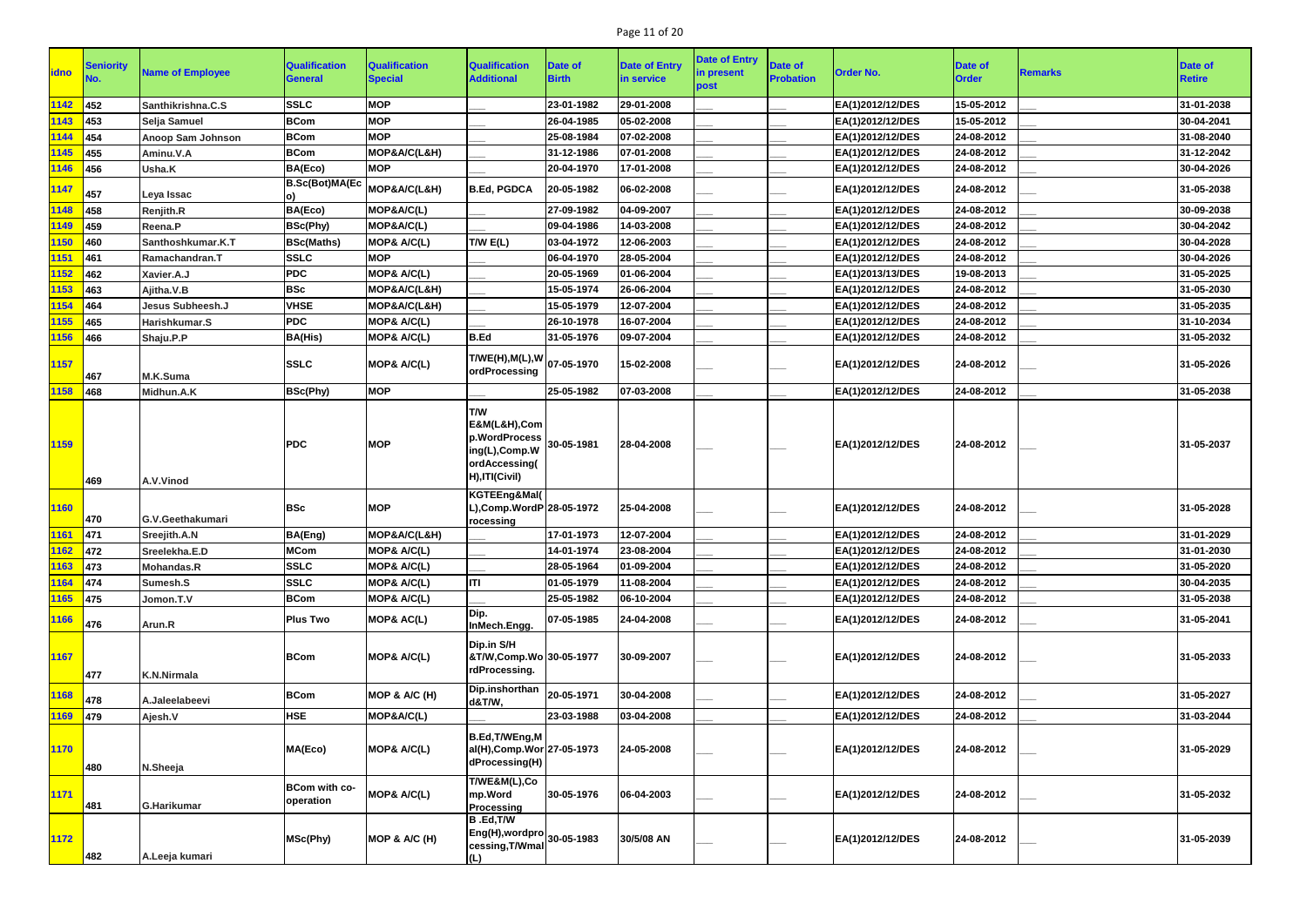# Page 12 of 20

| <b>idno</b> | Seniority     | <b>Name of Employee</b>    | <b>Qualification</b><br><b>General</b> | <b>Qualification</b><br><b>Special</b> | <b>Qualification</b><br><b>Additional</b>                 | <b>Date of</b><br><b>Birth</b> | <b>Date of Entry</b><br>in service | <b>Date of Entry</b><br>in present<br>post | <b>Date of</b><br><b>Probation</b> | <b>Order No.</b> | <b>Date of</b><br><b>Order</b> | <b>Remarks</b> | Date of<br><b>Retire</b> |
|-------------|---------------|----------------------------|----------------------------------------|----------------------------------------|-----------------------------------------------------------|--------------------------------|------------------------------------|--------------------------------------------|------------------------------------|------------------|--------------------------------|----------------|--------------------------|
| 1173        | 483           | G.Ganesha rai              | <b>BCom</b>                            | MOP & $A/C(H)$                         | PGDCA, T/WEng<br>Mal,Hindi(H),K  13-06-1978,<br>annada(L) |                                | 12-09-2005                         |                                            |                                    | EA(1)2012/12/DES | 24-08-2012                     |                | 30-06-2034               |
| 1174        | 484           | Aboothahir.E.A             | <b>HSE</b>                             | MOP&A/C(L)                             |                                                           | 26-11-1988                     | 25-04-2008                         |                                            |                                    | EA(1)2012/12/DES | 24-08-2012                     |                | 30-11-2044               |
| 1175        | 485           | Muraleedharan.K.P          | <b>BA(His)</b>                         | MOP&A/C(L)                             | T/W E&M(L&H) 30-05-1972                                   |                                | 06-06-2008                         |                                            |                                    | EA(1)2012/12/DES | 11-03-2012                     |                | 31-05-2028               |
| 1176        | 486           | Bindukumari.G              | <b>PDC</b>                             | <b>MOP</b>                             | T/W E&M(L)                                                | 09-04-1974                     | 09-06-2008                         |                                            |                                    | EA(1)2012/12/DES | 11-03-2012                     |                | 30-04-2030               |
| 1177        | 487           | Pushparaja. K.S            | <b>BCom</b>                            | <b>MOP</b>                             |                                                           | 18-05-1970                     | 30-05-2008                         |                                            |                                    | EA(1)2012/12/DES | 11-03-2012                     |                | 31-05-2026               |
| 1178        | 488           | Padmakumari.P.R            | BA(Eco)                                | MOP& A/C(L)                            |                                                           | 23-04-1969                     | 31-05-2008                         |                                            |                                    | EA(1)2012/12/DES | 11-03-2012                     |                | 30-04-2025               |
| 1179        | 489           | Pramod.T.C                 | <b>BA(His)</b>                         | MOP& A/C(L)                            |                                                           | 05-05-1971                     | 13-06-2008                         |                                            |                                    | EA(1)2012/12/DES | 11-03-2012                     |                | 31-05-2027               |
| 1180        | 490           | Seema.V                    | <b>BSc(Maths)</b>                      | <b>MOP&amp; A/C(L&amp;H)</b>           |                                                           | 15-05-1982                     | 18-06-2008                         |                                            |                                    | EA(1)2012/12/DES | 11-03-2012                     |                | 31-05-2038               |
| 1181        | 491           | Jayalal.C.L                | <b>SSLC</b>                            | MOP& A/C(L)                            |                                                           | 24-11-1969                     | 20-06-2008                         |                                            |                                    | EA(1)2012/12/DES | 11-03-2012                     |                | 30-11-2025               |
| 1182        | 492           | Remya.P                    | <b>SSLC</b>                            | MOP& A/C(L)                            |                                                           | 02-12-1988                     | 27-06-2008                         |                                            |                                    | EA(1)2012/12/DES | 11-03-2012                     |                | 31-12-2044               |
| 1183        | 493           | Maya.K.S                   | <b>BSc(Maths)</b>                      | MOP& A/C(L&H)                          |                                                           | 22-03-1988                     | 14-07-2008                         |                                            |                                    | EA(1)2012/12/DES | 11-03-2012                     |                | 31-03-2044               |
| 1184        | 494           | <b>Vargheese Joseph</b>    | <b>PDC</b>                             | MOP& A/C(L)                            |                                                           | 26-05-1972                     | 22-11-2004                         |                                            |                                    | EA(1)2012/12/DES | 11-03-2012                     |                | 31-05-2028               |
| 1185        | 495           | <b>Sarath Chandran.P.C</b> | <b>THLC</b>                            | <b>MOP&amp; A/C(L&amp;H)</b>           | Dip.in<br>Elcs.Engg.                                      | 03-02-1977                     | 10-11-2004                         |                                            |                                    | EA(1)2012/12/DES | 11-03-2012                     |                | 28-02-2033               |
| 1186        | 496           | Vinodkumar.C               | <b>PDC</b>                             | MOP& A/C(L)                            |                                                           | 17-02-1977                     | 10-11-2004                         |                                            |                                    | EA(1)2012/12/DES | 11-03-2012                     |                | 28-02-2033               |
| 1187        | 497           | Henry.K.S                  | <b>BCom</b>                            | MOP& A/C(L)                            |                                                           | 12-09-1973                     | 11-06-2003                         |                                            |                                    | EA(1)2012/12/DES | 11-03-2012                     |                | 30-09-2029               |
| 1188        | 498           | Binukumar.G                | <b>BCom</b>                            | MOP& A/C(L)                            |                                                           | 02-02-1979                     | 13-10-2008                         |                                            |                                    | EA(1)2012/12/DES | 11-03-2012                     |                | 28-02-2035               |
| 1189        | 499           | Bindhu.C.C                 | <b>MA(His)</b>                         | MOP& A/C(L)                            | <b>BEd</b>                                                | 31-05-1975                     | 02-02-2005                         |                                            |                                    | EA(1)2012/12/DES | 11-03-2012                     |                | 31-05-2031               |
| <b>1190</b> | 500           | Rajesh.S.S                 | $10 + 2$                               | MOP& A/C(L)                            |                                                           | 30-04-1988                     | 28/10/08 AN                        |                                            |                                    | EA(1)2012/12/DES | 11-03-2012                     |                | 30-04-2044               |
| 1191        | 501           | Ratheesh.S                 | <b>PDC</b>                             | MOP& A/C (L)                           |                                                           | 28-05-1983                     | 24-12-2008                         |                                            |                                    | EA(1)2012/12/DES | 11-03-2012                     |                | 31-05-2039               |
| 1192        | 502           | Sooraj Cheruthottathil     | <b>BCom</b>                            | MOP& A/C (L)                           |                                                           | 25-05-1971                     | 19-03-2005                         |                                            |                                    | EA(1)2012/12/DES | 11-03-2012                     |                | 31-05-2027               |
| 1193        | 503           | Sreejith.K.R               | <b>SSLC</b>                            | MOP& A/C(L)                            |                                                           | 09-04-1978                     | 18-02-2005                         |                                            |                                    | EA(1)2012/12/DES | 11-03-2012                     |                | 30-04-2034               |
| 1194        | 504           | Anju Joseph                | MSc(Comp.Scie<br>nce)                  | MOP& A/C(L)                            |                                                           | 31-08-1982                     | 25-02-2009                         |                                            |                                    | EA(1)2012/12/DES | 11-03-2012                     |                | 31-08-2038               |
| 1195        | 505           | Vijayan.C                  | <b>SSLC</b>                            | <b>MOP</b>                             |                                                           | 05-05-1983                     | 02-04-2009                         |                                            |                                    | EA(1)2012/12/DES | 11-03-2012                     |                | 31-05-2039               |
| 1196        | 506           | Selvi.N.P                  | <b>BSc(Bot)</b>                        | <b>MOP</b>                             | <b>B</b> Ed                                               | 10-05-1983                     | 29-01-2008                         |                                            |                                    | EA(1)2012/12/DES | 11-03-2012                     |                | 31-05-2039               |
| 1197        | $\vert$ 507   | Sanjesh.P.B                | <b>HSC</b>                             | MOP & A/C(L)                           |                                                           | 29-10-1983                     | 07-09-2009                         |                                            |                                    | EA(1)2012/12/DES | 13-02-2013                     |                | 31-10-2039               |
| 1198        | 508           | Jyothy.E.S                 | <b>VHSE</b>                            | MOP & A/C(L)                           |                                                           | 06-12-1985                     | 14-09-2009                         |                                            |                                    | EA(1)2012/12/DES | 13-02-2013                     |                | 31-12-2041               |
| 1199        | 509           | Nimi Joseph                | <b>BSc(Bot)</b>                        | MOP & A/C(L)                           | JDC, T/W(L)                                               | 30-05-1975                     | 20-10-2009                         |                                            |                                    | EA(1)2012/12/DES | 13-02-2013                     |                | 31-05-2031               |
| 1200        | 510           | <b>Jamal Muhammed.A</b>    | <b>BSc(Maths)</b>                      | MOP & A/C(L&H)                         | <b>Certificate in</b><br>Webdesighning                    | 15-09-1983                     | 08-07-2009                         |                                            |                                    | EA(1)2012/12/DES | 13-02-2013                     |                | 30-09-2039               |
| 1201        | 511           | Sreenivasan.N              | <b>PDC</b>                             | MOP & A/C(L)                           | Dip.inMech.Eng <sub>18-05-1981</sub>                      |                                | 25-02-2006                         |                                            |                                    | EA(1)2012/12/DES | 13-02-2013                     |                | 31-05-2037               |
| 1202        | 512           | Pramod.M.P                 | <b>MSc</b>                             | MOP, A/C (H)                           | <b>BEd, SET</b>                                           | 25-05-1982                     | 24-09-2009                         |                                            |                                    | EA(1)2012/12/DES | 13-02-2013                     |                | 31-05-2038               |
| 1203        | 513           | Lijini.M.R                 | <b>BSc(Maths)</b>                      | MOP& A/C(L)                            |                                                           | 07-05-1983                     | 20/11/2009AN                       |                                            |                                    | EA(1)2012/12/DES | 13-02-2013                     |                | 31-05-2039               |
| 1204        | $ 514\rangle$ | Subhash.V                  | <b>BSc(Phy)</b>                        | MOP& A/C(L)                            |                                                           | 13-03-1983                     | 20-05-2009                         |                                            |                                    | EA(1)2012/12/DES | 13-02-2013                     |                | 31-03-2039               |
| 1205        | 515           | Silendrakumar.P.I          | BA(Eco)                                | MOP& A/C(L)                            |                                                           | 14-05-1980                     | 20-06-2009                         |                                            |                                    | EA(1)2012/12/DES | 13-02-2013                     |                | 31-05-2036               |
| 1206        | 516           | Roy.V.J                    | MSc(Phy)                               | MOP& A/C(L)                            | <b>BEd, SET</b>                                           | 13-11-1981                     | 01-06-2009                         |                                            |                                    | EA(1)2012/12/DES | 13-02-2013                     |                | 30-11-2037               |
| 1207        | 517           | Manoj.M.V                  | $10 + 2$                               | MOP & A/C(L&H)                         | Dip.in<br>Elcs&Instrmn.                                   | 16-05-1985                     | 08-10-2007                         |                                            |                                    | EA(1)2012/12/DES | 13-02-2013                     |                | 31-05-2041               |
| 1208        | 518           | Sajith.C                   | <b>MCom</b>                            | MOP, A/C (H)                           |                                                           | 20-05-1983                     | 15-05-2009                         |                                            |                                    | EA(1)2012/12/DES | 13-02-2013                     |                | 31-05-2039               |
| 1209        | 519           | Aneeshkumar.N              | <b>BSc(Elcs)</b>                       | MOP& A/C(L)                            |                                                           | 31-05-1985                     | 29-04-2009                         |                                            |                                    | EA(1)2012/12/DES | 13-02-2013                     |                | 31-05-2041               |
| 1210        | 520           | Rajeshkumar.P.R            | <b>BSc(Phy)</b>                        | MOP& A/C(L)                            |                                                           | 10-05-1979                     | 27-01-2010                         |                                            |                                    | EA(1)2012/12/DES | 13-02-2013                     |                | 31-05-2035               |
| 1211        | 521           | Rajesh.K                   | MA(Eco)                                | <b>MOP</b>                             |                                                           | 24-11-1983                     | 25-09-2007                         |                                            |                                    | EA(1)2012/12/DES | 13-02-2013                     |                | 30-11-2039               |
| 1212        | 522           | Sreejesh.V.S               | <b>BSc</b>                             | MOP& A/C(L)                            | <b>MCA</b>                                                | 27-05-1982                     | 31-08-2009                         |                                            |                                    | EA(1)2012/12/DES | 13-02-2013                     |                | 31-05-2038               |
| 1213        | 523           | Ravikumar.K                | BA(Eco)                                | <b>MOP</b>                             |                                                           | 20-05-1982                     | 11-01-2010                         |                                            |                                    | EA(1)2012/12/DES | 13-02-2013                     |                | 31-05-2038               |
| 1214        | 524           | Jidesh.V                   | <b>BSc(Maths)</b>                      | MOP & A/C (H)                          |                                                           | 31-05-1986                     | 02-07-2007                         |                                            |                                    | EA(1)2012/12/DES | 13-02-2013                     |                | 31-05-2042               |
| $1215$ 525  |               | Shibu.R.V                  | <b>BSc(Chem)</b>                       | MOP & A/C(L)                           | <b>BEd</b>                                                | 30-05-1982                     | 10-09-2009                         |                                            |                                    | EA(1)2012/12/DES | 13-02-2013                     |                | 31-05-2038               |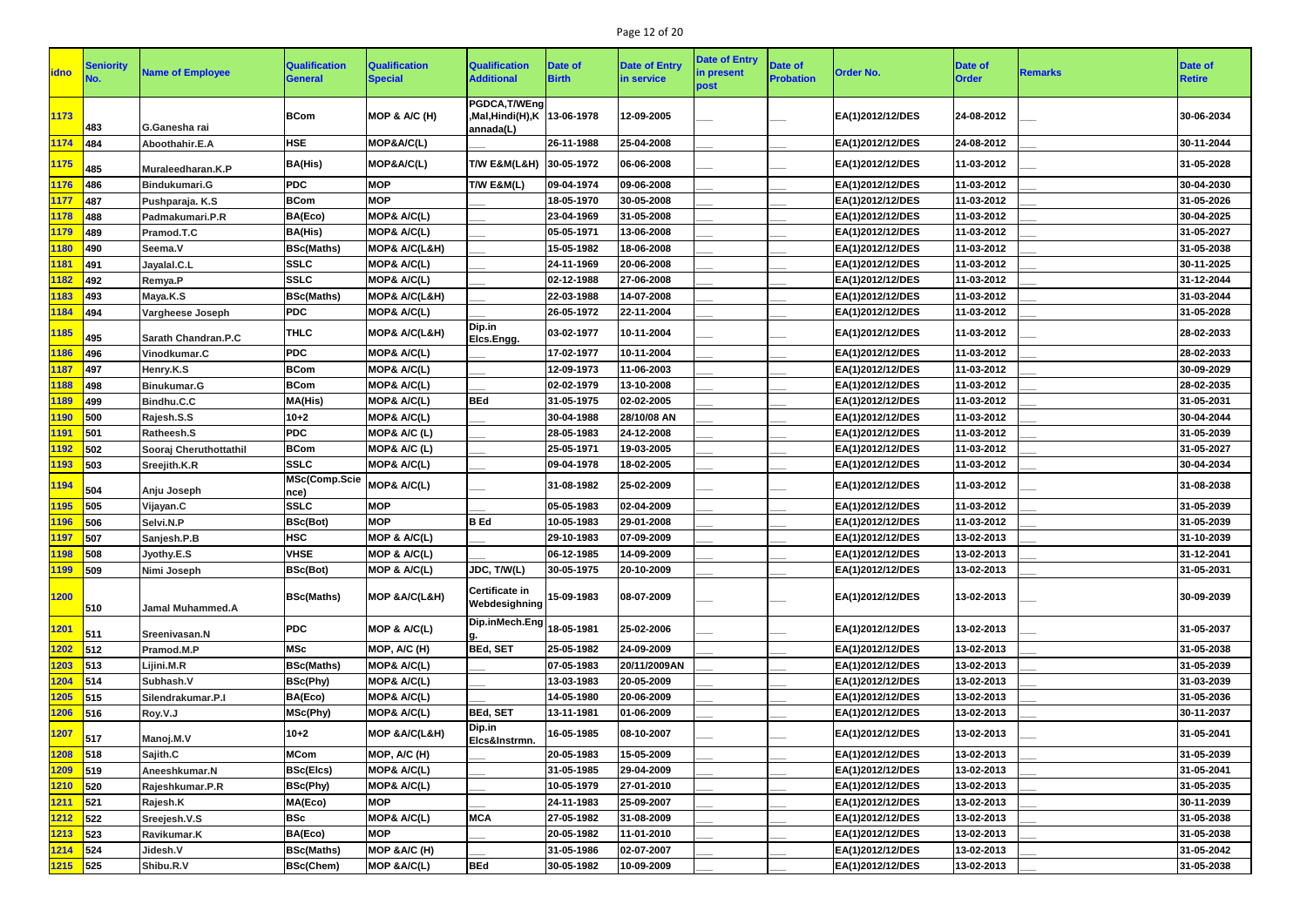# Page 13 of 20

| <b>idno</b>   | Seniority                    | <b>Name of Employee</b> | <b>Qualification</b><br><b>General</b> | <b>Qualification</b><br><b>Special</b> | <b>Qualification</b><br><b>Additional</b>                                         | Date of<br>Birth | <b>Date of Entry</b><br>in service | <b>Date of Entry</b><br>in present<br>post | Date of<br><b>Probation</b> | <b>Order No.</b> | <b>Date of</b><br><b>Order</b> | Remarks             | <b>Date of</b><br><b>Retire</b> |
|---------------|------------------------------|-------------------------|----------------------------------------|----------------------------------------|-----------------------------------------------------------------------------------|------------------|------------------------------------|--------------------------------------------|-----------------------------|------------------|--------------------------------|---------------------|---------------------------------|
| 1216          | 526                          | Shanoop.C.N             | <b>PDC</b>                             | MOP &A/C (L)                           |                                                                                   | 15-02-1978       | 12-01-2010                         |                                            |                             | EA(1)2012/12/DES | 13-02-2013                     |                     | 28-02-2034                      |
| 1217          | 527                          | Ramachandran Kothila    | <b>BSc(Maths)</b>                      | MOP & A/C(L)                           | BEd, T/W E(L)                                                                     | 15-01-1976       | 21-05-2001                         |                                            |                             | EA(1)2012/12/DES | 13-02-2013                     |                     | 31-01-2032                      |
| 1218          | 528                          | Biju.C.K                | <b>BSc(Chem)</b>                       | MOP & A/C(L&H)                         |                                                                                   | 25-05-1986       | 24-11-2009                         |                                            |                             | EA(1)2012/12/DES | 13-02-2013                     |                     | 31-05-2042                      |
| 1219          | 529                          | Shinoj.D.P              | <b>BSc(Stat)</b>                       | MOP & A/C(L)                           | <b>BEd</b>                                                                        | 10-09-1981       | 14-01-2010                         |                                            |                             | EA(1)2012/12/DES | 13-02-2013                     |                     | 30-09-2037                      |
| 1220          | 530                          | Niral.N.C.M             | BA(Eco)                                | MOP& A/C (L&H)                         |                                                                                   | 20-03-1977       | 20-07-2006                         |                                            |                             | EA(1)2012/12/DES | 13-02-2013                     |                     | 31-03-2033                      |
| 1221          | 531                          | Prameela Theniyadichi   | <b>BCom</b>                            | MOP & A/C(L)                           |                                                                                   | 10-05-1984       | 08-01-2010                         |                                            |                             | EA(1)2012/12/DES | 13-02-2013                     |                     | 31-05-2040                      |
| 1222          | 532                          | Sreejesh.K.V            | <b>SSLC</b>                            | <b>MOP</b>                             |                                                                                   | 11-05-1983       | 16-08-2008                         |                                            |                             | EA(1)2012/12/DES | 13-02-2013                     |                     | 31-05-2039                      |
| 1223          | 533                          | Sameela.P.K             | <b>MSc(Maths)</b>                      | MOP &A/C (H)                           | <b>BEd</b>                                                                        | 04-11-1979       | 07-01-2010                         |                                            |                             | EA(1)2012/12/DES | 13-02-2013                     |                     | 30-11-2035                      |
| 1224          | 534                          | Biju.A.B                | BA(Eco)                                | MOP & A/C(L)                           |                                                                                   | 05-08-1980       | 07-01-2010                         |                                            |                             | EA(1)2012/12/DES | 13-02-2013                     |                     | 31-08-2036                      |
| 1225          | 535                          | Shiju.T                 | <b>BCom</b>                            | MOP & A/C(L)                           |                                                                                   | 30-05-1984       | 19-01-2010                         |                                            |                             | EA(1)2012/12/DES | 13-02-2013                     |                     | 31-05-2040                      |
| 226           | 536                          | Laljith.P.R             | <b>PDC</b>                             | MOP& A/C(L)                            | ITI                                                                               | 30-05-1977       | 29-05-2009                         |                                            |                             | EA(1)2012/12/DES | 13-02-2013                     |                     | 31-05-2033                      |
| <b>227</b>    | 537                          | Dhanya.M                | <b>MSc</b>                             | MOP & A/C(L&H)                         |                                                                                   | 03-02-1982       | 29-06-2009                         |                                            |                             | EA(1)2012/12/DES | 13-02-2013                     |                     | 28-02-2038                      |
| 1228          | 538                          | Ratheesh.T.K            | <b>SSLC</b>                            | MOP & A/C (L)                          |                                                                                   | 15-03-1985       | 01-07-2009                         |                                            |                             | EA(1)2012/12/DES | 13-02-2013                     |                     | 31-03-2041                      |
| 1229          | 539                          | Ashraf.V.P              | <b>SSLC</b>                            | MOP & A/C (L)                          | Dipl.inMech.En<br>gg.                                                             | 28-03-1984       | 14-01-2010                         |                                            |                             | EA(1)2012/12/DES | 13-02-2013                     |                     | 31-03-2040                      |
| 1230          | 540                          | Rasheela.C.P            | <b>MSc(Maths)</b>                      | MOP & A/C (H)                          |                                                                                   | 30-04-1985       | 06/01/2010AN                       |                                            |                             | EA(1)2012/12/DES | 13-02-2013                     |                     | 30-04-2041                      |
| 1231          | 541                          | Rajaneesh.K             | <b>SSLC</b>                            | MOP & A/C (L)                          |                                                                                   | 04-05-1982       | 18-08-2008                         |                                            |                             | EA(1)2012/12/DES | 13-02-2013                     |                     | 31-05-2038                      |
| 1232          | 542                          | <b>Usman Koya.M</b>     | <b>BSC</b>                             | MOP & A/C (L)                          | T/W Eng(L)                                                                        | 05-05-1964       | 27-03-1991                         |                                            |                             | EA(1)2013/13/DES | 18-07-2013                     |                     | 31-05-2020                      |
| 233           | 543                          | Sareena.K.T             | <b>BCom</b>                            | <b>MOP</b>                             |                                                                                   | 05-02-1982       | 13-06-2005                         |                                            |                             | EA(1)2013/13/DES | 03-06-2013                     |                     | 28-02-2038                      |
| 1234          | 544                          | <b>Binesh.B</b>         | $10 + 2$                               | MOP & A/C(L)                           |                                                                                   | 31-05-1987       | 01-07-2009                         |                                            |                             | EA(1)2013/13/DES | 03-06-2013                     |                     | 31-05-2043                      |
| 1235          | 545                          | Ramesh.P                | <b>BCom</b>                            | MOP & A/C(L&H)                         |                                                                                   | 02-07-1980       | 02-01-2010                         |                                            |                             | EA(1)2013/13/DES | 03-06-2013                     |                     | 31-07-2036                      |
| 1236          | 546                          | Ramesh.C                | <b>BCom</b>                            | MOP& A/C(L)                            |                                                                                   | 14-03-1982       | 16-01-2010                         |                                            |                             | EA(1)2013/13/DES | 03-06-2013                     |                     | 31-03-2038                      |
| 1237          | 547                          | Amruthesh.T             | <b>BSc (Maths)</b>                     | MOP&A/C(L&H)                           |                                                                                   | 25-05-1982       | 15-06-2009                         |                                            |                             | EA(1)2013/13/DES | 03-06-2013                     |                     | 31-05-2038                      |
| 1238          | 548                          | Pratheesh.P.K           | <b>SSLC</b>                            | <b>MOP</b>                             | ITI                                                                               | 10-05-1981       | 28-05-2009                         |                                            |                             | EA(1)2013/13/DES | 03-06-2013                     |                     | 31-05-2037                      |
| 1239          | 549                          | Anoop.C.K               | BA(Eco)                                | <b>MOP</b>                             |                                                                                   | 24-05-1987       | 08-01-2010                         |                                            |                             | EA(1)2013/13/DES | 03-06-2013                     |                     | 31-05-2043                      |
| 1240          | 550                          | Pankajakshan.M          | BA(Eco)                                | <b>MOP</b>                             |                                                                                   | 12-04-1977       | 27-07-2009                         |                                            |                             | EA(1)2013/13/DES | 03-06-2013                     |                     | 30-04-2033                      |
| 1241          | 551                          | Priya.C                 | BA(Eco)                                | MOP &A/C (L)                           | <b>BEd</b>                                                                        | 04-02-1980       | 06-01-2010                         |                                            |                             | EA(1)2013/13/DES | 03-06-2013                     |                     | 29-02-2036                      |
| 1242          | 552                          | Sabeena.H               | <b>BSc(Phy)</b>                        | MOP&A/C(L&H)                           | B.Ed,T/W<br>Eng(L)                                                                | 11-05-1979       | 09-07-2009                         |                                            |                             | EA(1)2013/13/DES | 03-06-2013                     |                     | 31-05-2035                      |
| 1243          | 553                          | <b>Bindhu.R</b>         | <b>MSc (Maths)</b>                     | MOP& A/C (L)                           | T/W E(L)                                                                          | 22-03-1979       | 18-06-2009                         |                                            |                             | EA(1)2013/13/DES | 03-06-2013                     |                     | 31-03-2035                      |
| 1244          | $\frac{1}{554}$              | Sreelatha.R             | MSc(Chem)                              | MOP& A/C (L)                           | <b>B.Ed</b>                                                                       | 26-04-1980       | 16-01-2010                         |                                            |                             | EA(1)2013/13/DES | 03-06-2013                     |                     | 30-04-2036                      |
| 1245          | 555                          | Syam S                  | <b>BA (History)</b>                    | MOP & A/C(L&H)                         |                                                                                   | 10-05-1984       | 01-02-2010                         |                                            |                             | EA(1)2013/13/DES | 03-06-2013                     |                     | 31-05-2040                      |
| 1246          | 556                          | Sunija.S.R              | <b>BSc(Maths)</b>                      | MOP &A/C (L)                           | <b>B.Ed</b>                                                                       | 20-05-1983       | 16-10-2009                         |                                            |                             | EA(1)2013/13/DES | 03-06-2013                     |                     | 31-05-2039                      |
| 1247          | $\vert$ 557                  | Shajahan.A              | BA(Eco)                                | MOP &A/C (L)                           |                                                                                   | 25-05-1983       | 10-02-2010                         |                                            |                             | EA(1)2013/13/DES | 03-06-2013                     |                     | 31-05-2039                      |
| 1248          | $\overline{\phantom{1}}$ 558 | Satheesh.K              | <b>BSc(Maths)</b>                      | MOP &A/C (L)                           |                                                                                   | 10-01-1985       | 11-05-2009                         |                                            |                             | EA(1)2013/13/DES | 03-06-2013                     |                     | 31-01-2041                      |
| 1249          | $\frac{1}{559}$              | Ashish.T.K              | $10 + 2$                               | MOP &A/C (L)                           |                                                                                   | 03-05-1986       | 04-01-2010                         |                                            |                             | EA(1)2013/13/DES | 03-06-2013                     |                     | 31-05-2042                      |
| 1250          | 560                          | Biju.M                  | <b>MCom</b>                            | <b>MOP</b>                             |                                                                                   | 15-03-1982       | 11-02-2010                         |                                            |                             | EA(1)2013/13/DES | 03-06-2013                     |                     | 31-03-2038                      |
| 1251          | $\vert$ 561                  | <b>Wilsy Abraham</b>    | BA(Eco)                                | MOP &A/C (L)                           |                                                                                   | 25-05-1973       | 03-02-2010                         |                                            |                             | EA(1)2013/13/DES | 03-06-2013                     |                     | 31-05-2029                      |
| 1252          | $\sqrt{562}$                 | Sarin.B.S               | BA(Eng)                                | MOP & A/C(L&H)                         |                                                                                   | 27-05-1979       | 04-02-2010                         |                                            |                             | EA(1)2013/13/DES | 03-06-2013                     |                     | 31-05-2035                      |
| <u> 1253 </u> | 563                          | Radhakrishnan.V.G       | 10th A level<br>Exam.                  | <b>MOP</b>                             |                                                                                   | 02-06-1971       | 05-03-2005                         |                                            |                             | EA(1)2013/13/DES | 03-06-2013                     |                     | 30-06-2027                      |
| 1254          | 564                          | Ajithkumar.K            | <b>BCom</b>                            | <b>MOP</b>                             |                                                                                   | 06-05-1974       | 29-01-2010                         |                                            |                             | EA(1)2014/14/DES | 19-07-2014                     | SeniorityReassigned | 31-05-2030                      |
| 1255          | $\sqrt{565}$                 | Manu.F.M                | BA(Eco)                                | MOP & A/C (L)                          |                                                                                   | 29-05-1986       | 17-11-2009                         |                                            |                             | EA(1)2013/13/DES | 03-06-2013                     |                     | 31-05-2042                      |
| 256           | 566                          | Aleena Joseph           | BA(Eco)                                | MOP & A/C (L)                          |                                                                                   | 13-03-1983       | 06-10-2009                         |                                            |                             | EA(1)2013/13/DES | 03-06-2013                     |                     | 31-03-2039                      |
| 1257          | $\frac{1}{567}$              | <b>Rajesh George</b>    | <b>BCom</b>                            | MOP & A/C (L)                          | <b>PGDCA</b>                                                                      | 20-06-1975       | 28-12-2009                         |                                            |                             | EA(1)2013/13/DES | 03-06-2013                     |                     | 30-06-2031                      |
| 1258          | 568                          | Sreeresmi.B             | <b>SSLC</b>                            | MOP & A/C (L)                          | <b>Diploma</b><br>inChemicalEngi<br>neering, ANM<br><b>Certificatecour</b><br>se. | 30-05-1978       | 25-06-2009                         |                                            |                             | EA(1)2013/13/DES | 03-06-2013                     |                     | 31-05-2034                      |
| 1259 569      |                              | Reshma V Shankaran      | <b>SSLC</b>                            | MOP & A/C (L)                          |                                                                                   | 28-10-1983       | 17-03-2010                         |                                            |                             | EA(1)2013/13/DES | 03-06-2013                     |                     | 31-10-2039                      |
|               |                              |                         |                                        |                                        |                                                                                   |                  |                                    |                                            |                             |                  |                                |                     |                                 |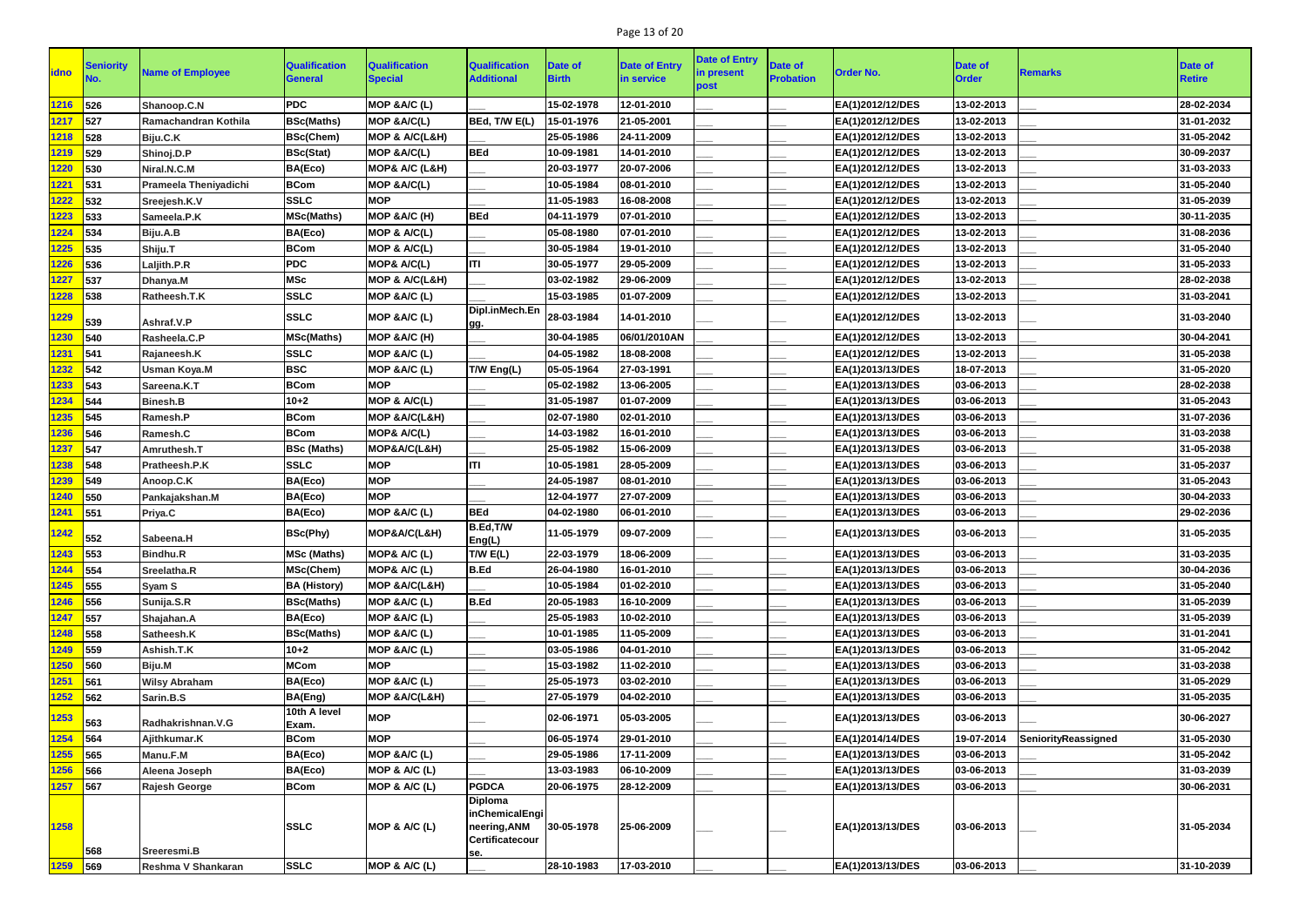# Page 14 of 20

| <b>idno</b>   | <b>Seniority</b> | <b>Name of Employee</b>      | <b>Qualification</b><br><b>General</b> | <b>Qualification</b><br><b>Special</b> | <b>Qualification</b><br><b>Additional</b> | <b>Date of</b><br><b>Birth</b> | <b>Date of Entry</b><br>in service | <b>Date of Entry</b><br>in present<br>post | <b>Date of</b><br><b>Probation</b> | <b>Order No.</b> | <b>Date of</b><br><b>Order</b> | <b>Remarks</b> | <b>Date of</b><br><b>Retire</b> |
|---------------|------------------|------------------------------|----------------------------------------|----------------------------------------|-------------------------------------------|--------------------------------|------------------------------------|--------------------------------------------|------------------------------------|------------------|--------------------------------|----------------|---------------------------------|
| 1260          | 570              | Ajith.I                      | <b>BSc(Maths)</b>                      | MOP & A/C (L)                          |                                           | 01-05-1981                     | 22-03-2010                         |                                            |                                    | EA(1)2013/13/DES | 03-06-2013                     |                | 30-04-2037                      |
| 1261          | 571              | Krishnaprasad.T.V            | <b>SSLC</b>                            | MOP & A/C (L)                          |                                           | 10-01-1984                     | 19-03-2010                         |                                            |                                    | EA(1)2013/13/DES | 03-06-2013                     |                | 31-01-2040                      |
| 1262          | 572              | Jinukumar.K.S                | <b>BCom</b>                            | MOP & A/C (L)                          |                                           | 14-11-1978                     | 08-03-2010                         |                                            |                                    | EA(1)2013/13/DES | 03-06-2013                     |                | 30-11-2034                      |
| 1263          | 573              | Geetha.P.V                   | BA(Eng)                                | MOP & A/C (L)                          | <b>LLB</b>                                | 22-04-1976                     | 12-03-2010                         |                                            |                                    | EA(1)2013/13/DES | 03-06-2013                     |                | 30-04-2032                      |
| 1264          | 574              | Madhushan.V                  | <b>THSLC</b>                           | MOP & A/C (L)                          |                                           | 08-02-1985                     | 09-03-2010                         |                                            |                                    | EA(1)2013/13/DES | 18-07-2013                     |                | 28-02-2041                      |
| 1265          | 575              | Manjula.K                    | <b>SSLC</b>                            | MOP & A/C (L)                          |                                           | 20-03-1979                     | 13-04-2010                         |                                            |                                    | EA(1)2013/13/DES | 18-07-2013                     |                | 31-03-2035                      |
| 1266          | 576              | <b>Mohammed Kunhi.K.A</b>    | <b>BCom</b>                            | MOP & A/C (L)                          |                                           | 10-04-1977                     | 17-03-2010                         |                                            |                                    | EA(1)2013/13/DES | 18-07-2013                     |                | 30-04-2033                      |
| 1267          | 577              | Jayesh.V.V                   | <b>BSc(Maths)</b>                      | MOP & A/C (L)                          |                                           | 21-12-1982                     | 06-03-2010                         |                                            |                                    | EA(1)2013/13/DES | 18-07-2013                     |                | 31-12-2038                      |
| 1268          | 578              | <b>Shiny Joseph</b>          | <b>MSc(Maths)</b>                      | MOP & A/C (L)                          | <b>B.Ed</b>                               | 20-01-1975                     | 09-03-2010                         |                                            |                                    | EA(1)2013/13/DES | 18-07-2013                     |                | 31-01-2031                      |
| 1269          | 579              | <b>Babeesh.K</b>             | <b>BSc(Chem)</b>                       | MOP & A/C (L)                          |                                           | 12-03-1985                     | 03-04-2010                         |                                            |                                    | EA(1)2013/13/DES | 18-07-2013                     |                | 31-03-2041                      |
| 1270          | 580              | Murali Krishna.R             | <b>SSLC</b>                            | MOP & A/C (L)                          | <b>DCA</b>                                | 30-05-1984                     | 31-03-2010                         |                                            |                                    | EA(1)2013/13/DES | 18-07-2013                     |                | 31-05-2040                      |
| 1271          | 581              | Ravi.P.K                     | <b>Pre Degree</b>                      | <b>MOP</b>                             |                                           | 20-05-1963                     | 23-09-2000                         |                                            |                                    | EA(1)2014/14/DES | 18-02-2014                     |                | 31-05-2019                      |
| 1272          | 582              | Rahiyanath.A                 | <b>BCom</b>                            | MOP& A/C(L)                            |                                           | 12-05-1979                     | 16-01-2010                         |                                            |                                    | EA(1)2013/13/DES | 28-12-2013                     |                | 31-05-2035                      |
| 1273          | 583              | Sunitha.A                    | BA(Eco)                                | MOP& A/C(L)                            | <b>B.Ed</b>                               | 18-05-1976                     | 17-06-2009                         |                                            |                                    | EA(1)2013/13/DES | 28-12-2013                     |                | 31-05-2032                      |
| 1274          | 584              | Dhanesh.M.S                  | <b>HSC</b>                             | MOP& A/C(L&H)                          |                                           | 07-08-1986                     | 29-07-2009                         |                                            |                                    | EA(1)2013/13/DES | 28-12-2013                     |                | 31-08-2042                      |
| 1275          | 585              | Sandhya.M                    | <b>SSLC</b>                            | MOP & A/C (L)                          |                                           | 30-05-1977                     | 13-04-2010                         |                                            |                                    | EA(1)2013/13/DES | 28-12-2013                     |                | 31-05-2033                      |
| 1276          | 586              | Parameswaran.A.E             | <b>MSc (Maths)</b>                     | MOP & A/C(L&H)                         | <b>B.Ed</b>                               | 30-04-1977                     | 07-09-2009                         |                                            |                                    | EA(1)2013/13/DES | 28-12-2013                     |                | 30-04-2033                      |
| 1277          | 587              | Saju.B.K                     | <b>SSLC</b>                            | <b>MOP</b>                             |                                           | 21-05-1978                     | 22-06-2009                         |                                            |                                    | EA(1)2013/13/DES | 28-12-2013                     |                | 31-05-2034                      |
| 1278          | 588              | Arunkumar.M.K                | <b>PDC</b>                             | MOP &A/C (H)                           |                                           | 16-03-1978                     | 29-10-2005                         |                                            |                                    | EA(1)2013/13/DES | 28-12-2013                     |                | 31-03-2034                      |
| 1279          | 589              | <b>Shiju Thottathil</b>      | M.Sc (Maths)                           | MOP & A/C(L&H)                         |                                           | 31-05-1979                     | 03-09-2008                         |                                            |                                    | EA(1)2013/13/DES | 28-12-2013                     |                | 31-05-2035                      |
| 1280          | 590              | <b>Sheeba Kuttiadan</b>      | <b>SSLC</b>                            | MOP&A/C(L)                             |                                           | 05-11-1979                     | 30-03-2010                         |                                            |                                    | EA(1)2013/13/DES | 28-12-2013                     |                | 30-11-2035                      |
| <u> 1281</u>  | 591              | Sabir.A                      | <b>BSc(Maths)</b>                      | MOP&A/C(L)                             |                                           | 24-04-1973                     | 14-01-2010                         |                                            |                                    | EA(1)2013/13/DES | 28-12-2013                     |                | 30-04-2029                      |
| 1282          | 592              | Sajeesh.R                    | BA(Eco)                                | MOP&A/C(L)                             |                                           | 27-06-1983                     | 24-06-2009                         |                                            |                                    | EA(1)2013/13/DES | 28-12-2013                     |                | 30-06-2039                      |
| 1283          | 593              | Illias.A.K                   | <b>BSc(Phy)</b>                        | MOP & A/C(L),(H)                       |                                           | 25-05-1977                     | 26/4/04AN                          |                                            |                                    | EA(1)2013/13/DES | 28-12-2013                     |                | 31-05-2033                      |
| 1284          | 594              | Satheesh.C                   | <b>BCom</b>                            | <b>MOP</b>                             |                                           | 22-01-1984                     | 30-11-2008                         |                                            |                                    | EA(1)2013/13/DES | 28-12-2013                     |                | 31-01-2040                      |
| 1285          | 595              | Musthafa.K.V                 | BA(Eco)                                | MOP&A/C(L)                             | <b>B.Ed</b>                               | 05-09-1975                     | 15-03-2010                         |                                            |                                    | EA(1)2013/13/DES | 28-12-2013                     |                | 30-09-2031                      |
| 1286          | 596              | Sunaja.P.S                   | BA(Eco)                                | MOP &A/C (H)                           |                                           | 16-01-1974                     | 11-03-2010                         |                                            |                                    | EA(1)2013/13/DES | 28-12-2013                     |                | 31-01-2030                      |
| 1287          | 597              | Ranjini.V                    | PDC                                    | MOP&A/C(L)                             | Dip.in<br>Instr.Technolog 11-02-1977      |                                | 17-03-2010                         |                                            |                                    | EA(1)2013/13/DES | 28-12-2013                     |                | 28-02-2033                      |
| 1288          | 598              | Ratheesh.S                   | MSc(Demo-<br>graphy)                   | MOP & A/C(L&H)                         |                                           | 28-05-1984                     | 29-06-2009                         |                                            |                                    | EA(1)2013/13/DES | 28-12-2013                     |                | 31-05-2040                      |
| 1289          | 599              | Reji.K                       | MA(Eco)                                | MOP&A/C(L)                             | <b>B.Ed,NET</b>                           | 08-01-1978                     | 22-03-2010                         |                                            |                                    | EA(1)2013/13/DES | 28-12-2013                     |                | 31-01-2034                      |
| 1290          | 600              | Saritha Chandran.L           | <b>MCom</b>                            | MOP&A/C(L)                             |                                           | 25-05-1982                     | 28-06-2007                         |                                            |                                    | EA(1)2013/13/DES | 28-12-2013                     |                | 31-05-2038                      |
| 1291          | 601              | Jiji Mon.V.T                 | <b>BSc</b>                             | <b>MOP</b>                             |                                           | 29-05-1985                     | 11-03-2010                         |                                            |                                    | EA(1)2013/13/DES | 28-12-2013                     |                | 31-05-2041                      |
| <u> 1292 </u> | 602              | Suja.V                       | <b>BSc</b>                             | MOP&A/C(L)                             | <b>B.Ed</b>                               | 21-04-1983                     | 30-07-2009                         |                                            |                                    | EA(1)2013/13/DES | 28-12-2013                     |                | 30-04-2039                      |
| 1293          | 603              | <b>Asha Mereen Mathew</b>    | MSc(Zool)                              | MOP&A/C(H)                             | <b>B.Ed</b>                               | 27-04-1978                     | 05-07-2007                         |                                            |                                    | EA(1)2013/13/DES | 28-12-2013                     |                | 30-04-2034                      |
|               |                  |                              |                                        | MOP&A/C(L)A/CTES                       |                                           |                                |                                    |                                            |                                    |                  |                                |                |                                 |
| 1294          |                  |                              | MA(Eco)                                | <b>FOREXECUTIVEOFF Computer</b>        | Dipl. In                                  | 04-04-1979                     | 20-12-2003                         |                                            |                                    | EA(1)2013/13/DES | 28-12-2013                     |                | 30-04-2035                      |
|               | 604              | Tomrex.K.V                   |                                        | <b>ICERS</b>                           |                                           |                                |                                    |                                            |                                    |                  |                                |                |                                 |
| 1295          | 605              | Polachan.K.V                 | <b>SSLC</b>                            | MOP&A/C(L)                             |                                           | 28-05-1968                     | 29-03-2010                         |                                            |                                    | EA(1)2013/13/DES | 28-12-2013                     |                | 31-05-2024                      |
| 1296          | 606              | Vinod.P.V                    | <b>PDC</b>                             | MOP&A/C(L)                             | ITC, T/W Eng(L) 21-05-1980                |                                | 31-03-2010                         |                                            |                                    | EA(1)2013/13/DES | 28-12-2013                     |                | 31-05-2036                      |
| 1297          | 607              | Nishad.M.K                   | <b>BSc(Chem)</b>                       | MOP&A/C(L)                             |                                           | 20-05-1979                     | 06-04-2010                         |                                            |                                    | EA(1)2013/13/DES | 28-12-2013                     |                | 31-05-2035                      |
| 1298          | 608              | Shamsudheen.T.E              | <b>SSLC</b>                            | MOP&A/C(L)                             |                                           | 20-04-1983                     | 13-09-2006                         |                                            |                                    | EA(1)2013/13/DES | 28-12-2013                     |                | 30-04-2039                      |
| 1299          | 609              | Ramachandran.P               | <b>PDC</b>                             | MOP&A/C(L)                             |                                           | 17-11-1967                     | 16-07-2009                         |                                            |                                    | EA(1)2013/13/DES | 28-12-2013                     |                | 30-11-2023                      |
| 1300          | $ 610\rangle$    | <b>Umasree.K</b>             | <b>BSc (Maths)</b>                     | MOP& A/C(L)                            |                                           | 27-08-1989                     | 17-03-2010                         |                                            |                                    | EA(1)2013/13/DES | 28-12-2013                     |                | 31-08-2045                      |
| 1301          | 611              | Najeeb.P                     | BA(Eco)                                | MOP & A/C(H)                           |                                           | 07-04-1980                     | 29-07-2009                         |                                            |                                    | EA(1)2013/13/DES | 28-12-2013                     |                | 30-04-2036                      |
| 1302          | 612              | Rekha.A.T                    | BA(Eco)                                | MOP&A/C(L)                             |                                           | 24-10-1985                     | 29-04-2010                         |                                            |                                    | EA(1)2014/14/DES | 18-02-2014                     |                | 31-10-2041                      |
| $1303$ 613    |                  | <b>Lakshmy H Valadassery</b> | M.Com                                  | MOP&A/C(L)                             |                                           | 02-05-1982                     | 06-07-2009                         |                                            |                                    | EA(1)2013/13/DES | 28-12-2013                     |                | 31-05-2038                      |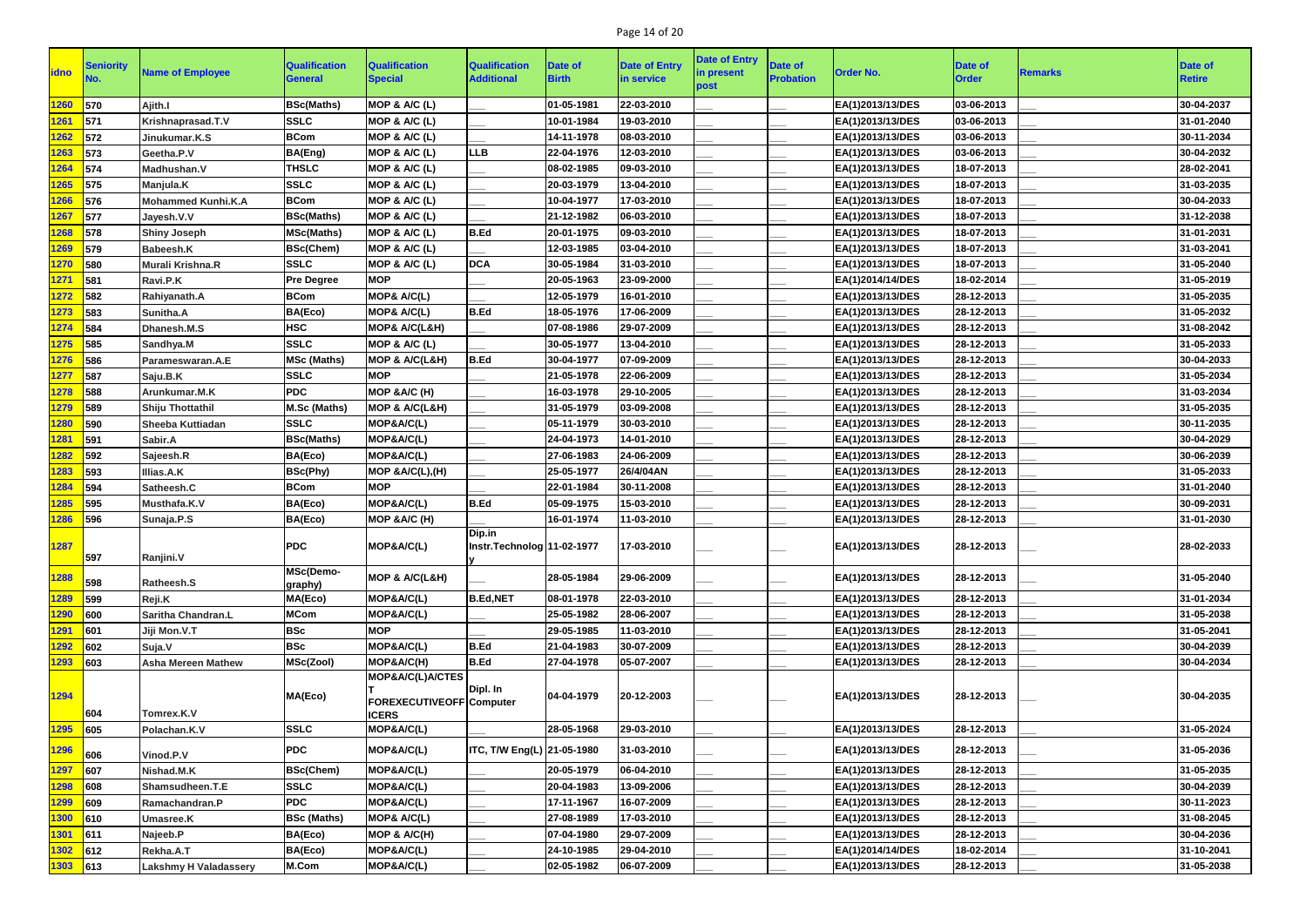# Page 15 of 20

| <b>idno</b> | Seniority     | <b>Name of Employee</b>   | <b>Qualification</b><br>General | <b>Qualification</b><br><b>Special</b> | <b>Qualification</b><br><b>Additional</b>                             | Date of<br><b>Birth</b> | Date of Entry<br>in service | <b>Date of Entry</b><br>in present<br>post | Date of<br><b>Probation</b> | <b>Order No.</b> | <b>Date of</b><br><b>Order</b> | <b>Remarks</b>                                                                 | Date of<br><b>Retire</b> |
|-------------|---------------|---------------------------|---------------------------------|----------------------------------------|-----------------------------------------------------------------------|-------------------------|-----------------------------|--------------------------------------------|-----------------------------|------------------|--------------------------------|--------------------------------------------------------------------------------|--------------------------|
| 1304        | 614           | Satheesh.M.V              | BA(Eco)                         | MOP & A/C(L)                           |                                                                       | 02-03-1976              | 09-08-2004                  |                                            |                             | EA(1)2013/13/DES | 28-12-2013                     |                                                                                | 31-03-2032               |
| 1305        | 615           | Jyothis.M.G               | <b>MA(Socio)MA(E</b><br>CO)     | MOP & A/C(L&H)                         | <b>B.Ed, SET</b>                                                      | 20-01-1980              | 05/04/2010A.N               |                                            |                             | EA(1)2013/13/DES | 28-12-2013                     |                                                                                | 31-01-2036               |
| 1306        | 616           | Anil Babu.C.A             | <b>MA(Politics)</b>             | MOP& A/C(L)                            |                                                                       | 21-05-1978              | 26-07-2010                  |                                            |                             | EA(!)2015/15/DES | 26-05-2015                     | Seniority fixedas per order<br>noEA(1)2015/15/DESdtd10/06/20  31-05-2034<br>15 |                          |
| 1307        | 617           | Bindu.P.S                 | <b>BSc(Maths)</b>               | <b>MOP&amp; A/C(L&amp;H)</b>           |                                                                       | 13-05-1973              | 05-04-2010                  |                                            |                             | EA(1)2013/13/DES | 28-12-2013                     |                                                                                | 31-05-2029               |
| 1308        | 618           | Manoj.C.M                 | <b>BSc(Elcs)</b>                | MOP & A/C (L)                          |                                                                       | 02-03-1983              | 07-07-2009                  |                                            |                             | EA(1)2013/13/DES | 28-12-2013                     |                                                                                | 31-03-2039               |
| 1309        | 619           | Sobha.T.N                 | <b>BSc(Maths)</b>               | MOP & A/C (L)                          | <b>B.Ed</b>                                                           | 08-01-1975              | 06-04-2010                  |                                            |                             | EA(1)2013/13/DES | 28-12-2013                     |                                                                                | 31-01-2031               |
| 1310        | 620           | Syamdas.J.S               | <b>SSLC</b>                     | MOP & A/C(L&H)                         |                                                                       | 25-05-1985              | 08-04-2010                  |                                            |                             | EA(1)2013/13/DES | 28-12-2013                     |                                                                                | 31-05-2041               |
| 1311        | 621           | Rajendran.P.R             | <b>BCom</b>                     | MOP& A/C(L)                            |                                                                       | 26-05-1977              | 07-04-2010                  |                                            |                             | EA(1)2013/13/DES | 28-12-2013                     |                                                                                | 31-05-2033               |
| 1312        | 622           | Praveena.L.K              | MSc(Phy)                        | MOP&A/C(L&H)                           | <b>B.Ed</b>                                                           | 20-12-1980              | 15-07-2009                  |                                            |                             | EA(1)2013/13/DES | 28-12-2013                     |                                                                                | 31-12-2036               |
| 1313        | 623           | Rejeesh.K                 | <b>PDC</b>                      | MOP& A/C(H)                            |                                                                       | 08-04-1981              | 30-04-2010                  |                                            |                             | EA(1)2013/13/DES | 28-12-2013                     |                                                                                | 30-04-2037               |
| 1314        | 624           | Smitha Bahuleyan          | MA(Eco)                         | MOP & A/C (L)                          |                                                                       | 09-08-1976              | 30-04-2010                  |                                            |                             | EA(1)2013/13/DES | 28-12-2013                     |                                                                                | 31-08-2032               |
| 1315        | 625           | <b>Maheshkumar.M</b>      | <b>SSLC</b>                     | MOP & A/C (L)                          |                                                                       | 25-05-1981              | 04-05-2010                  |                                            |                             | EA(1)2013/13/DES | 28-12-2013                     |                                                                                | 31-05-2037               |
| 1316        | 626           | Manoj.E.M                 | <b>SSLC</b>                     | MOP & A/C (L)                          |                                                                       | 30-05-1977              | 28-04-2010                  |                                            |                             | EA(1)2013/13/DES | 28-12-2013                     |                                                                                | 31-05-2033               |
| 1317        | 627           | Shyma.O.P                 | <b>BSc(Maths)</b>               | MOP& A/C(H)                            |                                                                       | 27-05-1972              | 05-05-2010                  |                                            |                             | EA(1)2013/13/DES | 28-12-2013                     |                                                                                | 31-05-2028               |
| 1318        | 628           | Firos Babu.C.M.           | BA(Eco)                         | MOP& A/C(L)                            |                                                                       | 31-12-1978              | 07-05-2010                  |                                            |                             | EA(1)2013/13/DES | 28-12-2013                     |                                                                                | 31-12-2034               |
| 1319        | 629           | Padmapriya.P              | <b>BCom</b>                     | <b>MOP&amp; A/C(L)</b>                 |                                                                       | 12-03-1981              | 24-06-2009                  |                                            |                             | EA(1)2013/13/DES | 28-12-2013                     |                                                                                | 31-03-2037               |
| 1320        | 630           | Preethi Ramesh.R          | <b>MSc (Maths)</b>              | MOP& A/C(L)                            | <b>B.Ed</b>                                                           | 20-03-1983              | 12-05-2010                  |                                            |                             | EA(1)2013/13/DES | 28-12-2013                     |                                                                                | 31-03-2039               |
| 1321        | 631           | Prasanth.K.S              | <b>HSC</b>                      | <b>MOP</b>                             | <b>Btech(Elcs&amp;Co</b><br>mmn)                                      | 20-08-1986              | 18-03-2010                  |                                            |                             | EA(1)2014/14/DES | 18-02-2014                     |                                                                                | 31-08-2042               |
| 1322        | 632           | Shabna.A.A                | BA(Eco)                         | MOP & A/C (L)                          |                                                                       | 01-06-1978              | 15-05-2010                  |                                            |                             | EA(1)2014/14/DES | 18-02-2014                     |                                                                                | 31-05-2034               |
| 1323        | 633           | Shyji.N.S                 | <b>BSc(Stat)</b>                | MOP & A/C (L)                          |                                                                       | 10-04-1982              | 01-10-2004                  |                                            |                             | EA(1)2014/14/DES | 18-02-2014                     |                                                                                | 30-04-2038               |
| 1324        | 634           | Neetha.R.P                | <b>BSc(Phy)</b>                 | MOP & A/C (L)                          |                                                                       | 13-05-1973              | 06-05-2010                  |                                            |                             | EA(1)2014/14/DES | 18-02-2014                     |                                                                                | 31-05-2029               |
| 1325        | 635           | Haris.K                   | <b>BCom</b>                     | MOP & A/C (L)                          |                                                                       | 12-03-1985              | 14-05-2010                  |                                            |                             | EA(1)2014/14/DES | 18-02-2014                     |                                                                                | 31-03-2041               |
| 1326        | 636           | Shibina.P.A               | <b>MSc (Maths)</b>              | MOP & A/C(L&H)                         | <b>B.Ed</b>                                                           | 10-08-1977              | 06-09-2008                  |                                            |                             | EA(1)2014/14/DES | 18-02-2014                     |                                                                                | 31-08-2033               |
| <u>327</u>  | 637           | Sinimol.M.K               | <b>BSc (Maths)</b>              | MOP & A/C (L)                          |                                                                       | 04-04-1972              | 10-05-2010                  |                                            |                             | EA(1)2014/14/DES | 04-03-2014                     |                                                                                | 30-04-2028               |
| 1328        | 638           | Santhosh.P.S              | <b>BCom</b>                     | MOP & A/C(L&H)                         |                                                                       | 13-04-1973              | 14-05-2010                  |                                            |                             | EA(1)2014/14/DES | 04-03-2014                     |                                                                                | 30-04-2029               |
| 1329        | 639           | Deepa.K.K                 | <b>SSLC</b>                     | MOP & A/C (L)                          | <b>Dip.in Civil</b><br>Engg.                                          | 28-05-1977              | 07-05-2010                  |                                            |                             | EA(1)2014/14/DES | 04-03-2014                     |                                                                                | 31-05-2033               |
| 1330        | 640           | Smitha.M.S                | <b>SSLC</b>                     | MOP & A/C(L&H)                         | Dip.in<br>Comp.Hardwar $ 30-05-1979\rangle$<br>e Maintanance<br>Engg. |                         | 10-05-2010                  |                                            |                             | EA(1)2014/14/DES | 04-03-2014                     |                                                                                | 31-05-2035               |
| 1331        | 641           | Rasiya.K.K                | <b>BCom</b>                     | MOP& A/C(L)                            |                                                                       | 06-05-1980              | 31-05-2010                  |                                            |                             | EA(1)2014/14/DES | 04-03-2014                     |                                                                                | 31-05-2036               |
| 1332        | $ 642\rangle$ | Bindu.K.S                 | <b>MCom</b>                     | MOP & A/C(L&H)                         |                                                                       | 07-04-1971              | 05-05-2010                  |                                            |                             | EA(1)2014/14/DES | 04-03-2014                     |                                                                                | 30-04-2027               |
| 1333        | 643           | Balakrishnan.A.K          | <b>SSLC</b>                     | MOP & A/C(L&H)                         |                                                                       | 21-05-1979              | 11-08-2008                  |                                            |                             | EA(1)2014/14/DES | 25-06-2014                     |                                                                                | 31-05-2035               |
| 1334        | 644           | Shiju.E.G                 | BA(Eco)                         | MOP& A/C(L)                            |                                                                       | 01-05-1976              | 08-01-2010                  |                                            |                             | EA(1)2014/14/DES | 25-06-2014                     |                                                                                | 30-04-2032               |
| 1335        | 645           | Deepa.G                   | <b>BSc(Phy)</b>                 | MOP& A/C (H)                           | <b>B.Ed</b>                                                           | 11-05-1983              | 08-03-2010                  |                                            |                             | EA(1)2014/14/DES | 25-06-2014                     |                                                                                | 31-05-2039               |
| 1336        | 646           | Rajalekshmi.R             | MSc(Phy)                        | MOP & A/C(L&H)                         | M.Ed                                                                  | 25-05-1983              | 06-01-2010                  |                                            |                             | EA(1)2014/14/DES | 25-06-2014                     |                                                                                | 31-05-2039               |
| 1337        | 647           | Basheer.K.M               | <b>PDC</b>                      | MOP& A/C(H)                            |                                                                       | 30-04-1965              | 07-03-2005                  |                                            |                             | EA(1)2014/14/DES | 25-06-2014                     |                                                                                | 30-04-2021               |
| 1338        | 648           | Sajitha.A                 | <b>BSc(Maths)</b>               | MOP & A/C (L)                          |                                                                       | 13-11-1978              | 06-03-2010                  |                                            |                             | EA(1)2014/14/DES | 25-06-2014                     |                                                                                | 30-11-2034               |
| 1339        | $ 649\rangle$ | <b>Kishore Kumar.K.M</b>  | BA(Eco)                         | MOP & A/C (L)                          | MOP & A/C (L)                                                         | 28-05-1983              | 10-03-2010                  |                                            |                             | EA(1)2014/14/DES | 25-06-2014                     |                                                                                | 31-05-2039               |
| 1340        | 650           | Rakesh.N.L                | <b>PDC</b>                      | MOP&A/C(L)                             | <b>BCA, MCA</b>                                                       | 20-02-1982              | 24-03-2010                  |                                            |                             | EA(1)2014/14/DES | 25-06-2014                     |                                                                                | 28-02-2038               |
| 1341        | 651           | Shyleshkumar.S            | <b>SSLC</b>                     | MOP&A/C(L)                             |                                                                       | 25-05-1984              | 06-11-2009                  |                                            |                             | EA(1)2014/14/DES | 25-06-2014                     |                                                                                | 31-05-2040               |
| 1342        | 652           | Vidya.U.B                 | <b>BSc(Maths)</b>               | MOP& A/C(L)                            |                                                                       | 28-03-1986              | 19-02-2010                  |                                            |                             | EA(1)2014/14/DES | 25-06-2014                     |                                                                                | 31-03-2042               |
| 1343        | $\vert$ 653   | <b>Jayesh David</b>       | <b>BSc</b>                      | MOP& A/(H)                             |                                                                       | 28-02-1986              | 09-07-2009                  |                                            |                             | EA(1)2014/14/DES | 19-07-2014                     |                                                                                | 28-02-2042               |
| 1344        | 654           | Vineesh.E                 | <b>SSLC</b>                     |                                        | MOP&<br>A/C(L&H)                                                      | 20-01-1981              | 25-06-2009                  |                                            |                             | EA(1)2014/14/DES | 21-08-2014                     |                                                                                | 31-01-2037               |
| 1345 655    |               | <b>Pradeepan Uchummal</b> | BA(Eco)                         |                                        | MOP&A/C(L)                                                            | 10-01-1975              | 16-04-2010                  |                                            |                             | EA(1)2014/14/DES | 21-08-2014                     |                                                                                | 31-01-2031               |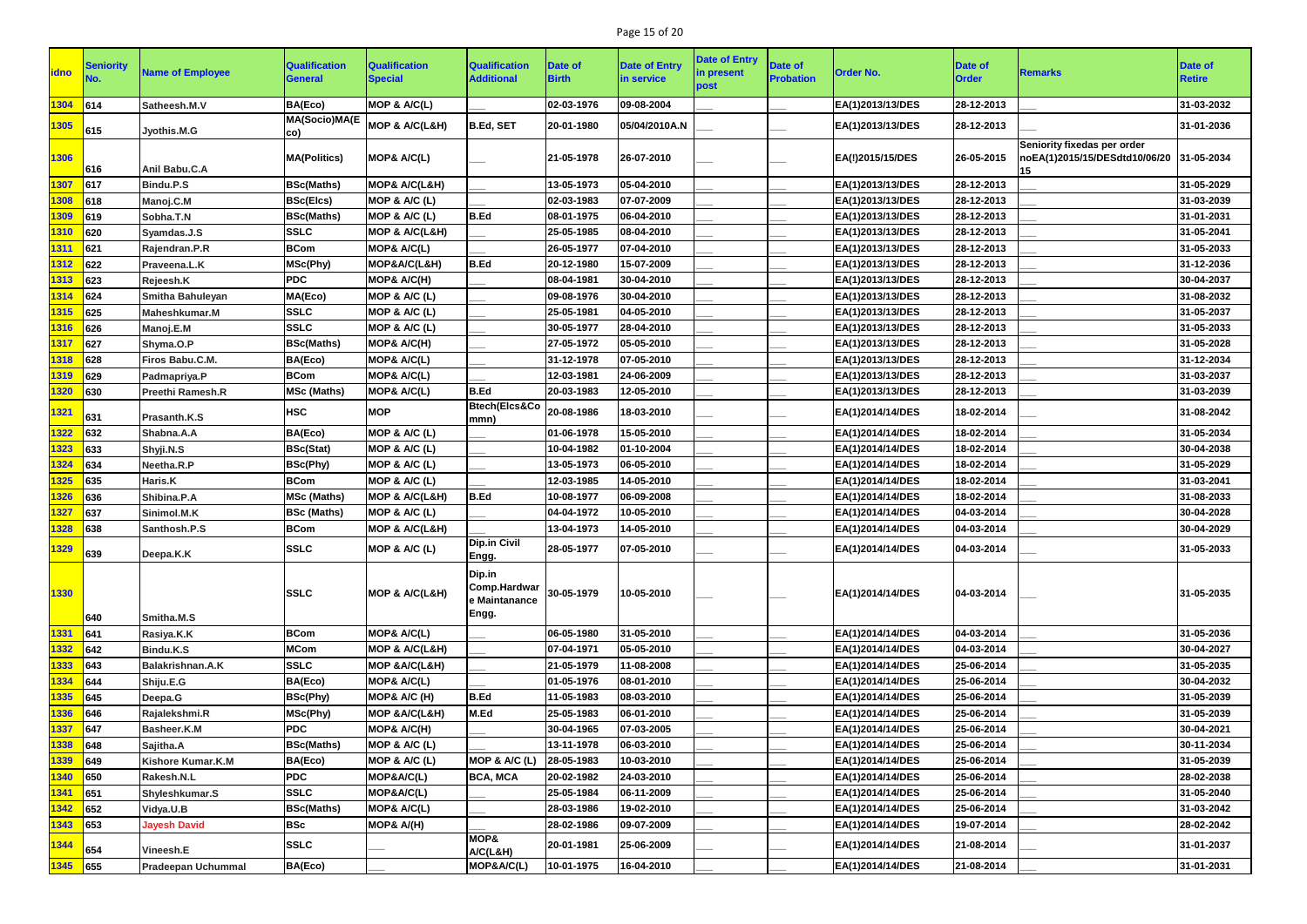# Page 16 of 20

| <b>lidno</b> | <b>Seniority</b> | <b>Name of Employee</b> | <b>Qualification</b><br><b>General</b>    | <b>Qualification</b><br><b>Special</b> | <b>Qualification</b><br><b>Additional</b> | Date of<br><b>Birth</b> | <b>Date of Entry</b><br>in service | <b>Date of Entry</b><br>in present | <b>Date of</b><br><b>Probation</b> | <b>Order No.</b> | <b>Date of</b><br><b>Order</b> | <b>Remarks</b> | Date of<br><b>Retire</b> |
|--------------|------------------|-------------------------|-------------------------------------------|----------------------------------------|-------------------------------------------|-------------------------|------------------------------------|------------------------------------|------------------------------------|------------------|--------------------------------|----------------|--------------------------|
|              |                  |                         |                                           |                                        |                                           |                         |                                    | post                               |                                    |                  |                                |                |                          |
| 1346         | 656              | <b>Prem Antony</b>      | <b>BCom</b>                               |                                        | MOP&A/C(L)                                | 13-03-1984              | 16-04-2010                         |                                    |                                    | EA(1)2014/14/DES | 21-08-2014                     |                | 31-03-2040               |
| 1347         | 657              | Karthika.R. Nair        | <b>SSLC</b>                               |                                        | MOP& A/C(L)                               | 07-05-1989              | 27-08-2009                         |                                    |                                    | EA(1)2014/14/DES | 29-11-2014                     |                | 31-05-2045               |
| 1348         | 658              | Seethu Rajendran.N      | <b>BSc(Chem)</b>                          |                                        | MOP& A/C(L)                               | 22-12-1986              | 10-12-2009                         |                                    |                                    | EA(1)2014/14/DES | 29-11-2014                     |                | 31-12-2042               |
| 1349         | 659              | Remya.V.S               | <b>BSc</b>                                |                                        | MOP&<br>A/C(L&H)                          | 03-03-1982              | 10-08-2009                         |                                    |                                    | EA(1)2014/14/DES | 29-11-2014                     |                | 31-03-2038               |
| 1350         | 660              | Sujesh.N.S              | BA(Eco)                                   |                                        | MOP & A/C(L)                              | 01-12-1985              | 05-04-2010                         |                                    |                                    | EA(1)2014/14/DES | 29-11-2014                     |                | 30-11-2041               |
| 1351         | 661              | Jayasree.V.R            | <b>BSc(Phy)</b>                           | <b>B.Ed</b>                            | MOP & A/C(L)                              | 29-01-1976              | 13-07-2009                         |                                    |                                    | EA(1)2014/14/DES | 29-11-2014                     |                | 31-01-2032               |
| 1352         | 662              | Suhaila.N.K             | <b>BCom</b>                               |                                        | MOP & A/C (L)                             | 24-05-1972              | 06-04-2010                         |                                    |                                    | EA(1)2014/14/DES | 29-11-2014                     |                | 31-05-2028               |
| 1353         | 663              | Bindu.K.S               | <b>BCom</b>                               |                                        | MOP & A/C (L)                             | 23-05-1978              | 05/04/2010AN                       |                                    |                                    | EA(1)2014/14/DES | 29-11-2014                     |                | 31-05-2034               |
| 1354         | 664              | Sheeba.P                | BA(Eco)MA                                 | <b>BEd</b>                             | MOP& A/C(L)                               | 26-01-1973              | 10-07-2009                         |                                    |                                    | EA(1)2014/14/DES | 29-11-2014                     |                | 31-01-2029               |
| 1355         | 665              | <b>Indu George</b>      | MA(Eco)                                   |                                        | MOP& A/C(L)                               | 08-01-1977              | 23/04/2010AN                       |                                    |                                    | EA(1)2014/14/DES | 29-11-2014                     |                | 31-01-2033               |
| 1356         | 666              | Sajan.M.G               | BA(Eng)                                   |                                        | MOP& A/C(L)                               | 20-08-1983              | 16-11-2009                         |                                    |                                    | EA(1)2014/14/DES | 29-11-2014                     |                | 31-08-2039               |
| 1357         | 667              | Sareefa.A               | <b>SSLC</b>                               |                                        | MOP& A/C(L)                               | 08-01-1983              | 28-04-2010                         |                                    |                                    | EA(1)2014/14/DES | 29-11-2014                     |                | 31-01-2039               |
| 1358         | 668              | Siraj.M                 | BA(Eco)                                   |                                        | MOP&<br>A/C(L&H)                          | 02-02-1979              | 30-04-2010                         |                                    |                                    | EA(1)2014/14/DES | 29-11-2014                     |                | 28-02-2035               |
| 1359         | 669              | Sheeja Jacob.V          | <b>BSc(Maths)</b>                         |                                        | MOP&<br>A/C(L&H)                          | 06-11-1978              | 26-04-2010                         |                                    |                                    | EA(1)2014/14/DES | 29-11-2014                     |                | 30-11-2034               |
| 1360         | 670              | Sujeesh.S               | <b>BSc(Phy)</b>                           |                                        | MOP& A/C(H)                               | 05-05-1983              | 04-05-2010                         |                                    |                                    | EA(1)2014/14/DES | 29-11-2014                     |                | 31-05-2039               |
| 1361         | 671              | Nishakumari.M           | <b>SSLC</b>                               |                                        | MOP&<br>A/C(L&H)                          | 08-12-1980              | 17-08-2010                         |                                    |                                    | EA(1)2014/14/DES | 29-11-2014                     |                | 31-12-2036               |
| 1362         | 672              | Divya.U.J               | <b>SSLC</b>                               |                                        | MOP& A/C(L)                               | 04-05-1986              | 12-05-2010                         |                                    |                                    | EA(1)2014/14/DES | 29-11-2014                     |                | 31-05-2042               |
| 1363         | 673              | Prasanth.S.S            | <b>SSLC</b>                               |                                        | MOP& A/C(L)                               | 20-05-1982              | 13-07-2007                         |                                    |                                    | EA(1)2014/14/DES | 29-11-2014                     |                | 31-05-2038               |
|              |                  |                         |                                           |                                        | MOP&                                      |                         |                                    |                                    |                                    |                  |                                |                |                          |
| 1364         | 674              | Renjini Das.T           | <b>SSLC</b>                               |                                        | A/C(L&H)                                  | 30-05-1986              | 05-05-2010                         |                                    |                                    | EA(1)2014/14/DES | 29-11-2014                     |                | 31-05-2042               |
| 1365         | 675              | Rahim.M.S               | <b>SSLC</b>                               |                                        | A/C(H)                                    | 27-05-1984              | 06-05-2010                         |                                    |                                    | EA(1)2014/14/DES | 29-11-2014                     |                | 31-05-2040               |
| 1366         | 676              | Ratheesh.P.N            | MA(Eco)                                   |                                        | MOP& A/C(L)                               | 21-05-1985              | 05-05-2010                         |                                    |                                    | EA(1)2014/14/DES | 29-11-2014                     |                | 31-05-2041               |
| 1367         | 677              | Sumi Elizabeth Samuel.P | <b>BCom</b>                               |                                        | MOP&<br>A/C(L&H)                          | 23-04-1979              | 03-05-2010                         |                                    |                                    | EA(1)2014/14/DES | 29-11-2014                     |                | 30-04-2035               |
| 1368         | 678              | Sijith.K.S              | <b>MSc(Maths)</b>                         |                                        | <b>A/C (L&amp;H)</b>                      | 20-05-1982              | 11-05-2010                         |                                    |                                    | EA(1)2014/14/DES | 29-11-2014                     |                | 31-05-2038               |
| <b>1369</b>  | 679              | Sooraj.S.P              | <b>PDC</b>                                |                                        | MOP&<br>A/C(L&H)                          | 31-01-1981              | 05-12-2007                         |                                    |                                    | EA(1)2014/14/DES | 29-11-2014                     |                | 31-01-2037               |
| 1370         | 680              | Santhosh.P.T            | <b>SSLC</b>                               |                                        | MOP & A/C(L)                              | 12-06-1977              | 13-05-2009                         |                                    |                                    | EA(1)2015/15/DES | 13-02-2015                     |                | 30-06-2033               |
| 1371         | 681              | Balu.K                  | <b>BA</b>                                 |                                        | <b>MOP</b>                                | 15-10-1985              | 11-06-2010                         |                                    |                                    | EA(1)2015/15/DES | 13-02-2015                     |                | 31-10-2041               |
| 1372         | 682              | Radhini.M.V             | BA(Eco)                                   | <b>LLB</b>                             | MOP& A/C(L)                               | 02-03-1975              | 04-05-2010                         |                                    |                                    | EA(1)2015/15/DES | 13-02-2015                     |                | 31-03-2031               |
| 1373         | 683              | <b>Sudeep Paul.P</b>    | <b>BSc(Maths)</b>                         |                                        | MOP& A/C(L)                               | 29-08-1981              | 03-05-2010                         |                                    |                                    | EA(1)2015/15/DES | 13-02-2015                     |                | 31-08-2037               |
| 1374         | 684              | <b>Abhilash Antony</b>  | <b>PDC</b>                                | Dip.in AppliedElcs.                    | MOP&<br>A/C(L&H)                          | 30-10-1982              | 11-05-2010                         |                                    |                                    | EA(1)2015/15/DES | 13-02-2015                     |                | 31-10-2038               |
| 1375         | 685              | <b>Bindu.C</b>          | BA(Eco)                                   |                                        | <b>MOP</b>                                | 20-04-1983              | 24-05-2010                         |                                    |                                    | EA(1)2015/15/DES | 13-02-2015                     |                | 30-04-2039               |
| 1376         | 686              | Arun Raj.M              | MA(Eco),MA(Pol BEd, SET<br>iticalScience) |                                        | MOP& A/C(L)                               | 07-05-1981              | 26-05-2010                         |                                    |                                    | EA(1)2015/15/DES | 13-02-2015                     |                | 31-05-2037               |
| 1377         | 687              | Rajesh.S                | <b>MA</b>                                 | <b>MPhil</b>                           | MOP& A/C(L)                               | 01-06-1973              | 31-05-2010                         |                                    |                                    | EA(1)2015/15/DES | 13-02-2015                     |                | 31-05-2029               |
| 1378         | 688              | Gireesh.G.L             | BA                                        |                                        | MOP&<br>A/C(L&H)                          | 30-05-1981              | 29-05-2010                         |                                    |                                    | EA(1)2015/15/DES | 13-02-2015                     |                | 31-05-2037               |
| 1379         | 689              | Resmi.B.R               | <b>BSc</b>                                | <b>PGDCA</b>                           | MOP& A/C(L)                               | 08-05-1977              | 01-06-2010                         |                                    |                                    | EA(1)2015/15/DES | 13-02-2015                     |                | 31-05-2033               |
| 1380         | 690              | Resmimol.K.P            | <b>PDC</b>                                | Dip.in Comp.Apln.                      | MOP & A/C (L)                             | 30-05-1978              | 27-05-2010                         |                                    |                                    | EA(1)2015/15/DES | 13-02-2015                     |                | 31-05-2034               |
| 1381         | 691              | Manoj.A.V               | <b>BCom</b>                               |                                        | MOP & A/C (L)                             | 15-05-1974              | 06-05-2010                         |                                    |                                    | EA(1)2015/15/DES | 13-02-2015                     |                | 31-05-2030               |
| 1382         | $\vert$ 692      | Raveendran.T.P          | BA(Eco)                                   |                                        | MOP& A/C(L)                               | 20-04-1968              | 05-06-2010                         |                                    |                                    | EA(1)2015/15/DES | 13-02-2015                     |                | 30-04-2024               |
| 1383         | 693              | Lekha Raj.S             | MSc(Phy)                                  | <b>BEd</b>                             | MOP& A/C(L)                               | 02-05-1979              | 28-05-2010                         |                                    |                                    | EA(1)2015/15/DES | 13-02-2015                     |                | 31-05-2035               |
| 1384         | 694              | Rejikumar.P.B           | <b>SSLC</b>                               |                                        | MOP& A/C(L)                               | 18-02-1970              | 11-05-2005                         |                                    |                                    | EA(1)2015/15/DES | 13-02-2015                     |                | 28-02-2026               |
| 1385         | $\vert$ 695      | Shamsudeen.S            | <b>SSLC</b>                               |                                        | MOP& A/C(L)                               | 04-01-1975              | 23-06-2005                         |                                    |                                    | EA(1)2015/15/DES | 13-02-2015                     |                | 31-01-2031               |
| 1386         | 696              | Sunilkumar.V.D          | <b>SSLC</b>                               |                                        | <b>MOP</b>                                | 24-05-1982              | 25-07-2005                         |                                    |                                    | EA(1)2015/15/DES | 13-02-2015                     |                | 31-05-2038               |
| 1387         | 697              | Hareesh.K               | PDC                                       |                                        | MOP& A/C(L)                               | 20-08-1980              | 18-10-2010                         |                                    |                                    | EA(1)2015/15/DES | 26-05-2015                     |                | 31-08-2036               |
|              |                  |                         |                                           |                                        |                                           |                         |                                    |                                    |                                    |                  |                                |                |                          |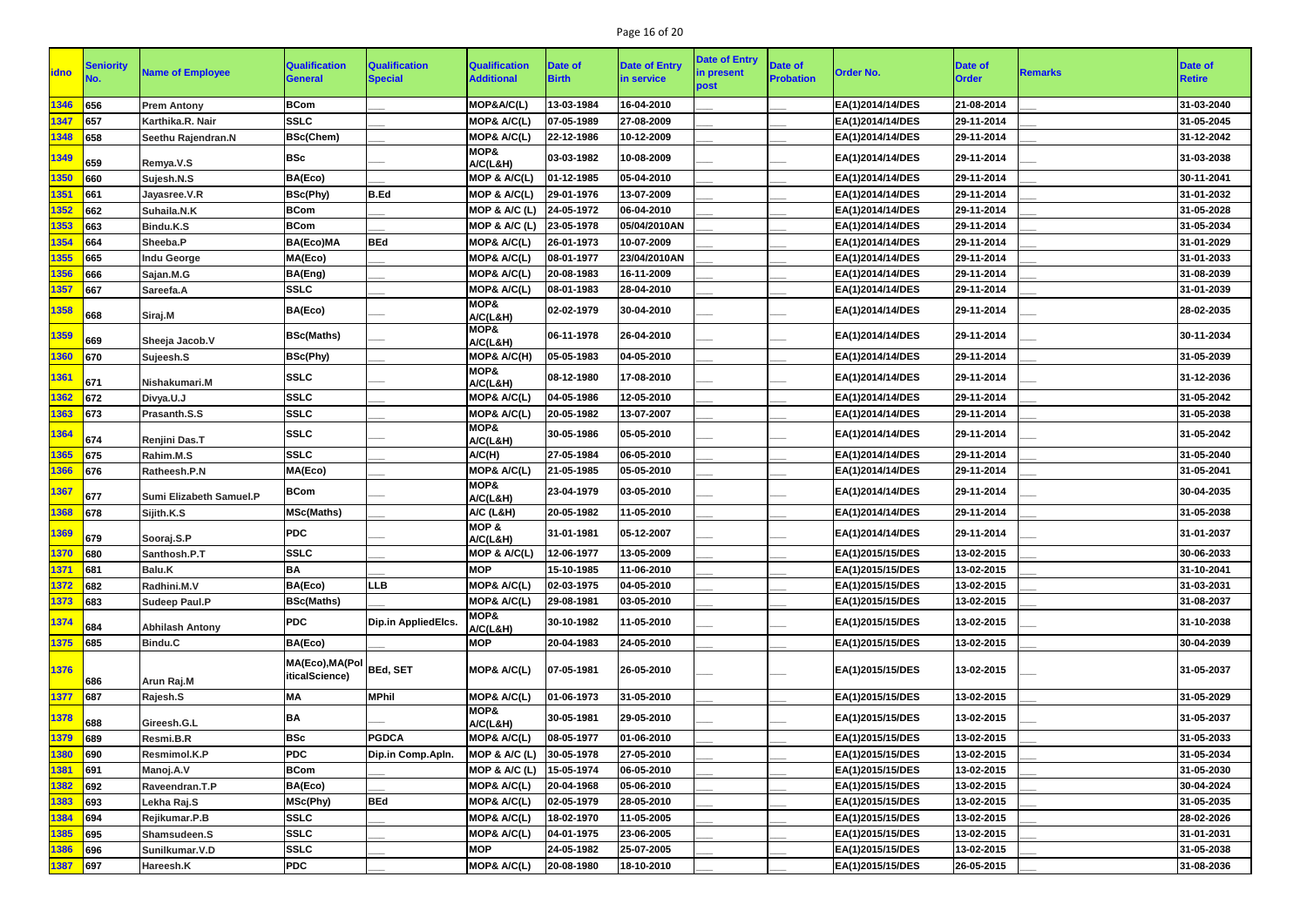# Page 17 of 20

| <b>idno</b> | <b>Seniority</b> | <b>Name of Employee</b>     | <b>Qualification</b><br><b>General</b>                   | <b>Qualification</b><br><b>Special</b> | <b>Qualification</b><br><b>Additional</b> | Date of<br><b>Birth</b> | <b>Date of Entry</b><br>in service | <b>Date of Entry</b><br>in present<br>post | <b>Date of</b><br><b>Probation</b> | <b>Order No.</b> | <b>Date of</b><br><b>Order</b> | <b>Remarks</b>                                                                         | <b>Date of</b><br><b>Retire</b> |
|-------------|------------------|-----------------------------|----------------------------------------------------------|----------------------------------------|-------------------------------------------|-------------------------|------------------------------------|--------------------------------------------|------------------------------------|------------------|--------------------------------|----------------------------------------------------------------------------------------|---------------------------------|
| 1388        | 698              | Raghu.N                     | BA(Eco)                                                  |                                        | MOP& A/C(L)                               | 05-04-1975              | 11-06-2010                         |                                            |                                    | EA(1)2015/15/DES | 26-05-2015                     |                                                                                        | 30-04-2031                      |
| 1389        | 699              | Noushad.E                   | <b>BCom</b>                                              |                                        | MOP& A/C (H)                              | 10-05-1984              | 08-03-2010                         |                                            |                                    | EA(1)2015/15/DES | 26-05-2015                     |                                                                                        | 31-05-2040                      |
| 1390        | 700              | Saliha Meera.I              | <b>BCom</b>                                              |                                        | MOP&<br>A/C(L&H)                          | 22-12-1984              | 14-06-2010                         |                                            |                                    | EA(1)2015/15/DES | 26-05-2015                     |                                                                                        | 31-12-2040                      |
| 1391        | 701              | <b>Anne Jasintha</b>        | BA(Eco)                                                  |                                        |                                           | 03-12-1981              | 23-11-2010                         |                                            |                                    | EA(1)2015/15/DES | 26-05-2015                     |                                                                                        | 31-12-2037                      |
| 1392        | 702              | <b>Dhaneesh.R</b>           | <b>SSLC</b>                                              |                                        | MOP& A/C(L)                               | 29-05-1984              | 13-10-2008                         |                                            |                                    | EA(1)2015/15/DES | 26-05-2015                     |                                                                                        | 31-05-2040                      |
| 1393        | 703              | Gayathri.M.S                | <b>SSLC</b>                                              |                                        | <b>A/C (L&amp;H)</b>                      | 24-05-1982              | 06-07-2009                         |                                            |                                    | EA(1)2015/15/DES | 26-05-2015                     |                                                                                        | 31-05-2038                      |
| 1394        | 704              | Abhin Raj.R                 | <b>B.Sc(Chem)</b>                                        | B.Ed, DE&OA, DCA                       | MOP& A/C(L)                               | 28-12-1983              | 03-07-2010                         |                                            |                                    | EA(1)2015/15/DES | 26-05-2015                     |                                                                                        | 31-12-2039                      |
| 1395        | 705              | <b>Praveen Lal.C</b>        | <b>SSLC</b>                                              |                                        |                                           | 29-11-1985              | 15-06-2010                         |                                            |                                    | EA(1)2015/15/DES | 26-05-2015                     |                                                                                        | 30-11-2041                      |
| 1396        | 706              | Aneesh.S.A                  | <b>SSLC</b>                                              |                                        | MOP& A/C(L)                               | 25-05-1987              | 16-07-2009                         |                                            |                                    | EA(1)2015/15/DES | 26-05-2015                     |                                                                                        | 31-05-2043                      |
| 1397        | 707              | Suneera.V.P                 | <b>SSLC</b>                                              |                                        | A/C(L)                                    | 02-05-1982              | 01-02-2010                         |                                            |                                    | EA(1)2015/15/DES | 26-05-2015                     |                                                                                        | 31-05-2038                      |
| 1398        | 708              | Arun.R                      | <b>SSLC</b>                                              |                                        | MOP&<br>A/C(L&H)                          | 27-05-1985              | 14-06-2010                         |                                            |                                    | EA(1)2015/15/DES | 26-05-2015                     |                                                                                        | 31-05-2041                      |
| 1399        | 709              | Savithri.M.M                | BA(Eco)                                                  |                                        | A/C (L)                                   | 08-02-1972              | 09-06-2010                         |                                            |                                    | EA(1)2015/15/DES | 26-05-2015                     |                                                                                        | 29-02-2028                      |
| 1400        | <b>710</b>       | Nishad.P.N                  | <b>SSLC</b>                                              |                                        |                                           | 22-03-1982              | 15-10-2009                         |                                            |                                    | EA(1)2015/15/DES | 26-05-2015                     |                                                                                        | 31-03-2038                      |
| 1401        | 711              | Shabeer.B.P                 | <b>SSLC</b>                                              |                                        | MOP& A/C(H)                               | 10-05-1984              | 21-06-2010                         |                                            |                                    | EA(1)2015/15/DES | 27-07-2015                     | <b>Seniority fixed</b><br>asperOr.No.EA(1)21077/2016/DE 31-05-2040<br>S,Dtd.05/09/2016 |                                 |
| 1402        | 712              | <b>Bamini.B</b>             | <b>SSLC</b>                                              |                                        | MOP& A/C(L)                               | 18-02-1972              | 06-07-2009                         |                                            |                                    | EA(1)2015/15/DES | 26-05-2015                     |                                                                                        | 29-02-2028                      |
| 1403        | 713              | Dhananjayan.M               | <b>BSc(Maths)</b>                                        |                                        | A/C (L&H)                                 | 29-05-1980              | 08-09-2008                         |                                            |                                    | EA(1)2015/15/DES | 26-05-2015                     |                                                                                        | 31-05-2036                      |
| 1404        | 714              | Pramod.V                    | <b>SSLC</b>                                              |                                        |                                           | 30-05-1980              | 20-09-2008                         |                                            |                                    | EA(1)2015/15/DES | 26-05-2015                     |                                                                                        | 31-05-2036                      |
| 1405        | 715              | Pratheesh.B                 | <b>SSLC</b>                                              |                                        |                                           | 20-04-1985              | 09/06/2010AN                       |                                            |                                    | EA(1)2015/15/DES | 26-05-2015                     |                                                                                        | 30-04-2041                      |
| 1406        | 716              | Pradeep.P.G                 | BA(Eco)                                                  | C.O.P.A                                | MOP &<br>A/C(L&H)                         | 01-04-1981              | 01-07-2009                         |                                            |                                    | EA(1)2015/15/DES | 26-05-2015                     |                                                                                        | 31-03-2037                      |
| 1407        | 717              | Aneesh.R.V                  | <b>SSLC</b>                                              |                                        | MOP& A/C(L)                               | 30-05-1987              | 14-06-2010                         |                                            |                                    | EA(1)2015/15/DES | 26-05-2015                     |                                                                                        | 31-05-2043                      |
| 1408        | 718              | Abdul Raheem Kannadi-paraı  | nSSLC                                                    |                                        |                                           | 07-12-1983              | 26-07-2010                         |                                            |                                    | EA(1)2015/15/DES | 26-05-2015                     |                                                                                        | 31-12-2039                      |
| 1409        | 719              | Jyothish.K                  | <b>SSLC</b>                                              |                                        | MOP& A/C(L)                               | 20-05-1982              | 26-06-2009                         |                                            |                                    | EA(1)2015/15/DES | 26-05-2015                     |                                                                                        | 31-05-2038                      |
| 1410        | 720              | Sharmila.K                  | M.Sc (Maths)                                             | <b>B.Ed,SET</b>                        | MOP &<br>A/C(L&H)                         | 04-05-1973              | 11-06-2010                         |                                            |                                    | EA(1)2015/15/DES | 26-05-2015                     |                                                                                        | 31-05-2029                      |
| 1411        | 721              | Bindu.P.K                   | <b>BSc (Maths)</b>                                       | <b>Bed (Maths)</b>                     | MOP & A/C (L) 25-06-1979                  |                         | 08-06-2010                         |                                            |                                    | EA(1)2015/15/DES | 26-05-2015                     |                                                                                        | 30-06-2035                      |
| 1412        | 722              | Jayasree.K.B                | MA(Eco)                                                  | Bed(SocialStudies),<br><b>SET</b>      | <b>IMOP</b>                               | 21-08-1975              | 10-06-2010                         |                                            |                                    | EA(1)2015/15/DES | 26-05-2015                     |                                                                                        | 31-08-2031                      |
| 1413        | 723              | Ajay Chemrakkadan           | BA(Eco)                                                  |                                        |                                           | 28-02-1981              | 07-06-2010                         |                                            |                                    | EA(1)2015/15/DES | 26-05-2015                     |                                                                                        | 28-02-2037                      |
| 1414        | 724              | <b>Musafer Jaj Pulliyil</b> | <b>B.Sc (Maths)</b>                                      | <b>B.Ed</b>                            | MOP & A/C (L)                             | 01-05-1977              | 17-06-2009                         |                                            |                                    | EA(1)2015/15/DES | 26-05-2015                     |                                                                                        | 30-04-2033                      |
| 1415        | 725              | Johny.T                     | <b>SSLC</b>                                              |                                        | MOP & A/C (L)                             | 22-04-1984              | 14-09-2009                         |                                            |                                    | EA(1)2015/15/DES | 27-07-2015                     |                                                                                        | 30-04-2040                      |
| 1416        | 726              | Anulal.J.C                  | <b>SSLC</b>                                              |                                        | MOP & A/C (L)                             | 15-05-1983              | 01-07-2010                         |                                            |                                    | EA(1)2015/15/DES | 27-07-2015                     |                                                                                        | 31-05-2039                      |
| 1417        | 727              | Manoj.K.R                   | <b>BCom</b>                                              |                                        | <b>A/C (L&amp;H)</b>                      | 28-05-1978              | 18-06-2010                         |                                            |                                    | EA(1)2015/15/DES | 27-07-2015                     |                                                                                        | 31-05-2034                      |
| 1418        | 728              | <b>Jincy Rani.T.S</b>       | <b>BSc(Maths)</b>                                        |                                        | MOP& A/C(L)                               | 23-05-1984              | 14-06-2010                         |                                            |                                    | EA(1)2015/15/DES | 27-07-2015                     |                                                                                        | 31-05-2040                      |
| 1419        | $ 729\rangle$    | <b>Ahammed Swalih.P.T</b>   | <b>SSLC</b>                                              |                                        | A/C(L)                                    | 04-03-1986              | 15-06-2009                         |                                            |                                    | EA(1)2015/15/DES | 27-07-2015                     |                                                                                        | 31-03-2042                      |
| 1420        | 730              | Anil.K                      | <b>MSc(Physics),B</b><br>ed<br>(Physicalscienc<br>e),SET | C.O.P.A                                | MOP&<br>A/C(L&H)                          | 05-03-1980              | 19-11-2009                         |                                            |                                    | EA(1)2015/15/DES | 27-07-2015                     |                                                                                        | 31-03-2036                      |
| 1421        | 731              | Ameer.K                     | <b>SSLC</b>                                              |                                        | MOP& A/C(L)                               | 20-05-1987              | 27-08-2009                         |                                            |                                    | EA(1)2015/15/DES | 27-07-2015                     |                                                                                        | 31-05-2043                      |
| 422         | $\overline{732}$ | Aswanidas. M.G              | <b>BCom</b>                                              |                                        | MOP& A/C(L)                               | 25-04-1984              | 22-09-2008                         |                                            |                                    | EA(1)2015/15/DES | 27-07-2015                     |                                                                                        | 30-04-2040                      |
| 1423        | 733              | Adarsh.R.S                  | <b>BA(English)</b>                                       |                                        | MOP& A/C(L)                               | 25-05-1986              | 14-09-2009                         |                                            |                                    | EA(1)2015/15/DES | 27-07-2015                     |                                                                                        | 31-05-2042                      |
| 424         | 734              | Syamjith.V.R                | <b>B.Com</b>                                             |                                        | MOP& A/C(L)                               | 01-04-1983              | 11-03-2010                         |                                            |                                    | EA(1)2015/15/DES | 27-07-2015                     |                                                                                        | 31-03-2039                      |
| 425         | 735              | Rajesh.R.Pillai             | <b>SSLC</b>                                              |                                        | MOP& A/C(L)                               | 20-05-1983              | 30-06-2009                         |                                            |                                    | EA(1)2015/15/DES | 27-07-2015                     |                                                                                        | 31-05-2039                      |
| <b>426</b>  | 736              | Smithin.L.P                 | <b>SSLC</b>                                              |                                        | MOP& A/C(L)                               | 06-05-1981              | 14-07-2010                         |                                            |                                    | EA(1)2015/15/DES | 27-07-2015                     |                                                                                        | 31-05-2037                      |
| <b>427</b>  | 737              | George.S                    | BA(Eco)                                                  |                                        | MOP & A/C (L)                             | 30-05-1984              | 14-07-2010                         |                                            |                                    | EA(1)2015/15/DES | 27-07-2015                     |                                                                                        | 31-05-2040                      |
| 1428        | 738              | Raveendran.E                | <b>SSLC</b>                                              |                                        | A/C(L)                                    | 06-01-1982              | 19-07-2010                         |                                            |                                    | EA(1)2015/15/DES | 27-07-2015                     |                                                                                        | 31-01-2038                      |
| 1429        | 739              | Sujesh.M                    | <b>MSc(Maths)</b>                                        | PGDCA,<br>Bed(Maths), Set              | MOP &<br>A/C(L&H)                         | 23-05-1976              | 09-07-2007                         |                                            |                                    | EA(1)2015/15/DES | 27-07-2015                     |                                                                                        | 31-05-2032                      |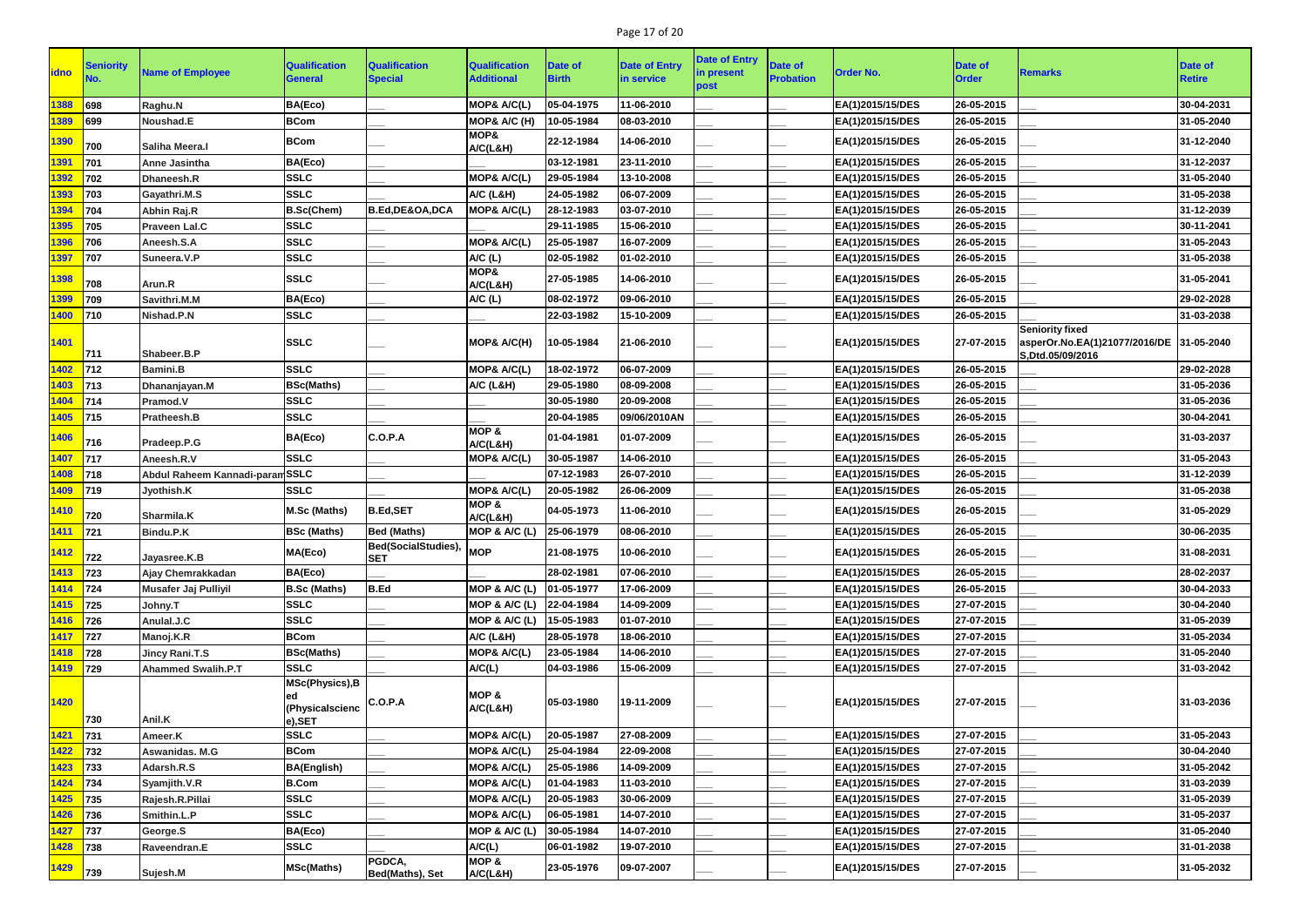# Page 18 of 20

| <b>idno</b> | <b>Seniority</b> | <b>Name of Employee</b>  | <b>Qualification</b><br><b>General</b> | <b>Qualification</b><br><b>Special</b> | <b>Qualification</b><br><b>Additional</b> | Date of<br><b>Birth</b> | <b>Date of Entry</b><br>in service | <b>Date of Entry</b><br>in present<br>post | <b>Date of</b><br><b>Probation</b> | <b>Order No.</b> | <b>Date of</b><br><b>Order</b> | <b>Remarks</b> | <b>Date of</b><br><b>Retire</b> |
|-------------|------------------|--------------------------|----------------------------------------|----------------------------------------|-------------------------------------------|-------------------------|------------------------------------|--------------------------------------------|------------------------------------|------------------|--------------------------------|----------------|---------------------------------|
| 1430        | 740              | Lalithambika. K.V        | <b>SSLC</b>                            |                                        | MOP & A/C (L)                             | 20-10-1980              | 05-07-2007                         |                                            |                                    | EA(1)2015/15/DES | 27-07-2015                     |                | 31-10-2036                      |
| 1431        | 741              | <b>Santhosh Babu.A</b>   | <b>MA(Hist)</b>                        | <b>B.Ed,SET</b>                        | MOP& A/C(H)                               | 30-05-1979              | 20-09-2008                         |                                            |                                    | EA(1)2015/15/DES | 27-07-2015                     |                | 31-05-2035                      |
| 1432        | 742              | <b>Joby Mathew</b>       | <b>PDC</b>                             | Dip.in Mech.Engg.                      | MOP & A/C (L)                             | 22-04-1982              | 10-06-2005                         |                                            |                                    | EA(1)2015/15/DES | 27-07-2015                     |                | 30-04-2038                      |
| 433         | 743              | Subramanian.O            | <b>MCom</b>                            |                                        | MOP & A/C (L)                             | 05-05-1973              | 22-06-2007                         |                                            |                                    | EA(1)2015/15/DES | 27-07-2015                     |                | 31-05-2029                      |
| 1434        | 744              | Pradeep.V.K              | BSc(Bot)                               | <b>BEd</b>                             | MOP & A/C (L)                             | 05-04-1975              | 28-07-2010                         |                                            |                                    | EA(1)2015/15/DES | 27-07-2015                     |                | 30-04-2031                      |
| 435         | 745              | Bindu.M.S                | <b>BSc(Maths)</b>                      | <b>BEd</b>                             | MOP & A/C (L)                             | 05-05-1975              | 25-06-2010                         |                                            |                                    | EA(1)2015/15/DES | 27-07-2015                     |                | 31-05-2031                      |
| 1436        | 746              | Nishad.A.K               | <b>PDC</b>                             | Dip.in CivilEngg.                      | A/C(L)                                    | 30-05-1978              | 31-07-2010                         |                                            |                                    | EA(1)2015/15/DES | 27-07-2015                     |                | 31-05-2034                      |
| 1437        | 747              | Smitha.P                 | <b>BSc</b>                             |                                        | MOP & A/C (L)                             | 25-05-1980              | 11-01-2010                         |                                            |                                    | EA(1)2015/15/DES | 27-07-2015                     |                | 31-05-2036                      |
| 1438        | 748              | Sajimon.P                | <b>BCom</b>                            |                                        | MOP& A/C(L)                               | 12-05-1973              | 06-08-2004                         |                                            |                                    | EA(1)2015/15/DES | 27-07-2015                     |                | 31-05-2029                      |
| 1439        | 749              | Asmabee.V                | <b>BSc(Chem)</b>                       |                                        | MOP& A/C(L)                               | 12-05-1987              | 29-06-2010                         |                                            |                                    | EA(1)2015/15/DES | 27-07-2015                     |                | 31-05-2043                      |
| 1440        | 750              | Zeenath.E.B              | <b>BSc</b>                             |                                        | MOP& A/C(L)                               | 23-03-1974              | 22-07-2010                         |                                            |                                    | EA(1)2015/15/DES | 27-07-2015                     |                | 31-03-2030                      |
| <b>1441</b> | 751              | <b>Haneesh.M</b>         | <b>BCom</b>                            |                                        | MOP&<br>A/C(L&H)                          | 29-01-1979              | 26-07-2010                         |                                            |                                    | EA(1)2015/15/DES | 27-07-2015                     |                | 31-01-2035                      |
| 1442        | 752              | Anil.M.F                 | MA(Eng)                                | <b>BEd,ITI</b>                         | MOP& A/C(L)                               | 20-05-1981              | 06-08-2010                         |                                            |                                    | EA(1)2015/15/DES | 27-07-2015                     |                | 31-05-2037                      |
| 1443        | 753              | Nazeema.K.M              | <b>BCom</b>                            |                                        | MOP& A/C(L)                               | 20-04-1972              | 06-07-2009                         |                                            |                                    | EA(1)2015/15/DES | 27-07-2015                     |                | 30-04-2028                      |
| 1444        | 754              | Nisha.T.S                | <b>SSLC</b>                            |                                        | MOP& A/C(L)                               | 28-05-1980              | 07-08-2010                         |                                            |                                    | EA(1)2015/15/DES | 27-07-2015                     |                | 31-05-2036                      |
| 1445        | 755              | Baiju.D                  | <b>SSLC</b>                            |                                        | MOP& A/C(L)                               | 10-05-1981              | 06-08-2010                         |                                            |                                    | EA(1)2015/15/DES | 27-07-2015                     |                | 31-05-2037                      |
| 1446        | 756              | Rejimon.K.S              | BA(Eco)                                | <b>BEd</b>                             | MOP&<br>A/C(L&H)                          | 13-12-1975              | 31-07-2010                         |                                            |                                    | EA(1)2015/15/DES | 27-07-2015                     |                | 31-12-2031                      |
| 1447        | 757              | <b>Mohammed Shafi. A</b> | <b>SSLC</b>                            |                                        | MOP& A/C(L)                               | 01-01-1982              | 07-08-2010                         |                                            |                                    | EA(1)2015/15/DES | 27-07-2015                     |                | 31-12-2037                      |
| 1448        | 758              | <b>Bibin Antony</b>      | <b>TSSLC</b>                           |                                        | MOP& A/C(L)                               | 26-02-1981              | 03-08-2010                         |                                            |                                    | EA(1)2015/15/DES | 27-07-2015                     |                | 28-02-2037                      |
| 1449        | 759              | Anumol.C.N               | <b>SSLC</b>                            |                                        | MOP &<br>A/C(L&H)                         | 08-12-1978              | 29-07-2010                         |                                            |                                    | EA(1)2015/15/DES | 27-07-2015                     |                | 31-12-2034                      |
| 1450        | 760              | <b>Sonchidiya Baby</b>   | <b>BSc</b>                             | <b>PGDCA</b>                           | MOP & A/C (L)                             | 17-05-1981              | 31-07-2010                         |                                            |                                    | EA(1)2015/15/DES | 27-07-2015                     |                | 31-05-2037                      |
| 1451        | 761              | Ajithkumar.R             | <b>SSLC</b>                            |                                        | MOP&A/C(H)                                | 18-10-1980              | 04-08-2010                         |                                            |                                    | EA(1)2015/15/DES | 27-07-2015                     |                | 31-10-2036                      |
| 1452        | 762              | Jessal.K.A               | M.Com                                  | Tally, M.S. Office                     | MOP &<br>A/C(L&H)                         | 25-02-1981              | 21-10-2010                         |                                            |                                    | EA(1)2015/15/DES | 27-07-2015                     |                | 28-02-2037                      |
| 1453        | 763              | <b>Shiby Augustine</b>   | <b>MSc(Maths)</b>                      |                                        | MOP & A/C (L)                             | 30-05-1976              | 05-08-2010                         |                                            |                                    | EA(1)2015/15/DES | 27-07-2015                     |                | 31-05-2032                      |
| 1454        | 764              | Byju.K.V                 | <b>BSc(Maths)</b>                      | <b>BEd</b>                             | MOP & A/C (L)                             | 27-01-1976              | 03-08-2010                         |                                            |                                    | EA(1)2015/15/DES | 27-07-2015                     |                | 31-01-2032                      |
| 1455        | 765              | Lalithambika.K.          | MA(Eco)                                |                                        | MOP & A/C (L) 01-04-1971                  |                         | 30-07-2010                         |                                            |                                    | EA(1)2015/15/DES | 27-07-2015                     |                | 31-03-2027                      |
| 1456        | 766              | Priya Gopalakrishnan.C   | <b>BSc(Bot)</b>                        | <b>HDC</b>                             | MOP & A/C (L) 24-10-1978                  |                         | 31-08-2010                         |                                            |                                    | EA(1)2015/15/DES | 27-07-2015                     |                | 31-10-2034                      |
| 1457        | 767              | <b>Asha Sreedhar</b>     | <b>SSLC</b>                            |                                        | MOP & A/C (L)                             | 30-05-1986              | 24-12-2009                         |                                            |                                    | EA(1)2015/15/DES | 27-07-2015                     |                | 31-05-2042                      |
| 1458        | 768              | Abija.M                  | <b>BSc(Maths)</b>                      |                                        | MOP & A/C (L)                             | 25-11-1970              | 10-06-2010                         |                                            |                                    | EA(1)2015/15/DES | 27-07-2015                     |                | 30-11-2026                      |
| 1459        | 769              | Sanisha Synul            | <b>BSc</b>                             | <b>B.Ed</b>                            | MOP & A/C (L)                             | 19-07-1984              | 10-06-2010                         |                                            |                                    | EA(1)2015/15/DES | 11-12-2015                     |                | 31-07-2040                      |
| 1460        | 770              | Ajitha.T.V               | <b>SSLC</b>                            |                                        | MOP& A/C(L)                               | 11-11-1974              | 29-05-2010                         |                                            |                                    | EA(1)2015/15/DES | 11-12-2015                     |                | 30-11-2030                      |
| 1461        | 771              | Prajeeshkumar.K          | <b>BCom</b>                            | BEd, T/W&Comp.                         | MOP & A/C (L)<br>MOP &                    | 16-05-1979              | 06/03/2008A.N                      |                                            |                                    | EA(1)2015/15/DES | 11-12-2015                     |                | 31-05-2035                      |
| <b>1462</b> | 772              | Salini.V.S               | <b>BSc(Chem)</b>                       | WordProcessing<br>Comp.oper-           | A/C(L&H)                                  | 20-05-1981              | 20-08-2010                         |                                            |                                    | EA(1)2015/15/DES | 11-12-2015                     |                | 31-05-2037                      |
| 1463        | 773              | Sunilkumar.P.K           | Plus <sub>2</sub>                      | ation&ProgrammeA   MOP<br>ssistant     |                                           | 29-12-1978              | 19-08-2010                         |                                            |                                    | EA(1)2015/15/DES | 11-12-2015                     |                | 31-12-2034                      |
| 1464        | 774              | Shiji.I                  | <b>MSc(Maths)</b>                      | <b>BEd</b>                             | MOP&<br>A/C(L&H)                          | 11-04-1983              | 20-08-2010                         |                                            |                                    | EA(1)2015/15/DES | 11-12-2015                     |                | 30-04-2039                      |
| 1465        | 775              | Shameem.Y                | <b>BCom</b>                            |                                        | MOP&<br>A/C(L&H)                          | 30-05-1980              | 06-07-2009                         |                                            |                                    | EA(1)2015/15/DES | 11-12-2015                     |                | 31-05-2036                      |
| 1466        | 776              | Sandhya.C.N              | <b>BCom</b>                            |                                        | MOP&<br>A/C(L&H)                          | 30-05-1974              | 18-01-2010                         |                                            |                                    | EA(1)2015/15/DES | 11-12-2015                     |                | 31-05-2030                      |
| 1467        | 777              | <b>Joel T Thekkedom</b>  | <b>BSc(Chem)</b>                       | <b>MSW</b>                             | MOP & A/C (L)                             | 25-05-1986              | 31-07-2009                         |                                            |                                    | EA(1)2015/15/DES | 11-12-2015                     |                | 31-05-2042                      |
| 1468        | 778              | Sajna.K.P                | <b>BSc(Maths)</b>                      |                                        | MOP & A/C (L)                             | 25-07-1979              | 25-11-2009                         |                                            |                                    | EA(1)2015/15/DES | 11-12-2015                     |                | 31-07-2035                      |
| 1469        | 1779             | Sambhukumaran.V          | <b>SSLC</b>                            |                                        | MOP & A/C (L)                             | 02-05-1976              | 07-09-2005                         |                                            |                                    | EA(1)2015/15/DES | 11-12-2015                     |                | 31-05-2032                      |
| 1470        | $ 780\rangle$    | Vijayakumari.K           | <b>VHSC</b>                            | <b>TTC</b>                             | MOP & A/C (L)                             | 10-04-1975              | 25-11-2005                         |                                            |                                    | EA(1)2015/15/DES | 11-12-2015                     |                | 30-04-2031                      |
| <b>1471</b> | 781              | Suresh.E.P.S             | <b>VHSC</b>                            |                                        | MOP &<br>A/C(L&H)                         | 13-04-1977              | 09-11-2005                         |                                            |                                    | EA(1)2015/15/DES | 11-12-2015                     |                | 30-04-2033                      |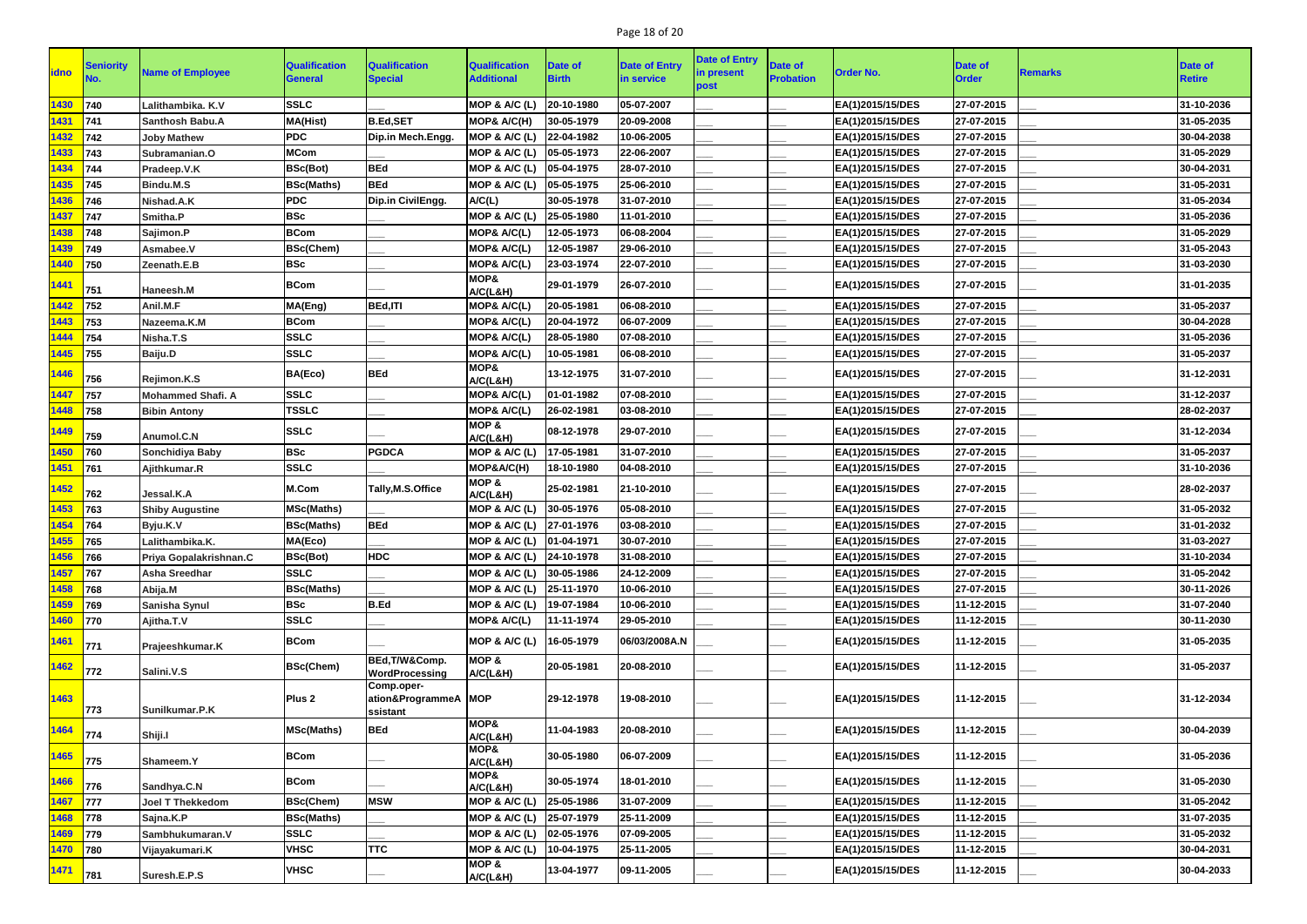# Page 19 of 20

| <b>idno</b> | <b>Seniority</b> | <b>Name of Employee</b> | <b>Qualification</b><br><b>General</b> | <b>Qualification</b><br><b>Special</b>                 | <b>Qualification</b><br><b>Additional</b> | <b>Date of</b><br><b>Birth</b> | <b>Date of Entry</b><br>in service | <b>Date of Entry</b><br>in present<br>post | Date of<br><b>Probation</b> | <b>Order No.</b>   | <b>Date of</b><br><b>Order</b> | <b>Remarks</b> | Date of<br><b>Retire</b> |
|-------------|------------------|-------------------------|----------------------------------------|--------------------------------------------------------|-------------------------------------------|--------------------------------|------------------------------------|--------------------------------------------|-----------------------------|--------------------|--------------------------------|----------------|--------------------------|
| 1472        | 782              | <b>Anish Mohan</b>      | M.Com                                  | Dipl<br>incomputerApplicati MOP & A/C (L)<br>on        |                                           | 15-05-1983                     | 15-09-2010                         |                                            |                             | EA(1)2015/15/DES   | 11-12-2015                     |                | 31-05-2039               |
| 1473        | 783              | Kiran.P.R               | <b>BA(Lit)</b>                         |                                                        | MOP & A/C (L)                             | 03-07-1985                     | 13-09-2010                         |                                            |                             | EA(1)2015/15/DES   | 11-12-2015                     |                | 31-07-2041               |
| 1474        | 784              | Manjula Krishnan        | <b>BSc(Maths)</b>                      | <b>BEd</b>                                             | MOP&<br>A/C(L&H)                          | 21-05-1977                     | 02-09-2010                         |                                            |                             | EA(1)2015/15/DES   | 11-12-2015                     |                | 31-05-2033               |
| 1475        | 785              | Sindhumol.K.G           | <b>SSLC</b>                            |                                                        | <b>MOP</b>                                | 25-05-1970                     | 23-09-2010                         |                                            |                             | EA(1)2015/15/DES   | 11-12-2015                     |                | 31-05-2026               |
| 1476        | 786              | <b>Chithra.K</b>        | <b>B.Com</b>                           |                                                        | <b>MOP</b>                                | 01-05-1980                     | 27-09-2010                         |                                            |                             | EA(1)2015/15/DES   | 19-12-2015                     |                | 30-04-2036               |
| 1477        | 787              | Salim.Y                 | <b>BCom</b>                            |                                                        | MOP & A/C(H)                              | 24-05-1977                     | 26-09-2009                         |                                            |                             | EA(1)2015/15/DES   | 11-12-2015                     |                | 31-05-2033               |
| 1478        | 788              | <b>M.Unmesh</b>         | BA(Eco)                                |                                                        | <b>MOP</b>                                | 30-05-1979                     | 25-01-2006                         |                                            |                             | EA(1)2016/2016/DES | 06-02-2016                     |                | 31-05-2035               |
| 1479        | 789              | Shibi.C.R               | <b>SSLC</b>                            |                                                        | MOP&A/C(L)                                | 28-05-1982                     | 10-03-2010                         |                                            |                             | EA(1)2016/2016/DES | 06-02-2016                     |                | 31-05-2038               |
| 1480        | 790              | Ambili.C                | <b>MSc</b>                             | <b>B.Ed</b>                                            | MOP & A/C(H)                              | 10-05-1980                     | 15-10-2009                         |                                            |                             | EA(1)2016/2016/DES | 06-02-2016                     |                | 31-05-2036               |
| 1481        | 791              | Sidhique.P.A            | <b>SSLC</b>                            | Dip.inElecl.Engg.                                      | MOP& A/C(L)                               | 07-11-1980                     | 19-12-2006                         |                                            |                             | EA(1)2016/2016/DES | 06-02-2016                     |                | 30-11-2036               |
| 1482        | 792              | Sona Joseph Palakkal    | <b>MSc(Maths)</b>                      | <b>PGDCA</b>                                           | MOP &<br>A/C(L&H)                         | 20-11-1985                     | 27-09-2010                         |                                            |                             | EA(1)2016/2016/DES | 06-02-2016                     |                | 30-11-2041               |
| 1483        | 793              | Anumol.P.G              | <b>BCom</b>                            |                                                        | MOP& A/C(L)                               | 31-05-1977                     | 06-10-2010                         |                                            |                             | EA(1)2016/2016/DES | 06-02-2016                     |                | 31-05-2033               |
| 1484        | 794              | Jisha.B                 | <b>BSc(Maths)</b>                      | B.Ed                                                   | <b>MOP</b>                                | 08-12-1977                     | 01-10-2010                         |                                            |                             | EA(1)2016/2016/DES | 06-02-2016                     |                | 31-12-2033               |
| 1485        | 795              | Narayanan.T             | <b>SSLC</b>                            |                                                        |                                           | 05-02-1983                     | 29-06-2009                         |                                            |                             | EA(1)2016/2016/DES | 01-03-2016                     |                | 28-02-2039               |
| 1486        | 796              | Said Abdu Rahiman.K     | <b>SSLC</b>                            |                                                        | A/C(L)                                    | 11-01-1973                     | 13-07-2007                         |                                            |                             | EA(1)2016/2016/DES | 01-03-2016                     |                | 31-01-2029               |
| 1487        | 797              | Jithesh.M               | <b>SSLC</b>                            |                                                        | MOP& A/C(H)                               | 12-02-1974                     | 10-11-2010                         |                                            |                             | EA(1)2016/2016/DES | 01-03-2016                     |                | 28-02-2030               |
| 1488        | 798              | Ajitha Kumari.P         | <b>B.Sc(Maths)</b>                     | B.Ed, PGDCA                                            | MOP& A/C(L)                               | 31-05-1974                     | 19-10-2010                         |                                            |                             | EA(1)2016/2016/DES | 01-03-2016                     |                | 31-05-2030               |
| 1489        | 799              | Udayan.A                | BA(Eco)                                |                                                        |                                           | 02-05-1977                     | 23-07-2009                         |                                            |                             | EA(1)2016/2016/DES | 01-03-2016                     |                | 31-05-2033               |
| 1490        | 800              | Sheena.T                | <b>BCom</b>                            |                                                        |                                           | 23-04-1980                     | 04-10-2010                         |                                            |                             | EA(1)2016/2016/DES | 01-03-2016                     |                | 30-04-2036               |
| 1491        | 801              | Ranjini.K               | <b>SSLC</b>                            |                                                        | MOP & A/C (H)                             | 23-12-1983                     | 30-10-2010                         |                                            |                             | EA(1)2016/2016/DES | 01-03-2016                     |                | 31-12-2039               |
| 1492        | 802              | Shyni.C                 | MSc(Chem)                              | <b>BEd, SET</b>                                        | MOP& A/C (L)                              | 08-06-1983                     | 30-09-2010                         |                                            |                             | EA(1)2016/2016/DES | 01-03-2016                     |                | 30-06-2039               |
| 1493        | 803              | Salini.S                | <b>SSLC</b>                            |                                                        | MOP & A/C (H)                             | 31-05-1977                     | 07-10-2010                         |                                            |                             | EA(1)2016/2016/DES | 01-03-2016                     |                | 31-05-2033               |
| 1494        | 804              | Poornima.S              | BSc(Chem),<br>MA(Eco),                 | Comp.operation⪻   MOP&<br>ogramme Assistant   A/C(L&H) |                                           | 25-05-1986                     | 04-10-2010                         |                                            |                             | EA(1)2016/2016/DES | 01-03-2016                     |                | 31-05-2042               |
| 1495        | 805              | Sindhu.B.Nair           | <b>BSc(Zool)</b>                       | <b>DMLT</b>                                            | <b>MOP&amp; A/C(L)</b>                    | 07-03-1986                     | 01-10-2010                         |                                            |                             | EA(1)2016/2016/DES | 01-03-2016                     |                | 31-03-2042               |
| 1496        | 806              | Suma.M.V                | <b>MCom</b>                            |                                                        | MOP&<br>A/C(L&H)                          | 10-05-1981                     | 30-09-2010                         |                                            |                             | EA(1)2016/2016/DES | 01-03-2016                     |                | 31-05-2037               |
| 1497        | 807              | Kunjumon.T              | <b>SSLC</b>                            | Dip.in Mech.Engg.                                      | MOP& A/C(L)                               | 09-05-1984                     | 12-10-2009                         |                                            |                             | EA(1)2016/2016/DES | 11-07-2016                     |                | 31-05-2040               |
| 1498        | 808              | Vidya.K.K               | <b>BA(His)</b>                         |                                                        | MOP& A/C(L)                               | 23-05-1983                     | 21/7/2010AN                        |                                            |                             | EA(1)2016/2016/DES | 11-07-2016                     |                | 31-05-2039               |
| 1499        | 809              | Vineetha.V.V            | <b>BSc</b>                             |                                                        | MOP & A/C (H)                             | 08-04-1984                     | 31-07-2010                         |                                            |                             | EA(1)2016/2016/DES | 11-07-2016                     |                | 30-04-2040               |
| 1500        | 810              | Pradeesh.P              | <b>BA</b>                              |                                                        | MOP& A/C(L)                               | 30-05-1986                     | 12-10-2010                         |                                            |                             | EA(1)2016/2016/DES | 11-07-2016                     |                | 31-05-2042               |
| 1501        | 811              | Ravikumar.V.R           | <b>MSc(Maths)</b>                      | <b>BEd, SET</b>                                        | MOP&<br>A/C(L&H)                          | 03-01-1980                     | 26/06/2009AN                       |                                            |                             | EA(1)2016/2016/DES | 11-07-2016                     |                | 31-01-2036               |
| 1502        | 812              | Manoj.K.M               | <b>BCom</b>                            |                                                        | MOP&<br>A/C(L&H)                          | 20-05-1985                     | 06-10-2010                         |                                            |                             | EA(1)2016/2016/DES | 11-07-2016                     |                | 31-05-2041               |
| 1503        | 813              | Kannan.R                | <b>BSc</b>                             |                                                        | A/C (L&H)                                 | 11-05-1984                     | 13-08-2009                         |                                            |                             | EA(1)2016/2016/DES | 11-07-2016                     |                | 31-05-2040               |
| 1504        | 814              | Sreeja.S.R              | MSc (Chem)                             | B.Ed, SET, PGDCA,<br>T/WEng(H)                         | MOP& A/C(L)                               | 23-05-1980                     | 23-02-2010                         |                                            |                             | EA(1)2016/2016/DES | 11-07-2016                     |                | 31-05-2036               |
| 1505        | $ 815\rangle$    | Rejin.V                 | <b>BA</b>                              |                                                        | MOP& A/C(L)                               | 25-05-1985                     | 14-05-2009                         |                                            |                             | EA(1)2016/2016/DES | 11-07-2016                     |                | 31-05-2041               |
| 1506        | 816              | Sajin.C.Das             | <b>B.Com</b>                           |                                                        | MOP&<br>A/C(L&H)                          | 02-05-1983                     | 30-07-2009                         |                                            |                             | EA(1)2016/2016/DES | 11-07-2016                     |                | 31-05-2039               |
| 1507        | 817              | Kiran.P.S               | <b>SSLC</b>                            |                                                        | MOP& A/C (H)                              | 18-10-1987                     | 19-10-2010                         |                                            |                             | EA(1)2016/2016/DES | 11-07-2016                     |                | 31-10-2043               |
| 1508        | 818              | Jayarajan.K             | M.Com                                  |                                                        | MOP&A/C(L&H) 28-05-1979                   |                                | 19-05-2010                         |                                            |                             | EA(1)2016/2016/DES | 11-07-2016                     |                | 31-05-2035               |
| 1509        | 819              | Reji.S                  | M.Com                                  |                                                        | MOP& A /C(L)                              | 12-03-1982                     | 26-10-2010                         |                                            |                             | EA(1)2016/2016/DES | 11-07-2016                     |                | 31-03-2038               |
| 1510        | $ 820\rangle$    | Krishnapriya.J          | <b>BSc</b>                             | <b>Ms office</b>                                       | MOP& A/C(L)                               | 09-02-1984                     | 07-01-2010                         |                                            |                             | EA(1)2016/2016/DES | 11-07-2016                     |                | 29-02-2040               |
| <b>1511</b> | 821              | Anoop.S.Nair            | MSc (Chem)                             | Data entryand<br><b>OfficeAutomation</b>               | MOP&<br>A/C(L&H)                          | 06-07-1985                     | 18-10-2010                         |                                            |                             | EA(1)2016/2016/DES | 11-07-2016                     |                | 31-07-2041               |